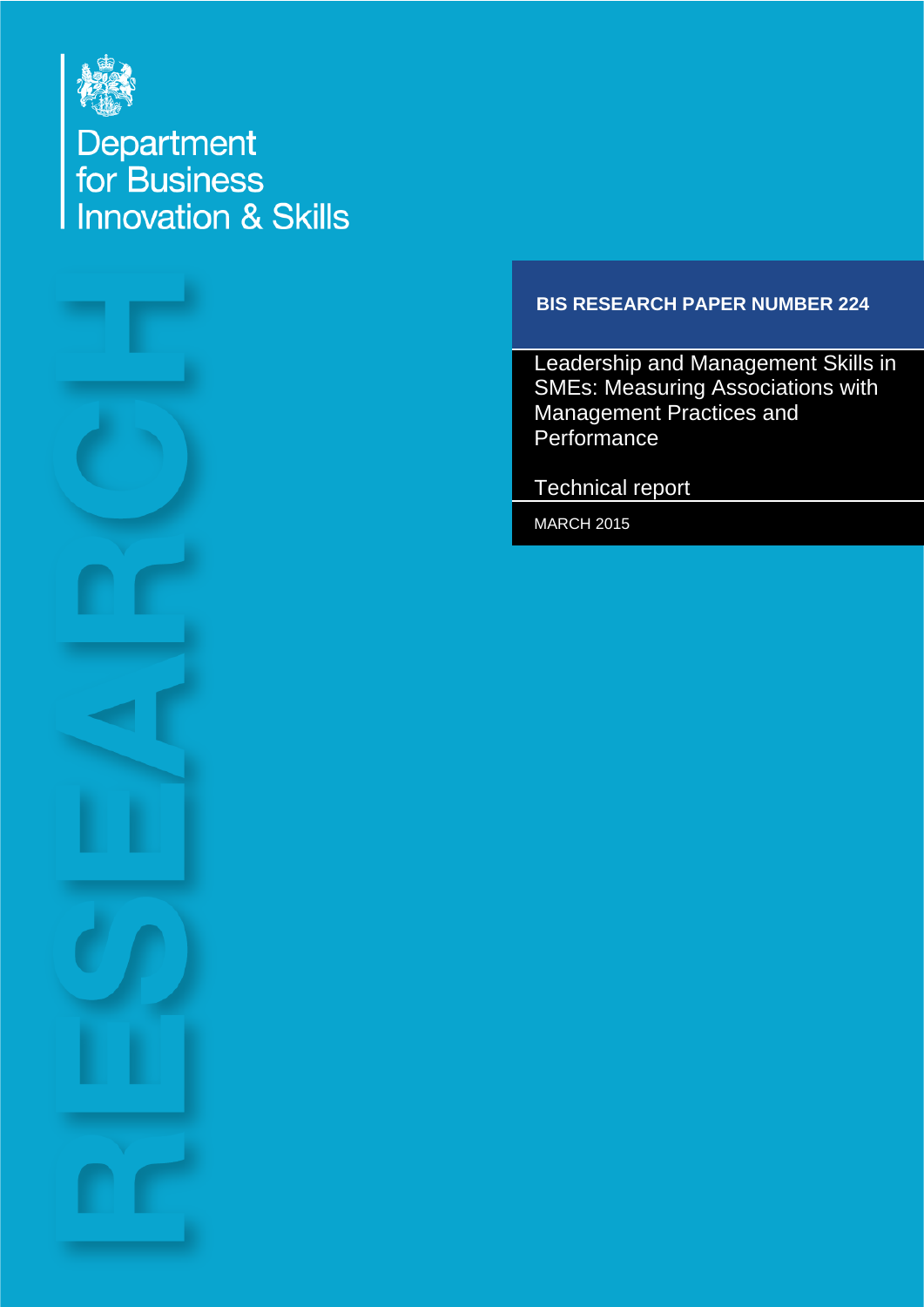The views expressed in this report are the authors' and do not necessarily reflect those of the Department for Business, Innovation and Skills.

Department for Business, Innovation and Skills

1 Victoria Street

London SW1H 0ET

[www.gov.uk/bis](https://www.gov.uk/government/organisations/department-for-business-innovation-skills)

Research paper number 224

March 2015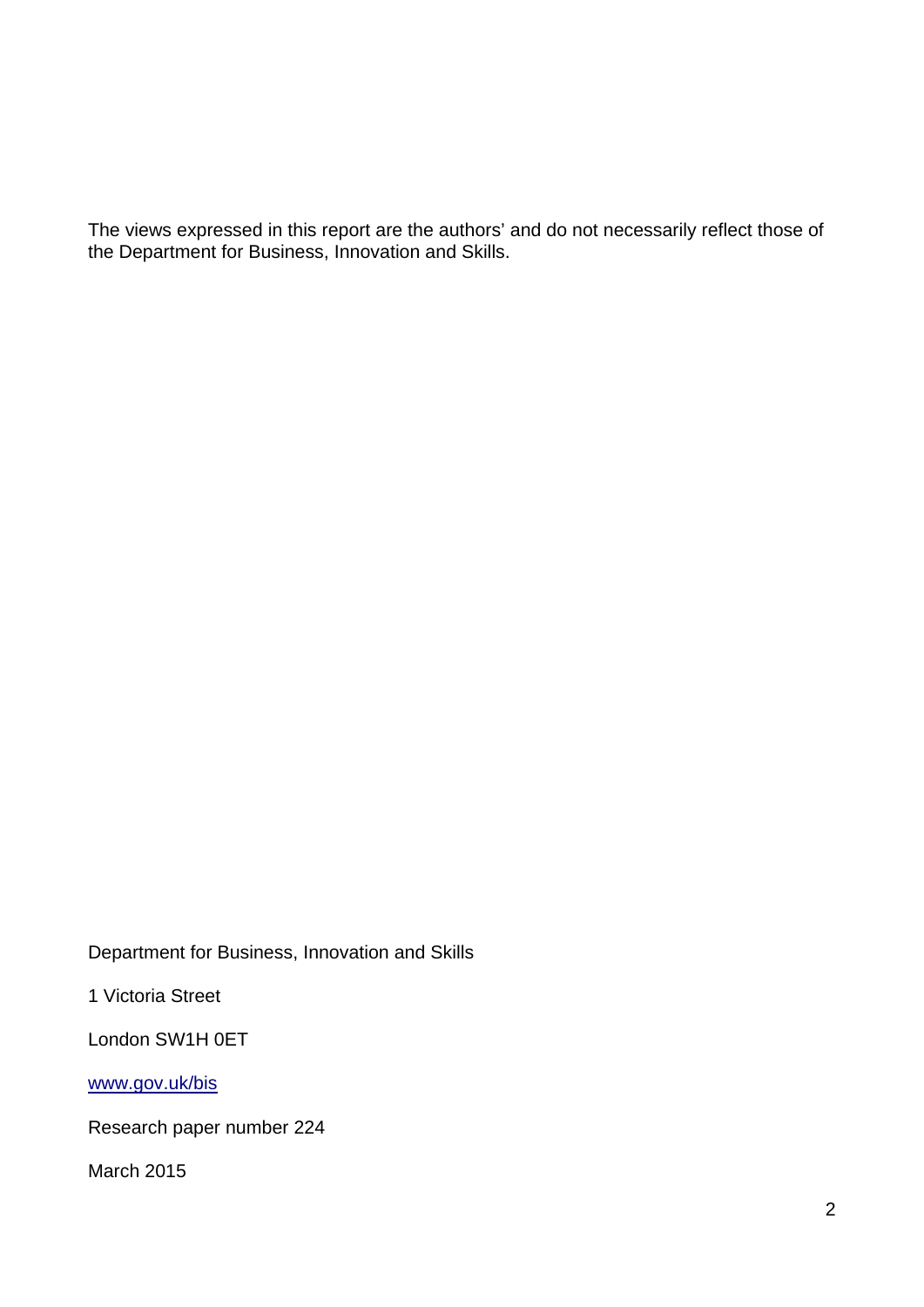Professor James Hayton

Enterprise Research Centre/Warwick Business School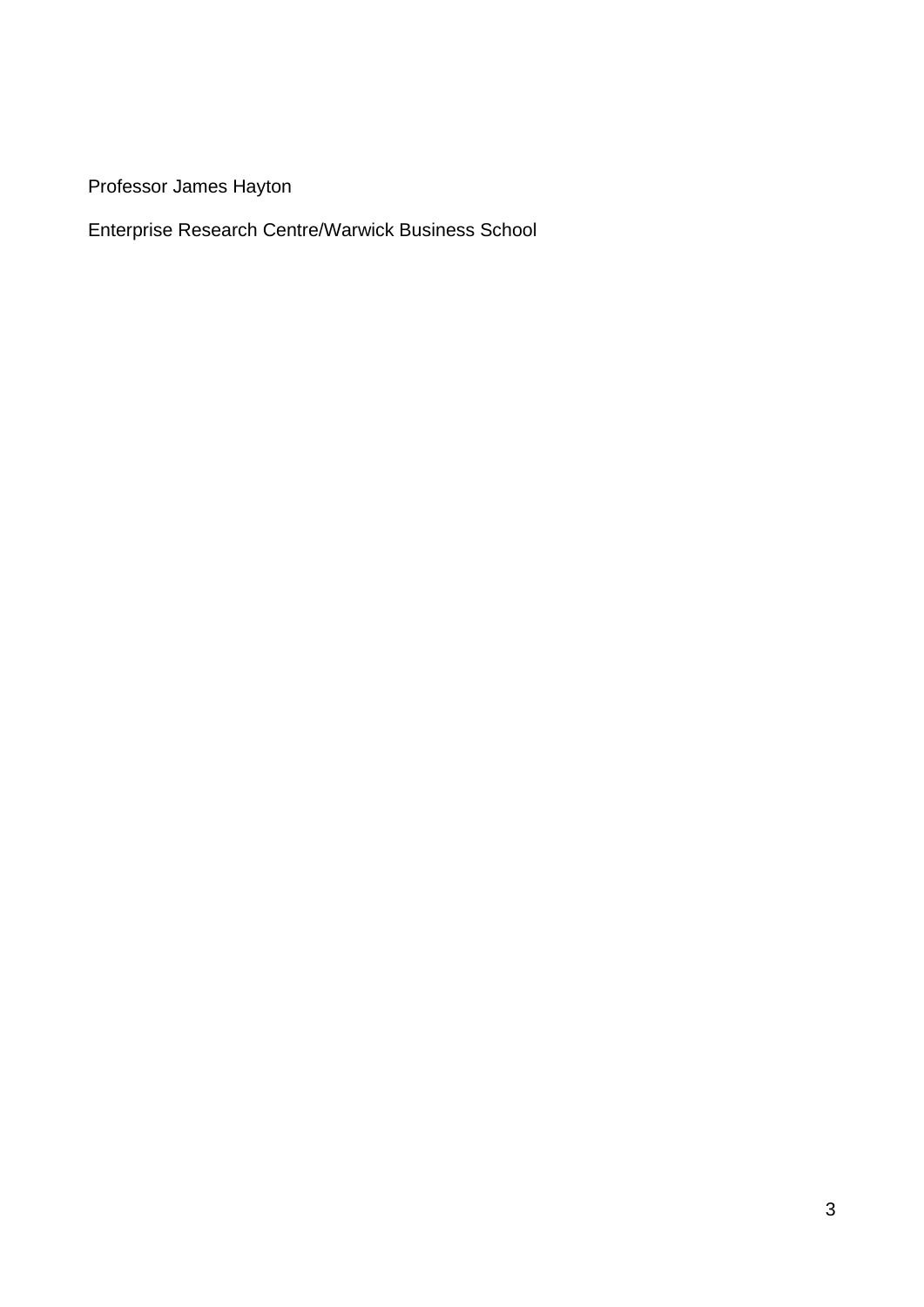# <span id="page-3-0"></span>**Contents**

| The prevalence of under-developed skills and non-implementation of best practice 9   |
|--------------------------------------------------------------------------------------|
| Associations between skill sets, management practices and performance.  9            |
| Which businesses could achieve the greatest benefits from improved L&M skills?  10   |
|                                                                                      |
|                                                                                      |
|                                                                                      |
|                                                                                      |
| Table 1: Ten Dimensions of Managerial Skills According to Peterson and Van Fleet  14 |
|                                                                                      |
|                                                                                      |
|                                                                                      |
|                                                                                      |
|                                                                                      |
|                                                                                      |
|                                                                                      |
|                                                                                      |
|                                                                                      |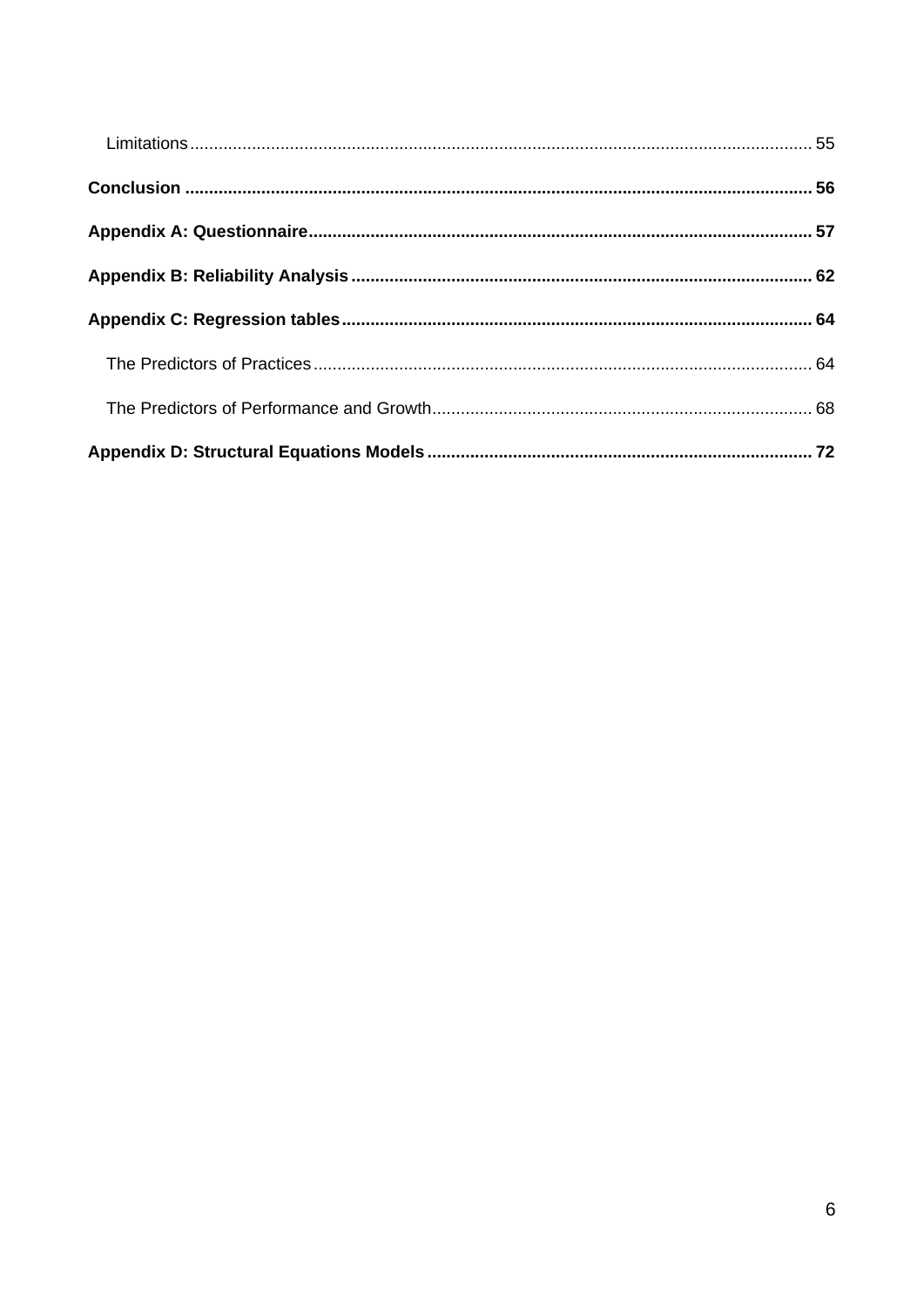# <span id="page-6-0"></span>**Executive Summary**

# <span id="page-6-1"></span>**Leadership and management skills in UK SMEs**

There is an increasingly widespread view that deficiencies in leadership and management and skills (L&M skills) are a key constraint on business performance in the UK, especially for small and medium sized enterprises (SMEs). However, the available evidence relating to UK SMEs is limited and partial.

Recent data from the Chartered Institute of Personnel and Development shows that nearly three-quarters of SMEs in England report a deficit in L&M Skills. It has also been demonstrated that effective management practices help explain differences in firm level performance and underlie international variations in economic performance. However, there is very little evidence showing whether or how L&M skills influence the adoption of management best practices or how they ultimately shape business performance in SMEs.

### <span id="page-6-2"></span>**This research**

This research involved a survey of approximately 2,500 English SMEs with between five and 250 employees across all sectors of the economy. It examined the associations between L&M skills and the implementation of management best practices and how these factors are related to business performance and employment growth.

The SME sector is very diverse and the different skills sets and management practices most relevant to individual businesses vary according to the nature of the business and the context in which it operates. To accommodate this broad scope, the research considered four widely relevant dimensions of L&M skills and four sets of management practices. These skills and practices were related to three measures of firm performance: turnover, productivity and employment growth (see figure A).



#### **Figure A: A framework of skills, practices and firm performance**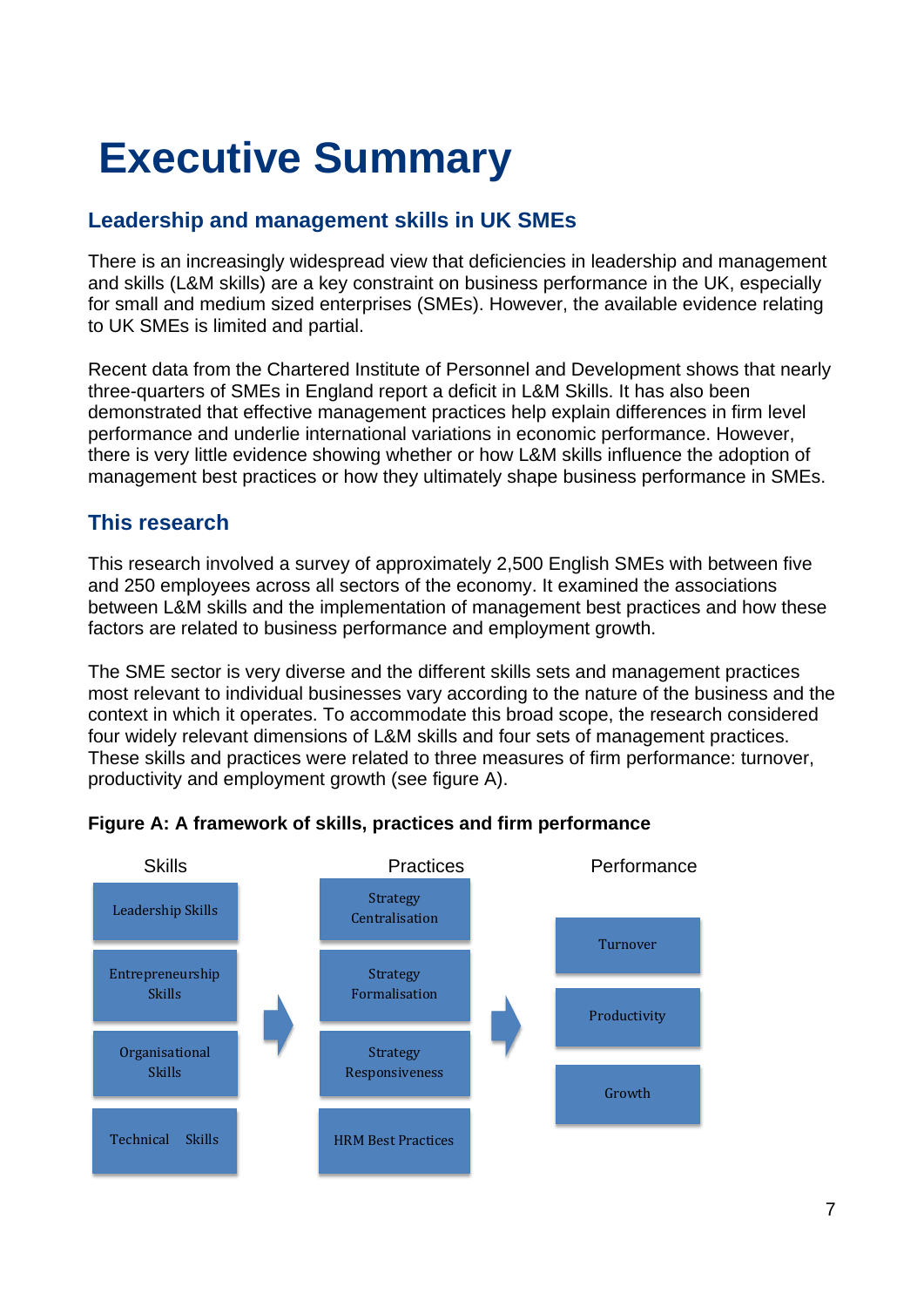*Leadership skills – motivating and influencing others and delegating work.*

*Entrepreneurship skills – identifying customer needs, technical or market opportunities, and pursuing opportunities.*

*Technical skills – expertise in a technical or functional area, developing technically superior solutions.*

*Organisational skills – organising resources, coordinating tasks.*

*Strategy formalisation - the extent to which there are formal processes in place for planning and setting strategy.*

*Strategy responsiveness - the extent to which strategic planning is adaptive in response to new information from a wide variety of sources including employees.*

*Strategy centralisation - the extent to which strategic planning is conducted by a small group or an individual.*

*Human Resource Management best practices – selective staffing, investments in training, variable compensation, employee ownership, performance management, information sharing, and employee participation in decision-making.* 

# <span id="page-7-0"></span>**Key findings**

The research findings show that skills levels and the adoption of best practices are uneven across the SMEs sector and that there are long tails of businesses with poorly developed skills and which do not use management best practices.

The research also shows that variations in leadership and management skills are associated with variations in SME performance; both directly and indirectly through an increased propensity to adopt management best practices. The findings also show which dimensions of L&M skills and which elements of management best practice are most closely associated with improved performance outcomes (see figure B).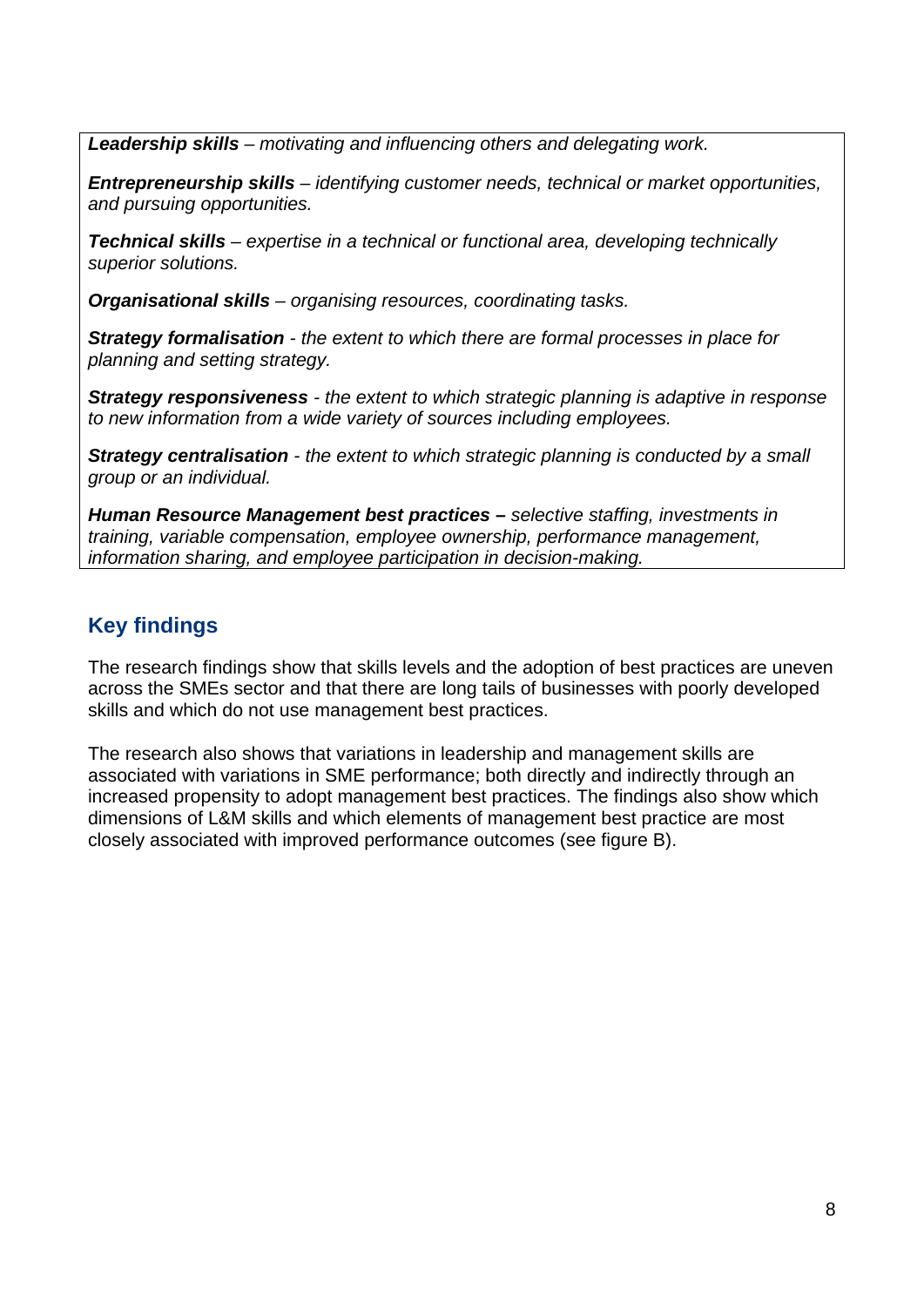**Figure B: Linking skills to performance: positive associations identified between skills sets, management practices and performance outcomes.**



All lines shown are positive and statistically significant associations at p<.05 except dotted line which is significant at p<.10. Black lines depict direct associations between skills and performance. Control variables and negative associations are not shown.

#### <span id="page-8-0"></span>**The prevalence of under-developed skills and non-implementation of best practice.**

• The data shows that for most skills and practices, there are *'long tails'* of businesses that have relatively *under-developed L&M skills and which fail to implement management best practices.*

#### <span id="page-8-1"></span>**Associations between skill sets, management practices and performance.**

- The skill sets most consistently and strongly associated with good management practice and SME performance are *entrepreneurship skills* and *leadership skills*.
- Across all firm types and contexts, the *entrepreneurship skills* of top managers are positively and significantly associated with turnover and productivity.
- *Leadership and entrepreneurship skills* are positively related to strategy formalisation and responsiveness – key drivers of performance and growth.
- *Strategy formalisation* is positively associated with turnover while *strategy responsiveness* is positively associated with firm growth.
- *Best practice strategic management* is also related to the implementation of best practices in *human resource management* (HRM) - which are in turn, positively and significantly associated with turnover and productivity.
- *Skills differences are more important than structural (e.g. industry sector) and contextual factors (e.g. ownership, age and size)* for explaining the 'long tail' in implementation of best practices.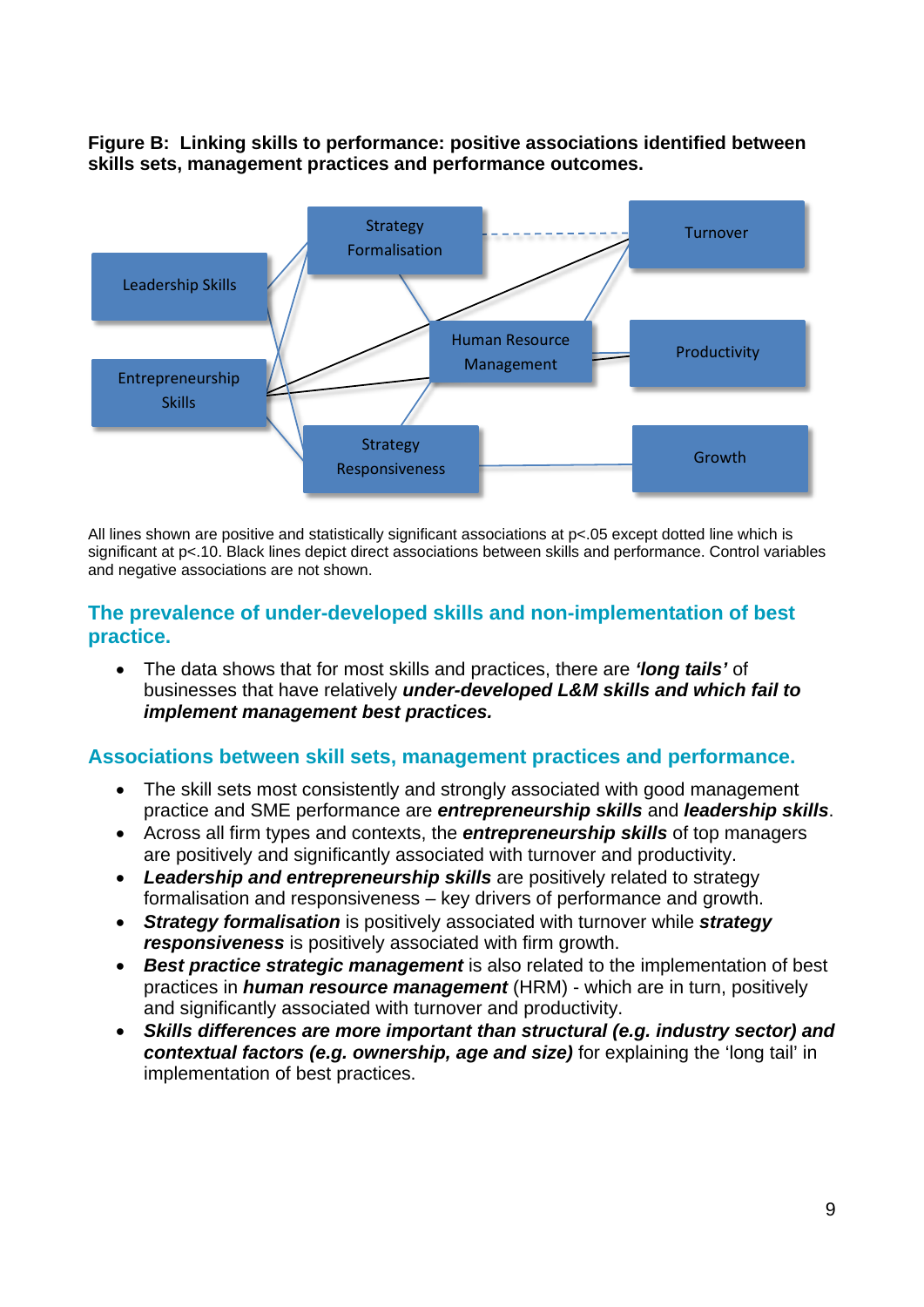#### <span id="page-9-0"></span>**Which businesses could achieve the greatest benefits from improved L&M skills?**

- The overall impact of L&M skills on firm performance tend to be particularly strong for firms with between five and 19 employees.
- The impact of HRM practices on performance is strongest among businesses with between 50 and 99 employees.

# <span id="page-9-1"></span>**Relevance of the findings**

These findings are policy relevant. They provide an evidence-based rationale for possible policy development and an informed basis for thinking about what policy options might be appropriate. The results clearly demonstrate that L&M skills are relatively under-developed in many SMEs. This is important because they also show that well-developed skills and the adoption of associated management best practices are positively related to firm performance. In this sense, the evidence shows that under-developed L&M skills and a widespread failure to adopt management best practices are constraining the performance and growth of a large number of English SMEs.

The estimates of skills used in the study are self-reported by the owner/managers interviewed. This is important because it testifies to a recognised need for development amongst these individuals.

The research also informs thinking about the possible policy options available. It demonstrates which aspects of L&M skills are the most important in terms of improving firm performance, which practices are influential, and which categories of business might achieve the greatest benefits from skills-enhancing investments.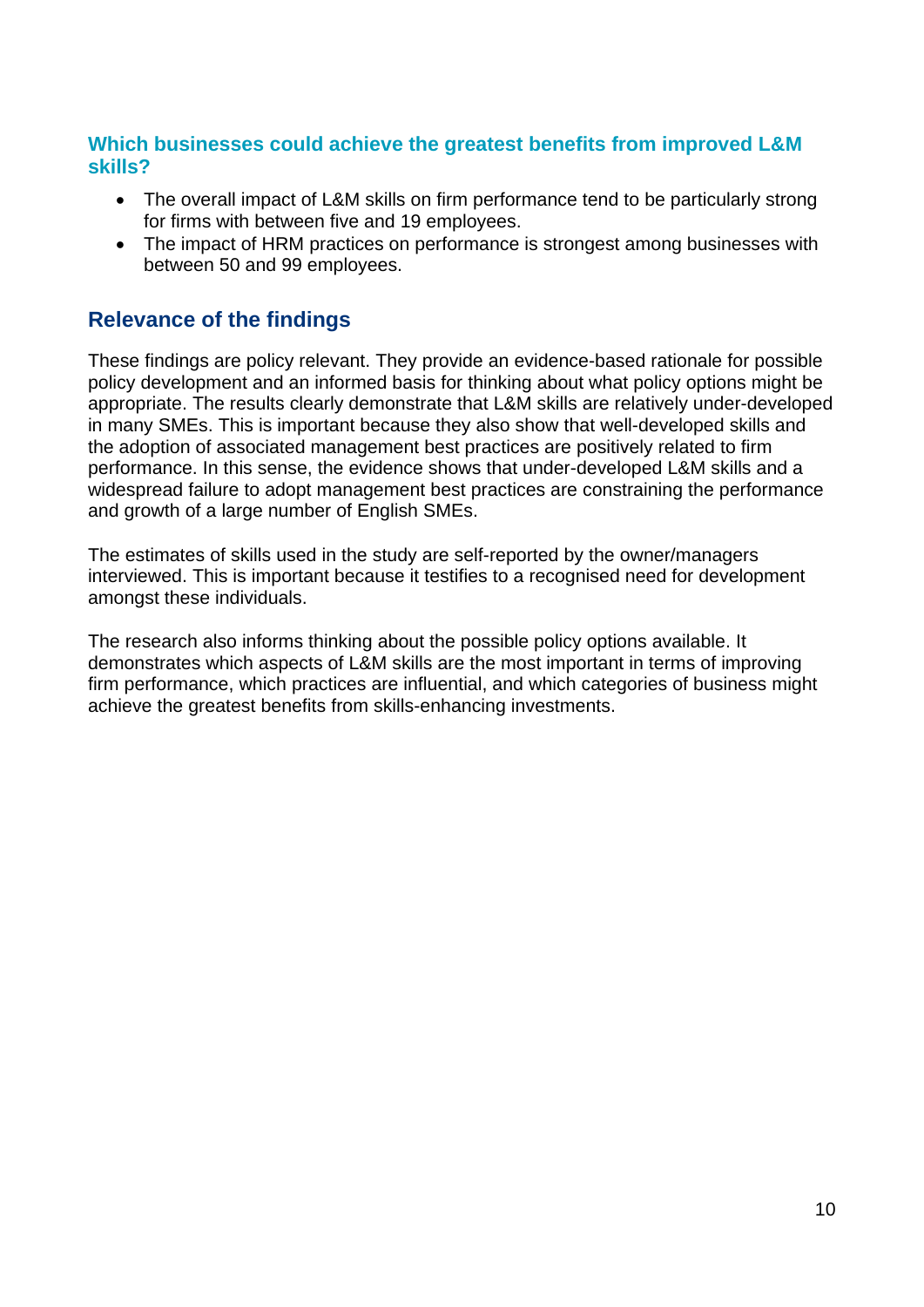# <span id="page-10-0"></span>**Introduction**

Historically, public policy related to business performance and growth has tended to focus on tangible measures such as improving access to finance, encouraging and enabling the use of business support and reducing regulatory burdens. However, there is a growing recognition that other less tangible factors such as management knowledge and skills and the implementation of best management practices also represent important drivers of growth.

It is commonly noted that smaller and closely held firms (i.e., those owned by just one or a few individuals, and including family firms) lag behind in terms of the management 'best practices' employed in large organisations. However, little is known about the reason for this lag other than 'newness' and 'smallness'. While it may reasonably be assumed that the cause is a lack of managerial knowledge and skills, others have noted that variations in adoption of best management practices may not be a result of lack of knowledge<sup>[1](#page-10-1)</sup>. However, there is also evidence that many owners and senior managers in English SMEs recognise that their skills are underdeveloped $^2$  $^2$ . Recent research has also shown that relative to firms in the United States, there is a 'long tail' of firms that do not implement best management practices and also that variations in the adoption of world-class practices may have significant implications for the performance of firms and whole economies<sup>[3](#page-10-3)</sup>. This represents both a challenge and an opportunity for significant improvement in the growth prospects of UK enterprises.

While there is consensus concerning the value of human capital for performance, especially in early stage ventures<sup>[4](#page-10-4)</sup>, existing evidence has focused on broad proxies for human capital such as education and experience. Existing research has little to say about whether specific leadership and management skills play a significant role in the development of effective management practices, or which skills might be most important in improving firm performance in UK SMEs. In order to further examine these issues, we have conducted a large-scale study designed to evaluate the relationship between leadership and management skills, management practices, and performance in SMEs in the UK.

<span id="page-10-1"></span><sup>1</sup> Pfeffer, Jeffrey, and Robert I.Sutton. "Knowing what to do is not enough: turning knowledge into action." *California management review* 42, no. 1 (1999): 83-108.

<span id="page-10-2"></span> $2$  CIPD Annual Learning and Talent Development Survey Report 2012.

<span id="page-10-3"></span><sup>&</sup>lt;sup>3</sup> Bloom, Nicholas, Christos Genakos, Raffaella Sadun, and John Van Reenen. "Management practices across firms and countries." *The Academy of Management Perspectives* 26, no. 1 (2012): 12-33.

<span id="page-10-4"></span><sup>4</sup> Unger, Jems M., Andreas Rauch, Michael Frese, and Nina Rosenbusch. "Human capital and entrepreneurial success: A meta-analytical review." *Journal of Business Venturing* 26, no. 3 (2011): 341-358.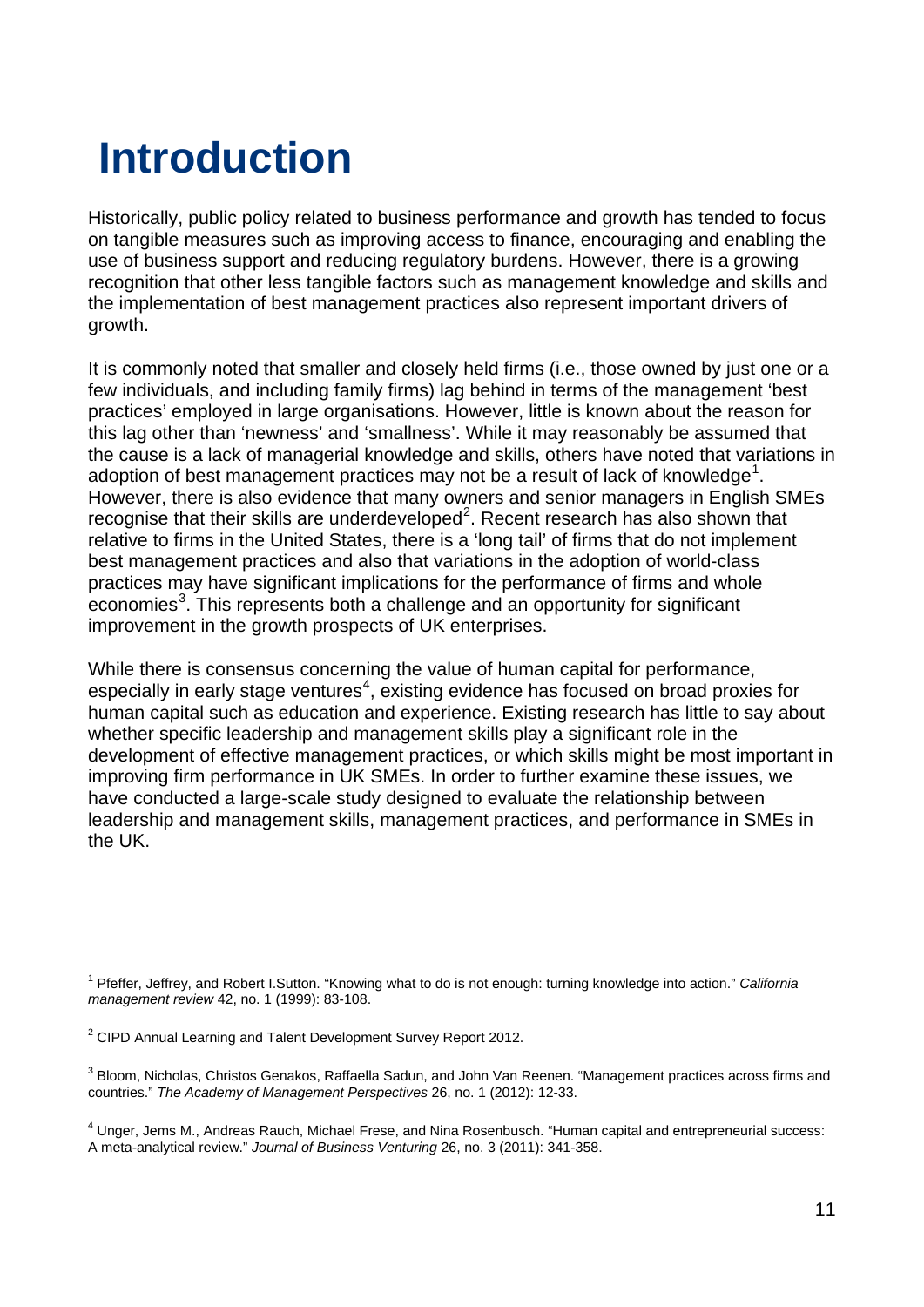# <span id="page-11-0"></span>**Key Points from Existing Literature**

### <span id="page-11-1"></span>**Leadership and Management Skills**

There has been a long history of research that asks *what do managers do*, and how their knowledge and skills influence personal and organisational outcomes <sup>[5](#page-11-2)</sup>. However, there is a significant lack of research on L&M skills in the context of SMEs.

A skill is the ability to do something effectively and involves a system of specific behaviours that help achieve an objective, or standard of performance. There are numerous typologies of managerial skills. In an influential framework, Katz $6$  proposed three dimensions of technical, human and conceptual skills. Technical skills are those specific skills required for performing a specialised task, and often involve working with 'things' rather than working with people. Technical skills remain important for managers even when they perform relatively few technically specialised tasks themselves, because they enable the manager to effectively acquire, develop, organise, and control the human resources needed to accomplish organisational objectives. Human or 'people related' skills include communication, influence, coordination and cooperation with others. These skills are required for the direct management of other people. Conceptual skills reflect an understanding of the wider organisation, strategy, structure, and its functioning as a whole within the environment. Conceptual skills support effectiveness by ensuring that managerial decisions and actions accord with organisational goals, are consistent with environmental opportunities and resource constraints, and are appropriate within the formal and informal organisational structure. According to Katz, these three skill dimensions capture the full spectrum of specific skills required by managers in large organisations. In large organisations, the importance of specific skill sets is expected to vary according to managerial level: technical skills are most salient at lower levels, human skills at intermediate levels, and conceptual skills are of greatest significance for senior managers. The implicit corollary is that all three sets of skills are likely to be valuable for managers in small organisations.

The three dimensions proposed by Katz are now a widely accepted approach to classifying managerial skills in general terms. For example, Boyatzis<sup>[7](#page-11-4)</sup> found that the skills significant to managerial performance were interpersonal skills (building networks, coalitions, gain cooperation, resolve conflicts, influence others, group process skills), oral presentation skills (symbolic, verbal, nonverbal communication), and conceptual skills (inductive reasoning, pattern recognition, ability to convey meaning through metaphors, models and analogies, ability to create solutions and novel insights, deductive reasoning).

<span id="page-11-2"></span><sup>5</sup> Cynthia M Pavett and Alan W Lau, "Managerial Work: the Influence of Hierarchical Level and Functional Specialty," *Academy of Management Journal* 26, no. 1 (July 31, 1983): 170–177.

<span id="page-11-3"></span><sup>6</sup> Katz, Robert Lee. *Skills of an effective administrator.* Havard Business Press, 1974.

<span id="page-11-4"></span><sup>7</sup> Richard E. Boyatzis. *The competent manager: A model for effective performance.* John Wiley & Sons, 1982.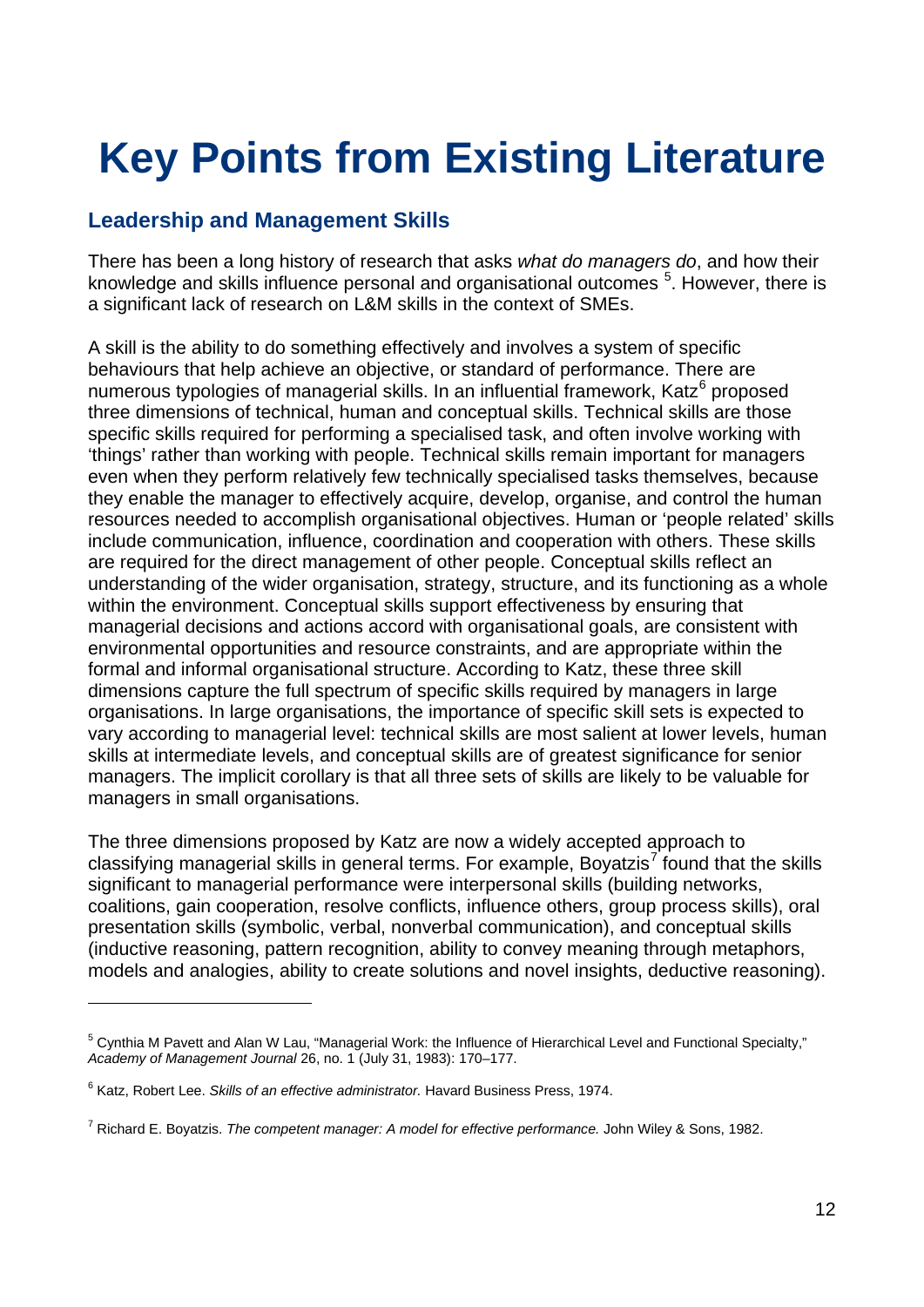Thus, while defined slightly differently, the skills found by Boyatzis' are compatible with the technical, human and conceptual categories.

Based upon a synthesis of the management skills described in 23 management text books, Peterson and Van Fleet<sup>[8](#page-12-0)</sup> elaborated Katz's three dimensions into ten more refined sub-dimensions of technical, analytical, and decision making (the technical dimension), human, communication and interpersonal (the human dimension), and conceptual, flexible and diagnostic (the conceptual dimension) with the tenth reflecting administrative skills. These are summarised and defined in Table 1. As with the majority of theoretical and empirical work in this domain, Peterson and Van Fleet's analysis applies more readily to larger organisations and the definition of administrative skills seems particularly applicable to the roles of lower level managers.

No measure has been developed to capture this more refined framing of Katz's original three dimensions. Furthermore, notably absent from both Katz and Peterson and Van Fleet's work are strategic management or entrepreneurial skills $9$  which may reflect the tendency for these models to be more relevant to managers in large organisations than SMEs.

Shipper and Davy<sup>[10](#page-12-2)</sup> identify six skill dimensions that (a) appear in more than 50 per cent of the models that they reviewed, (b) are defined consistently across models, and (c) have face validity. The six skill dimensions are:

- 1. Participation (encouraging upward communication),
- 2. Facilitation (coaching, training and supporting others),
- 3. Recognising and rewarding the performance of others,
- 4. Planning, preparing and maintaining the workflow of the unit,
- 5. Time emphasis (setting appropriate deadlines), and
- 6. Controlling (monitoring and correcting performance of others).

The Shipper and Davy framework thus emphasises the organisational skills that Katz refers to as conceptual, and the interpersonal leadership skills that Katz refers to as human skills.

<span id="page-12-0"></span><sup>&</sup>lt;sup>8</sup> Peterson, Tim O., and David D. Van Fleet. "The ongoing legacy of RL Katz: An updated typology of management skills." *Management decision* 42, no. 10 (2004): 1297-1308.

<span id="page-12-1"></span><sup>&</sup>lt;sup>9</sup> Mintzberg. Henry. "The nature of managerial work". New York: Harper Row

<span id="page-12-2"></span> $10$  Shipper, Frank, and Jeanette Davy. "A model and investigation of managerial skills, employees' attitudes, and managerial performance." *The Leadership Quaterly* 13, no. 2 (2002): 95-120.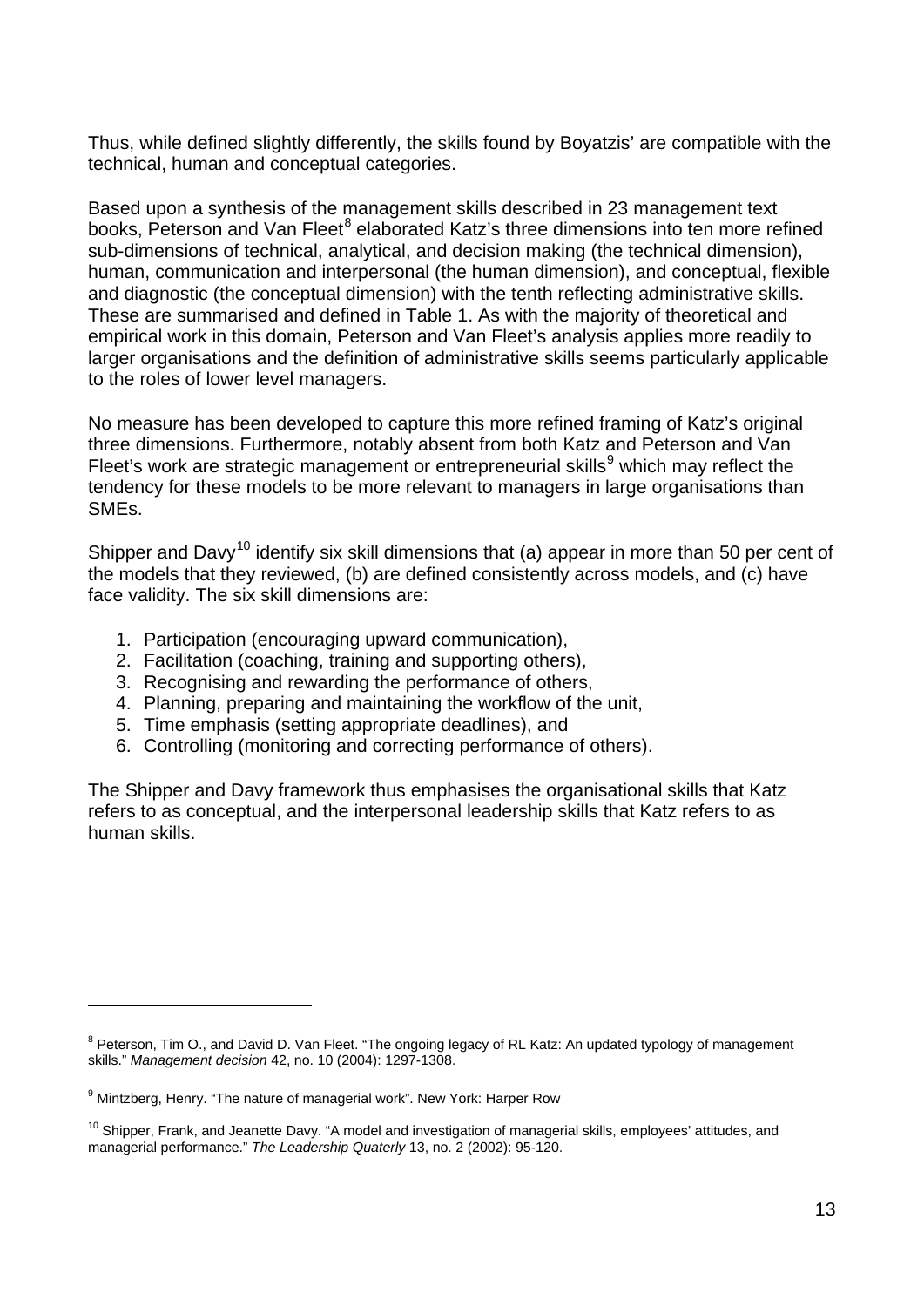#### <span id="page-13-0"></span>**Table 1: Ten Dimensions of Managerial Skills According to Peterson and Van Fleet**

| <b>Skill</b>           | <b>Definition</b>                                                                                                                                                                                  |
|------------------------|----------------------------------------------------------------------------------------------------------------------------------------------------------------------------------------------------|
| <b>Technical</b>       | Ability to use methods, procedures, processes, tools, techniques and<br>specialised knowledge to perform specific tasks                                                                            |
| <b>Analytic</b>        | Ability to identify key variables, see how they are interrelated, and decide<br>which ones should receive the most attention                                                                       |
| <b>Decision Making</b> | Ability to choose effective solutions from among alternatives                                                                                                                                      |
| <b>Human</b>           | Ability to work cooperatively with others, to communicate effectively, to<br>motivate and train others, to resolve conflicts and be a team player                                                  |
| <b>Communication</b>   | Ability to send and receive information, thoughts, and feelings, which create<br>common understanding and meaning                                                                                  |
| Interpersonal          | Ability to develop and maintain a trusting and open relationship with<br>superiors, subordinates and peers to facilitate the free exchange of<br>information and provide a productive work setting |
| Conceptual             | Ability to see the organisation as a whole and to solve problems from a<br>systemic point of view                                                                                                  |
| <b>Diagnostic</b>      | Ability to determine the probable cause of a problem from examining the<br>symptoms which are observed by a manager                                                                                |
| <b>Flexible</b>        | Ability to deal with ambiguous and complex situations and rapidly changing<br>demands                                                                                                              |
| <b>Administrative</b>  | Ability to follow policies and procedures, process paper work in an orderly<br>manner, and manage expenditures within the limit set by budgets                                                     |

# <span id="page-13-1"></span>**Leadership and Management Skills in SMEs**

 $\overline{a}$ 

There is far less research on L&M skills in SMEs. However, the work that has been conducted highlights some additional dimensions of skills that are particularly relevant to this context. Chandler and Jansen<sup>[11](#page-13-2)</sup> examined three sets of skills, technical-functional, managerial and entrepreneurial in a new venture context. The technical-functional and managerial skills are derived from  $Katz^{12}$  $Katz^{12}$  $Katz^{12}$  while entrepreneurial skills were defined in terms of opportunity recognition and pursuit. Chandler and Jansen report a close association between managerial and technical skills and profitability; and between entrepreneurial skills and growth.

<span id="page-13-2"></span><sup>11</sup> Chandler, Gaylen N., and Erik Jansen. "The founder's self-assessed competence and venture performance." *Journal of Business venturing* 7, no. 3 (1992): 223-236.

<span id="page-13-3"></span><sup>12</sup> Katz, Robert Lee. *Skills of an effective administrator*. Harvard Business Press, 1974.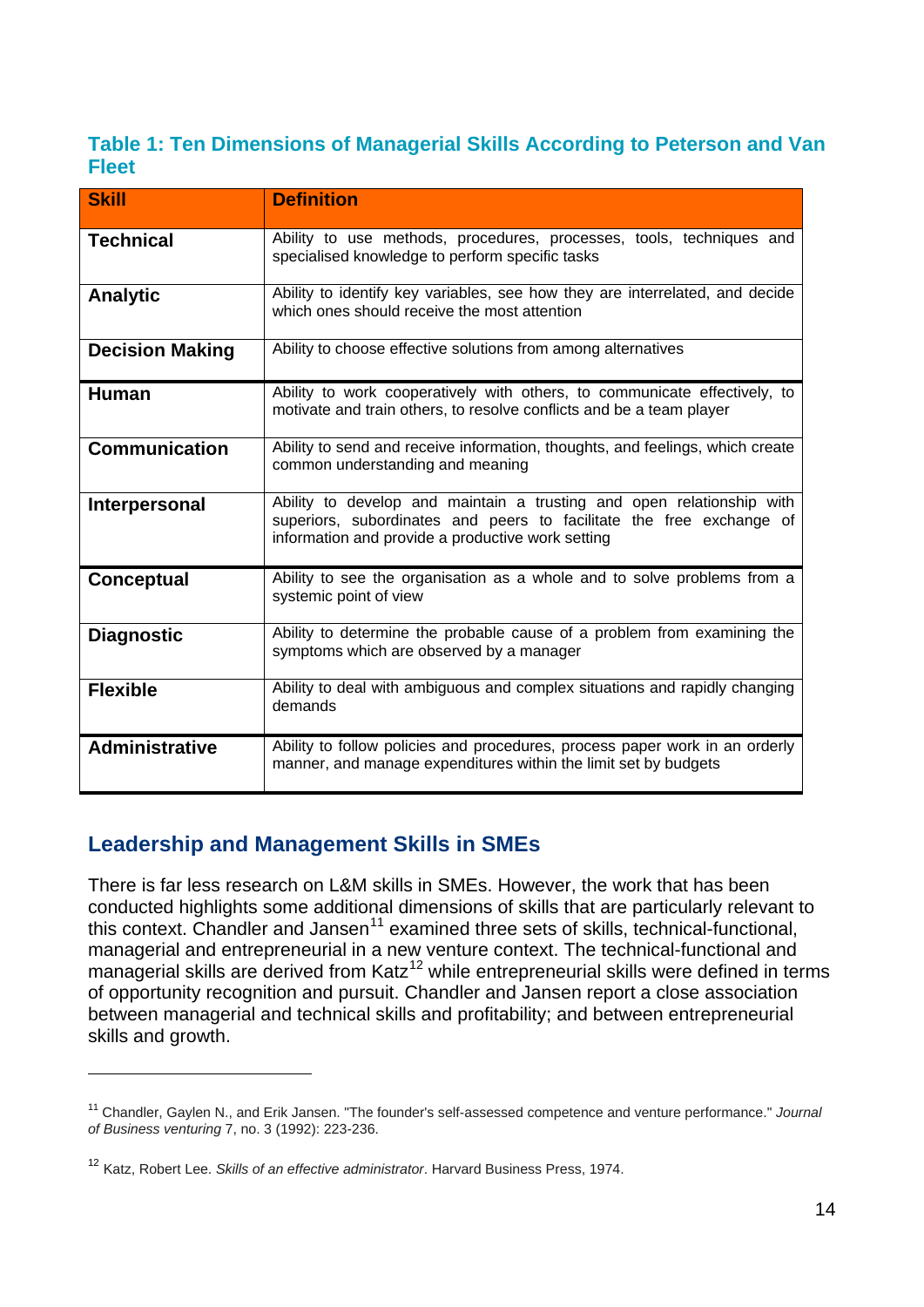In a study of small organisations (Kibbutzim) in Israel, Carmeli and Tishler<sup>[13](#page-14-1)</sup> found that people related skills were most consistently associated with performance across contexts. In a series of studies, Baum and colleagues<sup> $14$ </sup> found that general competencies of CEOs (organisational skills, opportunity recognition skills) were indirectly related to venture growth, in particular through their impact upon goal setting. Baum and colleagues also report that technical and industry specific competencies were directly associated with venture growth. Baum and Locke found that 'new resource skill' defined as "the ability to acquire and systematise the operating resources needed to start and grow an organisation" was associated with venture growth both directly, and indirectly via its impact on motivation and the communication of vision. In an earlier study, Baum *et al* had identified the communication of vision as an important skill for venture growth.

Taken together, prior research suggests the value of considering entrepreneurial skills in addition to more traditional dimensions of managerial and leadership skills. Such skills include identification and development of opportunities, the communication of entrepreneurial vision, and the acquisition and orchestration of the necessary resources. L&M skills are expected to influence performance and growth through their impact on the adoption of management practices associated with the acquisition, organisation and mobilisation of key resources.

#### <span id="page-14-0"></span>**Leadership and Management Skills and Performance**

There is some evidence that, in the context of large organisations, the skills of individual managers influence performance (individual and unit) and career success. For example, in one of the most rigorous causal tests of the skills hypothesis ever conducted, Bray and colleagues<sup>[15](#page-14-3)</sup> examined the career progression of assessment centre candidates at AT&T over a period of 8 and 20 years. They found that in addition to a range of specific traits, the cognitive, administrative and interpersonal skills of managers predicted career advancement through middle management.

In a meta-analysis of the association between human capital and *entrepreneurial* success, Unger and colleagues<sup>[16](#page-14-4)</sup> find a small but statistically significant correlation ( $r=0.098$ ) between human capital and entrepreneurial success defined as the profitability and growth of entrepreneurial new ventures, including financial and employment growth. The strength of the observed correlation was greater for knowledge and skills than for education and

<span id="page-14-1"></span> $<sup>13</sup>$  Carmeli, A., and A. Tishler. "An empirical analysis of the relative importance of managerial skills of the firm's top</sup> management team." *International Journal of Manpower* 27, no. 1 (2006): 9-36.

<span id="page-14-2"></span><sup>&</sup>lt;sup>14</sup> J Robert Baum and Edwin A Locke, "The Relationship of Entrepreneurial Traits, Skill, and Motivation to Subsequent Venture Growth.," *Journal of Applied Psychology* 89, no. 4 (2004): 587–598, doi:10.1037/0021-9010.89.4.587; J Robert Baum, Edwin A Locke, and Shelley A Kirkpatrick, "A Longitudinal Study of the Relation of Vision and Vision Communication to Venture Growth in Entrepreneurial Firms ," *Journal of Applied Psychology* 83, no. 1 (January 13, 1998): 43–54; J Robert Baum, Edwin A Locke, and Ken A Smith, "A Multidimensional Model of Venture Growth," *Academy of Management Journal* 44, no. 2 (October 10, 2001): 292–303.

<span id="page-14-3"></span><sup>15</sup> Bray, Douglas Weston, Richard J. Campbell, and Donald L. Grant. *Formative years in business: A long-term AT&T study of managerial lives*. Wiley-Interscience, 1974.

<span id="page-14-4"></span><sup>&</sup>lt;sup>16</sup> Unger et al., "Human Capital and Entrepreneurial Success: a Meta-Analytical Review."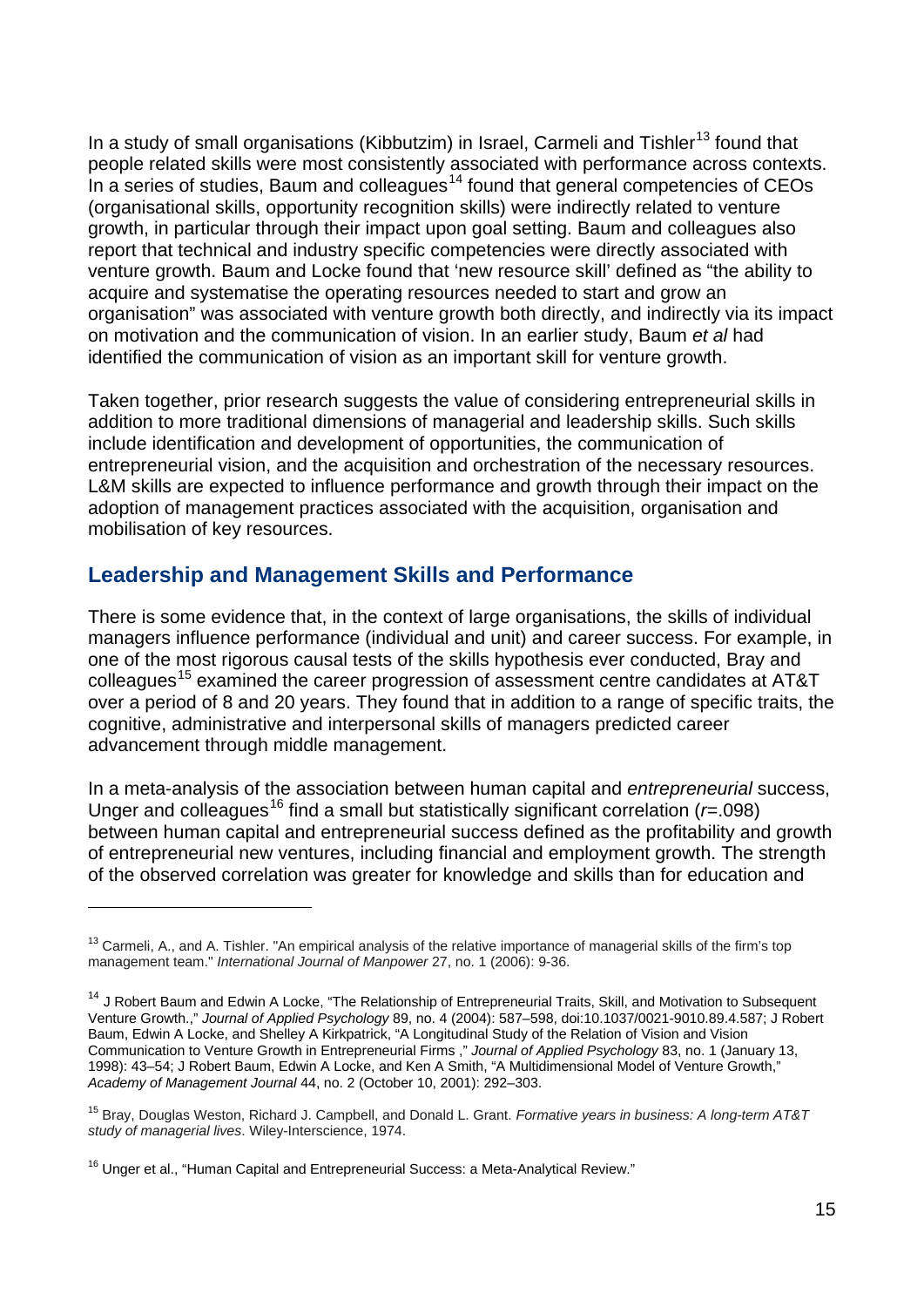experience. Skills were more predictive of firm size than of financial performance, and the correlation was stronger for younger firms than for more established firms all else equal. This meta-analytic evidence is useful for suggesting important moderators of the association between L&M skills and performance. That is, in order to estimate the strength of association between skills and outcomes, it is important to consider how firm age and size may alter this association. Furthermore, these results suggest that results may vary according to the measure of performance used.

In sum, existing literature suggests that an expectation of a positive association between L&M skills and performance is theoretically reasonable, although there have been few empirical studies that rigorously test such an association. Furthermore, there is reason to expect that the association will be an indirect one, acting through the development of effective management practices<sup>[17](#page-15-1)</sup>.

#### <span id="page-15-0"></span>**Management Practices in SMEs**

 $\overline{a}$ 

Firm growth is dependent upon the development of organisational capabilities, for example, for organisational control, continuous improvement, innovation, and market development. Leader beliefs about organisational efficacy are critical to undertaking risky investments<sup>[18](#page-15-2)</sup>. The skills of the management team are expected to impact decisions to invest for growth.

A difficulty of measuring practices is the fact that only a few practices might be considered generalizable across diverse contexts. Thus, one challenge with focusing on management practices is that in order to standardise measures, it is necessary to ignore a wide range of practices that have been found to influence performance (e.g., financial management, marketing etc.)<sup>[19](#page-15-3)</sup>. A second challenge is that this approach to the measurement of practices also ignores the interaction and complementarity (synergistic effects) of using

<span id="page-15-1"></span><sup>&</sup>lt;sup>17</sup> Baum and Locke, "The Relationship of Entrepreneurial Traits, Skill, and Motivation to Subsequent Venture Growth.."

<span id="page-15-2"></span><sup>&</sup>lt;sup>18</sup> Martin, Geoffrey, Nathan Washburn, Marianna Makri, and Luis R. Gomez-Meiia. "Not all Risk Taking is Born Equal: The Behavioral Agency Model and CEO's Perception of Firm Efficacy." *Human Resource Management* (2014).

<span id="page-15-3"></span><sup>&</sup>lt;sup>19</sup> Raffaella Cagliano, Kate Blackmon, and Chris Voss, "Small Firms Under MICROSCOPE: International Differences in Production/Operations Management Practices and Performance," *Integrated Manufacturing Systems* 12, no. 6 (June 24, 2001): 469–482; M J Peel and N Wilson, "Working Capital and Financial Management Practices in the Small Firm Sector," *International Small Business Journal* 14, no. 2 (January 1, 1996): 52–68, doi:10.1177/0266242696142004; Brian S Klaas et al., "High-Performance Work System Implementation in Small and Medium Enterprises: a Knowledge-Creation Perspective," *Human Resource Management* 51, no. 4 (July 27, 2012): 487–510, doi:10.1002/hrm.21485; S C Lenny Koh et al., "The Impact of Supply Chain Management Practices on Performance of SMEs," *Industrial Management & Data Systems* 107, no. 1 (2007): 103–124, doi:10.1108/02635570710719089; Jake G Messersmith and James P Guthrie, "High Performance Work Systems in Emergent Organizations: Implications for Firm Performance," *Human Resource Management* 49, no. 2 (March 2010): 241–264, doi:10.1002/hrm.20342; Jill Collis and Robin Jarvis, "Financial Information and the Management of Small Private Companies," *Journal of Small Business and Enterprise Development* 9, no. 2 (2002): 100–110, doi:10.1108/14626000210427357; James C Hayton, "Strategic Human Capital Management in SMEs: an Empirical Study of Entrepreneurial Performance," *Human Resource Management* 42, no. 4 (March 26, 2004): 375–391, doi:10.1002/hrm.10096; Jay J Ebben and Alec C Johnson, "Efficiency, Flexibility, or Both? Evidence Linking Strategy to Performance in Small Firms," *Strategic Management Journal* 26, no. 13 (2005): 1249–1259, doi:10.1002/smj.503.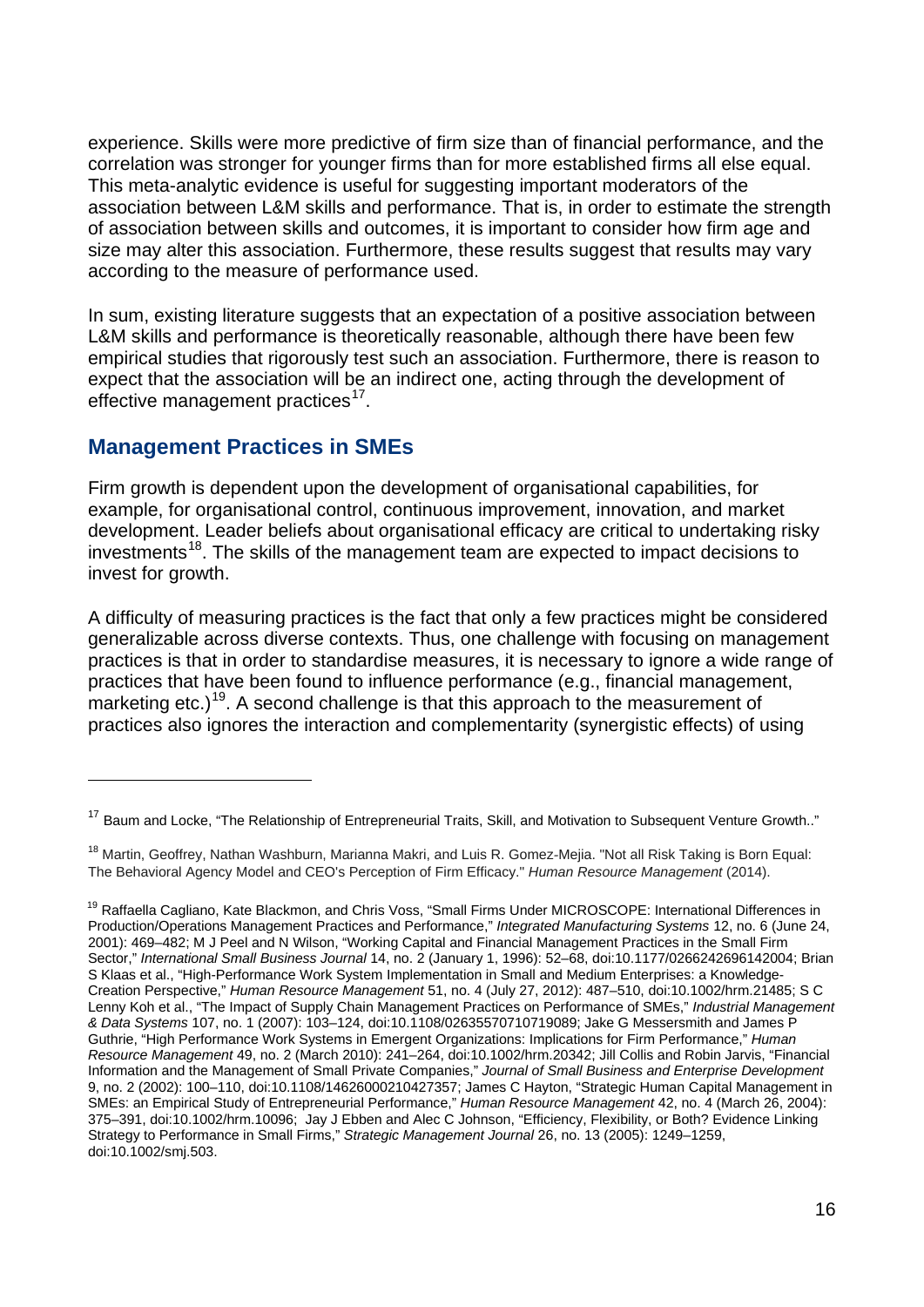systems, bundles or configurations of specific practices  $20$ . In addition, while measurement of formal practices may be applicable to medium and large firms, this approach becomes more challenging in micro and small firms where practices are necessarily more informal. A further consideration is that there is a significant association between several relevant variables and the use of practices. Ownership, firm size, labour market regulation, the market for corporate control, all exert external influences upon the implementation of practices that is independent of management and leadership skills <sup>[21](#page-16-1)</sup>.

However, despite all of these concerns, there is reason to expect that managerial practices are an important intermediate link in the chain between L&M skills and performance and growth in SMEs. The evidence suggests that an important aspect of management practice to consider is the capacity of acquiring, organisation and mobilising resources  $22$ . Two types of practice are of universal applicability across industry sectors: strategic management and human resource management (HRM). According to the 2013 Growth Accelerator Annual report, the two most commonly cited concerns of SME ownermanagers are business strategy (cited by 40%) and people and skills (cited 39%).

There is evidence that strategic management capabilities vary across firms, and that they are an important driver of performance  $23$ . Through business strategy, managers provide direction, motivate and inspire, evaluate and control, empower and enable, or endorse and sponsor.<sup>[24](#page-16-4)</sup> In turn, strategic management capabilities are expected to be associated with  $f_{\text{r}}$  firm performance, even in SMEs  $^{25}$ . Strategic management capabilities represent a set of practices, varying in formalisation, centralisation and responsiveness to external and internal information, which generalise across settings, and types of business; variations in which are expected to be associated with L&M skills, and with performance; and which reflect the core processes of resource acquisition, organisation and mobilisation  $26$ .

There is also extensive evidence of the relationship between HRM and firm performance $^{27}$ . The bulk of this evidence points to a set of *High Performance Work Practices* also known

<span id="page-16-0"></span><sup>&</sup>lt;sup>20</sup> Huselid, Mark A., "The Impact of Human Resource Management Practices on Turnover, Productivity, and Corporate Financial Performance.," *Academy of Management Journal* 38, no. 3 (1995): 635–672.

<span id="page-16-1"></span><sup>21</sup> Bloom et al., "Management Practices Across Firms and Countries."

<span id="page-16-2"></span><sup>&</sup>lt;sup>22</sup> Baum and Locke, "The Relationship of Entrepreneurial Traits, Skill, and Motivation to Subsequent Venture Growth.."

<span id="page-16-3"></span><sup>23</sup> Hart, Stuart and Catherine Banbury, "How Strategy-Making Processes Can Make a Difference," *Strategic Management Journal* 15, no. 4 (September 20, 1994): 251–269;; George Stalk, Philip Evans, and Lawrence E Shulman, "Competing on Capabilities: the New Rules of Corporate Strategy," *Harvard Business Review*, January 17, 1992; S Floyd, "Middle Management Involvement in Strategy and Its Association with Strategic Type: a Research Note," *Strategic Management Journal* (1992).

<span id="page-16-4"></span><sup>&</sup>lt;sup>24</sup> Hart and Banbury, "How Strategy-Making Processes Can Make a Difference;" Ebben and Johnson, "Efficiency, Flexibility, or Both? Evidence Linking Strategy to Performance in Small Firms."

<span id="page-16-6"></span><span id="page-16-5"></span><sup>&</sup>lt;sup>25</sup> Ebben and Johnson, "Efficiency, Flexibility, or Both? Evidence Linking Strategy to Performance in Small Firms."<br><sup>26</sup> Baum. Locke, and Smith, "A Multidimensional Model of Venture Growth."

<span id="page-16-7"></span><sup>&</sup>lt;sup>27</sup> Combs, Joseph, Y Liu, and A Hall, "How Much Do High-Performance Work Practices Matter? a Meta-Analysis of Their Effects on Organizational Performance," *Personnel Psychology* (2006).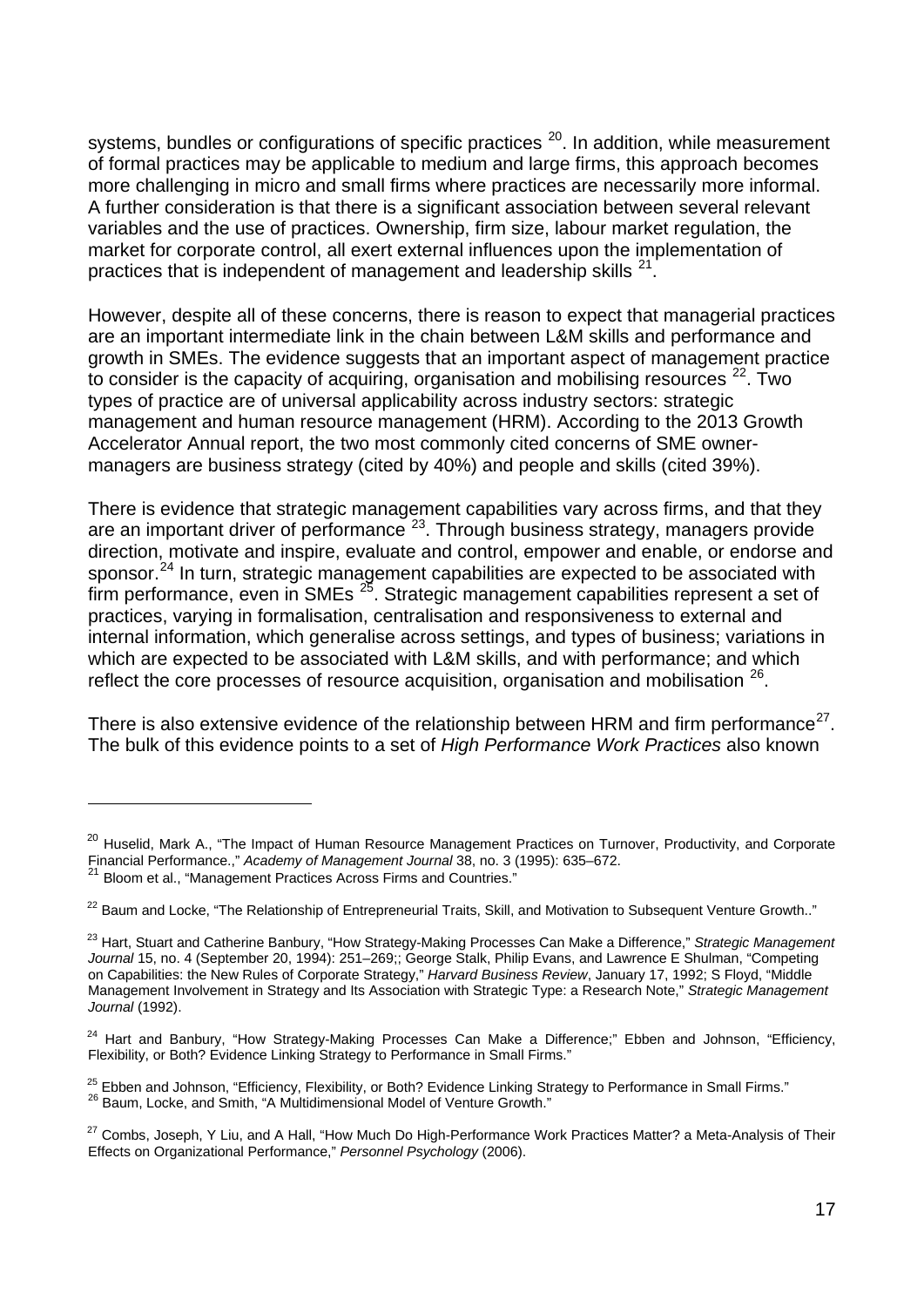as high performance work systems or high commitment HRM <sup>[28](#page-17-1)</sup>, which influence performance by enhancing employee commitment, reducing turnover, improving productivity and therefore promote efficiency and effectiveness. These practices also have benefits for entrepreneurial behaviour and innovation in organisations  $29$ . Furthermore, the evidence is strong that this performance benefit of HRM also applies to SMEs <sup>[30](#page-17-3)</sup>.

# <span id="page-17-0"></span>**Measurement Issues**

 $\overline{a}$ 

There are significant empirical challenges when it comes to the measurement of management and leadership skills. First, evaluations of capability made by the self versus those made by others are imperfectly correlated.<sup>[31](#page-17-4)</sup> However, it is important to point out that a lack of interrater reliability is not unique to measures of skills and is also evident for measures of practices.[32](#page-17-5) Second the methods and purposes of measurement impact the extent of bias in assessments. Error is reduced when measurement methods limit the influence of self-enhancement bias.<sup>[33](#page-17-6)</sup> Finally, since many ventures are led by teams rather than by individuals, any analysis seeking to explain firm level outcomes should assess the skills of the top management team rather than any one individual.<sup>[34](#page-17-7)</sup>

Self assessments of skills and abilities have been studied extensively in the industrial psychology literature where self-ratings are sometimes the only method of accessing individual difference data.<sup>[35](#page-17-8)</sup> It has been concluded that self assessments can be at least as

<span id="page-17-3"></span><sup>30</sup> Havton. "Strategic Human Capital Management in SMEs: an Empirical Study of Entrepreneurial Performance;" Sean A Way, "High Performance Work Systems and Intermediate Indicators of Firm Performance Within the US Small Business Sector," *Journal of Management* 28, no. 6 (November 24, 2002): 765–785; Messersmith and Guthrie, "High Performance Work Systems in Emergent Organizations: Implications for Firm Performance."

<span id="page-17-4"></span><sup>31</sup> Paul A III Mabe and Stephen G West, "Validity of Self-Evaluation of Ability: a Review and Meta-Analysis," *Journal of Applied Psychology* 67, no. 3 (June 26, 1982): 280–96; Ted H Shore, Lynn M Shore, and George C III Thornton, "Construct Validity of Self- and Peer Evaluations of Performance Dimensions in an Assessment Center," *Journal of Applied Psychology* 77, no. 1 (September 10, 1992): 42–54.

<span id="page-17-5"></span><sup>32</sup> Bloom et al., "Management Practices Across Firms and Countries." Wright et al., "Measurement Error in Research on Human Resources and Firm Performance: Additional Data and Suggestions for Future Research."

<span id="page-17-6"></span><sup>33</sup> Shore, Shore, and Thornton, "Construct Validity of Self- and Peer Evaluations of Performance Dimensions in an Assessment Center."

<span id="page-17-1"></span><sup>&</sup>lt;sup>28</sup> Jackson, Susan E., Randall S. Schuler, and Kaifeng Jiang. "An aspirational framework for strategic human resource management." *The Academy of Management Annals* 8, no. 1 (2014): 1-56.

<span id="page-17-2"></span><sup>&</sup>lt;sup>29</sup> Hayton, "Strategic Human Capital Management in SMEs: an Empirical Study of Entrepreneurial Performance:" Pankai C Patel, Jake G Messersmith, and David P Lepak, "Walking the Tight-Rope: an Assessment of the Relationship Between High Performance Work Systems and Organizational Ambidexterity," *The Academy of Management Journal* (July 19, 2012): 1–51.

<span id="page-17-7"></span><sup>&</sup>lt;sup>34</sup> Carmeli and Tishler, "The Relative Importance of the Top Management Team's Managerial Skills;" Michael D Ensley and Keith M Hmieleski, "A Comparative Study of New Venture Top Management Team Composition, Dynamics and Performance Between University-Based and Independent Start-Ups," *Research Policy* 34, no. 7 (September 2005): 1091–1105, doi:10.1016/j.respol.2005.05.008.

<span id="page-17-8"></span><sup>&</sup>lt;sup>35</sup> Edward L Levine, "Introductory Remarks for the Symposium "Organizational Applications of Self-Appraisal and Self-Assessment: Another Look," *Personnel Psychology* 33 (June 10, 1980): 259–62; Edward L Levine, Abram III Flory, and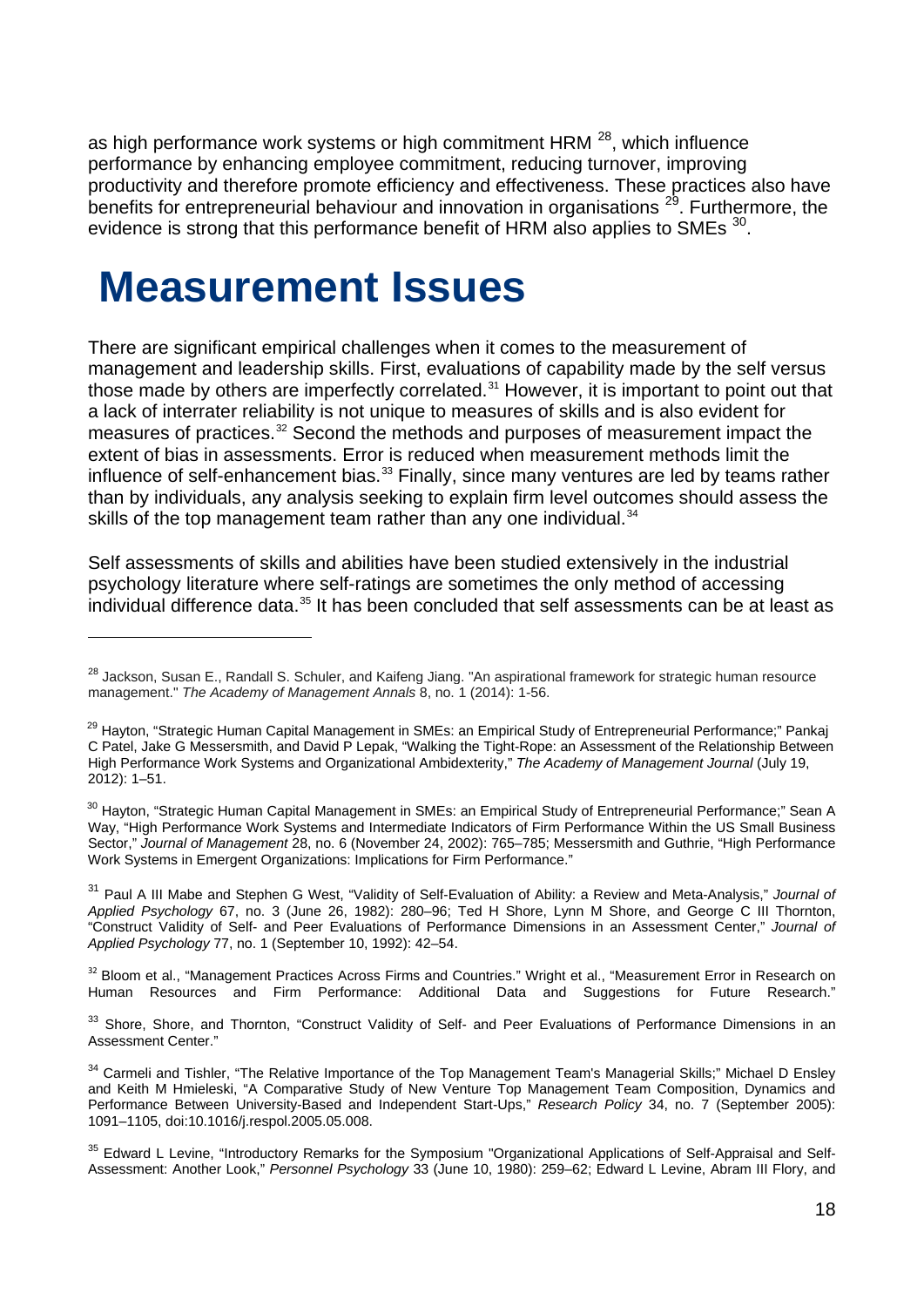predictive of outcomes (e.g. job performance, achievement test scores, course grades) as other sources of information. [36](#page-18-0)

As noted by Mabe and West, "it would not be expected that ability evaluations would have a one-to-one correspondence with criterion measures that reflect not only ability but also (from the perspective of the individual being evaluated) other factors such as effort, task difficulty, and luck." Thus, even while we may be critical of low correlations between self evaluations of performance and the ratings of others, there is no a priori reason to expect a perfect correlation between self-ratings of abilities and skills and those of others.<sup>[37](#page-18-1)</sup>

Among the factors influencing accuracy of self-ratings are the ability of the individual to accurately observe their own skills and behaviours, the ability to judge those skills, and the willingness to evaluate those skills. For example, Shore and colleagues<sup>[38](#page-18-2)</sup> note that observability of performance dimensions increases the validity of self and peer assessments. Furthermore, it may be expected that the process of self-assessment might be influenced by the presence of incentives or inducements in the environment (e.g. the contingency of rewards). Thus assessments by self or peers are likely to be most biased when respondents feel that rewards are contingent upon the rating. On the other hand, in situations where there are no apparent reward contingencies, validity will be improved.

An important consideration is that individuals have unique access to knowledge about their skills, abilities and aptitudes. [39](#page-18-3) For example, individuals have experience of their own actions and the effects of those actions, over many instances and in many situations. Individuals receive and process the judgments of others with respect to their abilities and numerous junctures in their work and non-work lives. Levine (p. 261) notes "we all have a good deal of time to verify, logically and rationally, our feelings about ourselves and our performance, because we have lived with ourselves ever since we can remember."[40](#page-18-4) This

<span id="page-18-1"></span><sup>37</sup> Mabe and West, "Validity of Self-Evaluation of Ability: a Review and Meta-Analysis."

 $\overline{a}$ 

<span id="page-18-2"></span>38 Shore, Shore, and Thornton, "Construct Validity of Self- and Peer Evaluations of Performance Dimensions in an Assessment Center."

<span id="page-18-3"></span><sup>39</sup> Levine, "Introductory Remarks for the Symposium "Organizational Applications of Self-Appraisal and Self-Assessment: Another Look."

<span id="page-18-4"></span><sup>40</sup> Levine, "Introductory Remarks for the Symposium "Organizational Applications of Self-Appraisal and Self-Assessment: Another Look."

Ronald A Ash, "Self-Assessment in Personnel Selection," *Journal of Applied Psychology* 62, no. 4 (June 26, 1977): 428– 35; Herbert G III Heneman, "Self-Assessment: a Critical Analysis," *Personnel Psychology* 33 (June 10, 1980): 297–300; Mabe and West, "Validity of Self-Evaluation of Ability: a Review and Meta-Analysis;" J Sidney Shrauger and Timothy M Osberg, "The Relative Accuracy of Self-Predictions and Judgments by Others in Psychological Assessment," *Psychological Bulletin* 90, no. 2 (February 2, 1981): 322–51; Timothy M Osberg and J Sidney Shrauger, "Self-Prediction: Exploring the Param Etersof Accuracy," *Journal of Personality and Social Psychology* 51, no. 5 (September 25, 1986): 1044–57.

<span id="page-18-0"></span><sup>&</sup>lt;sup>36</sup> Mabe and West, "Validity of Self-Evaluation of Ability: a Review and Meta-Analysis;" J Kevin Ford and Raymond A Noe, "Self-Assessed Training Needs: the Effects of Attitudes Toward Training, Managerial Level, and Function," *Personnel Psychology* 40 (June 10, 2005): 39–53; Shrauger and Osberg, "The Relative Accuracy of Self-Predictions and Judgments by Others in Psychological Assessment;" Osberg and Shrauger, "Self-Prediction: Exploring the Param Etersof Accuracy."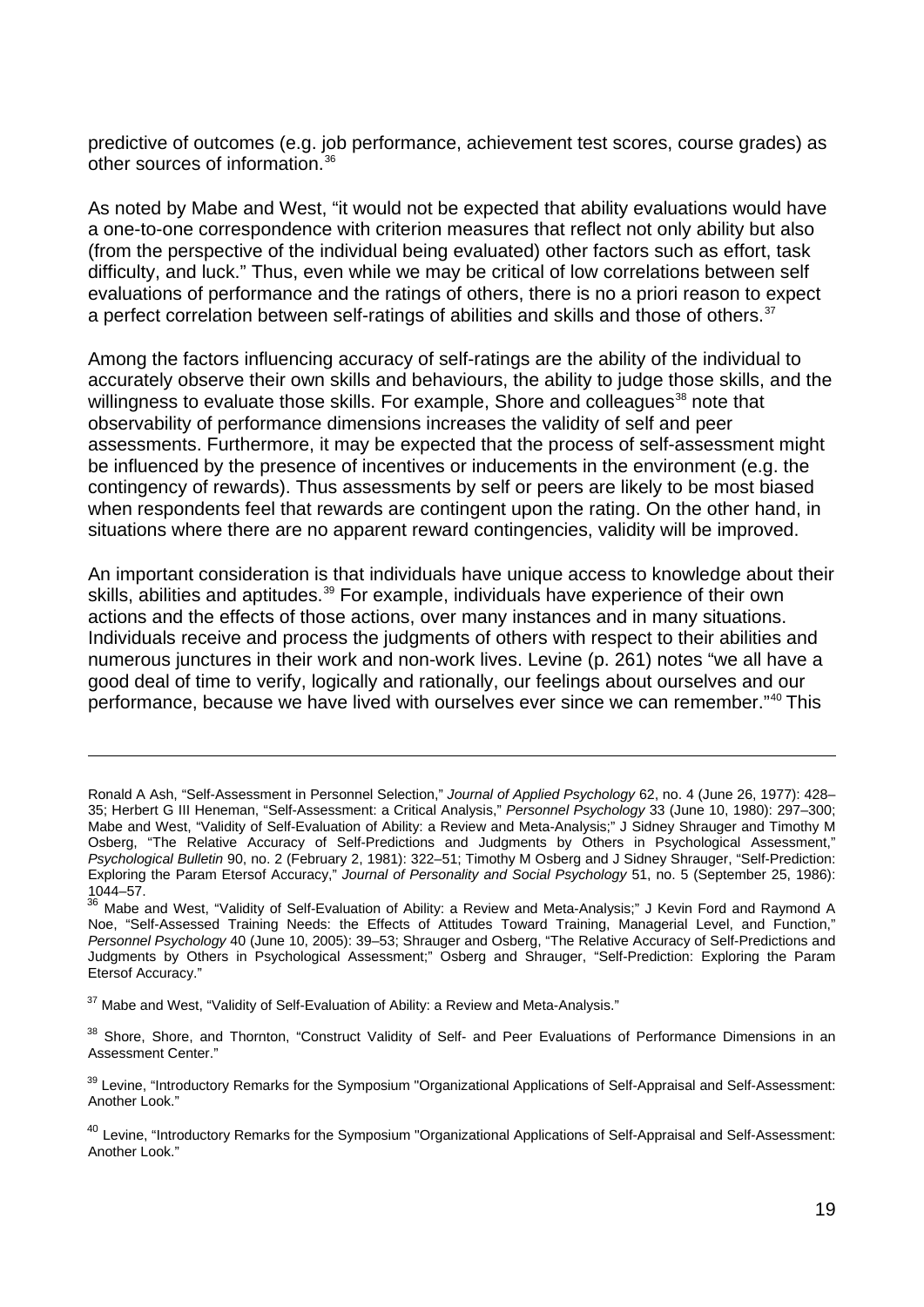suggests that, considerations of self-representation bias aside, individuals have the most knowledge of their own skills.

Rating skills and abilities using a relative scale (i.e. in comparison with others) is more accurate than rating in absolute terms. The assurance of anonymity increases accuracy by reducing the bias of self-enhancement motivation. Experience with self-evaluations can enhance accuracy. [41](#page-19-1) According to Chandler and Jansen, self-ratings of skills are acceptable when a structured rating instrument is used; when the purpose is selfdevelopment rather than evaluation for promotion or reward; when skills are hard to observe; and when the scores are used for the purpose of understanding differences across skill dimensions. [42](#page-19-2)

While there is greater 'leniency' (inflation of ratings), self ratings also tend to be less prone to 'halo' bias than ratings by others.<sup>[43](#page-19-3)</sup> This suggests that in detecting differences across a variety of skill dimensions, self-ratings may actually be more useful than ratings by others, despite a tendency towards inflation. Furthermore, if the degree of self-serving rating inflation is randomly distributed, then inflated ratings will not impact any observed association between typical skill levels, organisational practices and organisational performance outcomes, especially when the latter are derived from a second data source. In addition, positive self-evaluations may correlate with 'true' skill levels. In which case the association between skills and outcomes will be magnified rather than mitigated. In sum, to the extent that measures focus on observable behaviours, are framed as relative to others,<sup>[44](#page-19-4)</sup> are presented in a format that reduces the motivation for self-serving responses, and which does not connect with rewards, then they are a scientifically valid approach to gathering M&L skills data.

#### <span id="page-19-0"></span>**Skills Frameworks and Measures**

 $\overline{a}$ 

If it is legitimate and valid to measure skills by self-assessments, the next issue is which skills should be measured. As the review above suggests, there are numerous typologies of managerial and leadership skills. [45](#page-19-5) However, there is a considerable degree of

<span id="page-19-2"></span><span id="page-19-1"></span><sup>&</sup>lt;sup>41</sup> Mabe and West, "Validity of Self-Evaluation of Ability: a Review and Meta-Analysis."<br><sup>42</sup> Chandler and Jansen. "The founder's self-assessed competence and venture performance."

<span id="page-19-3"></span><sup>&</sup>lt;sup>43</sup> Ford and Noe. "Self-Assessed Training Needs: the Effects of Attitudes Toward Training, Managerial Level, and Function."

<span id="page-19-4"></span><sup>&</sup>lt;sup>44</sup> F Shipper, "A Study of the Psychometric Properties of the Managerial Skill Scales of the Survey of Management Practices," *Educational and Psychological Measurement* 55, no. 3 (June 1, 1995): 468–79, doi:10.1177/0013164495055003014; Shipper and Davy, "A Model and Investigation of Managerial Skills, Employees' Attitudes, and Managerial Performance;" Shore, Shore, and Thornton, "Construct Validity of Self- and Peer Evaluations of Performance Dimensions in an Assessment Center."

<span id="page-19-5"></span><sup>&</sup>lt;sup>45</sup> Peterson and Van Fleet, "The Ongoing Legacy of R.L. Katz: an Updated Typology of Management Skills;" Katz, "Skills of an Effective Administrator;" Pavett and Lau, "Managerial Work: the Influence of Hierarchical Level and Functional Specialty."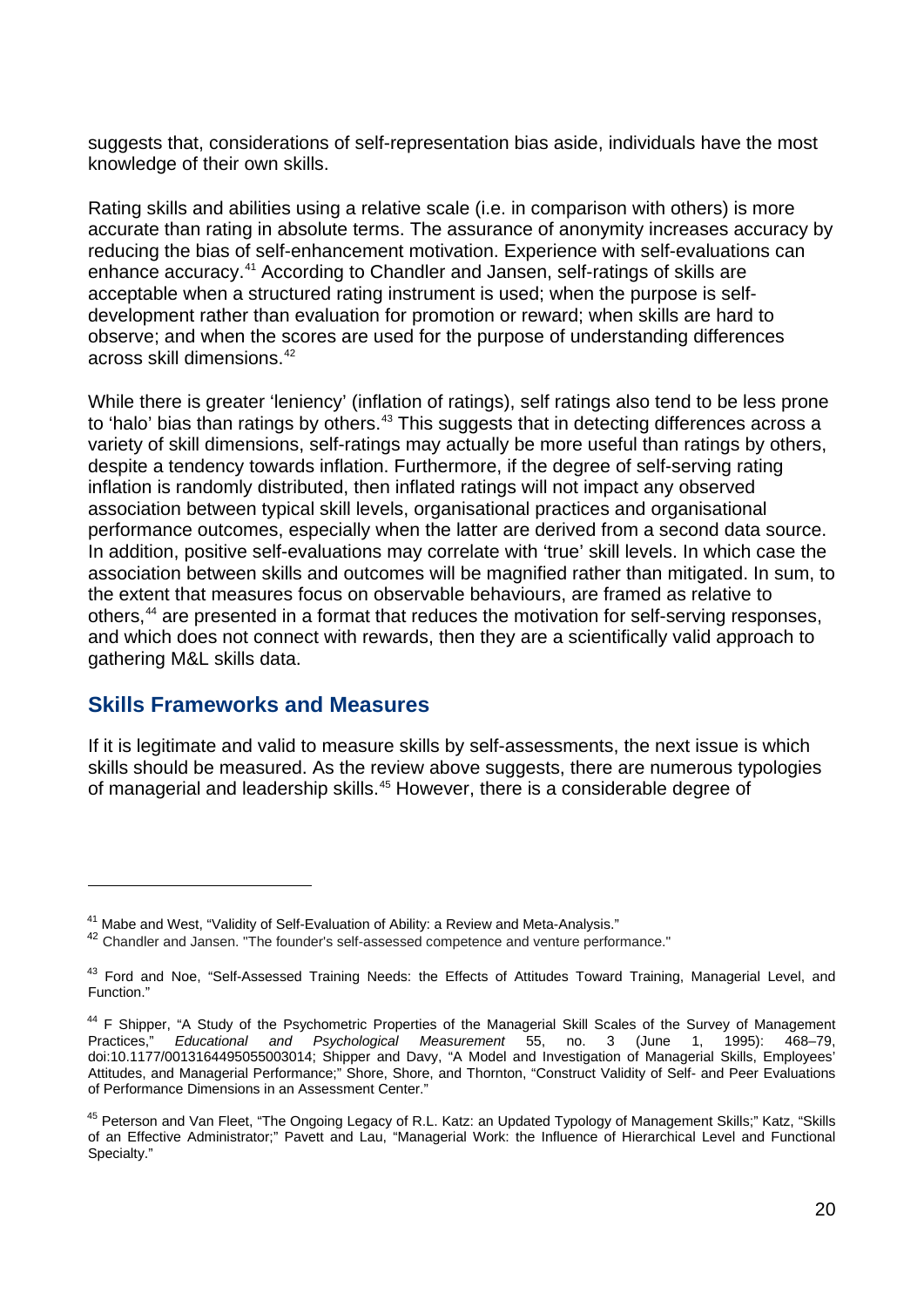convergence around the core M&L skill set, and the need for additional considerations for leaders of SMEs. [46](#page-20-0) Therefore, a skills measure needs to address the following categories:

• Technical skills

 $\overline{a}$ 

- Human/interpersonal skills
- Conceptual/organisational skills
- Entrepreneurial skills

There are a number of pre-existing measures, which may be adapted for the present objective. These measures have used a number of strategies to obtain skills data:

- Statements of *skill importance* reflect ratings of how important a given skill or list of skills is for the job. <sup>[47](#page-20-1)</sup> This strategy is useful for understanding the nature or distribution of skills for a given job or role. [48](#page-20-2) However, it may less useful for understanding the level of skills currently available to organisations, as in the current research.
- *Self assessed skills* are particularly appropriate where few others have an opportunity to observe, such as in micro enterprises.<sup>[49](#page-20-3)</sup>
- Self reports of *training needs.*<sup>[50](#page-20-4)</sup> This approach has an advantage in that it may deemphasize the need for self-serving bias, and allows a developmental rather than evaluative orientation, which may enhance validity of responses. However, as with skill importance it does not directly provide insights into current skill availability.
- Assessments of the skills of others<sup>[51](#page-20-5)</sup> have the advantage that others, especially peers, have the opportunity to observe skills in action. [52](#page-20-6) Extensive evidence suggests that peer evaluations of skills can be among the most valid approach to measuring capabilities <sup>[53](#page-20-7)</sup>.

<span id="page-20-0"></span><sup>&</sup>lt;sup>46</sup> Peterson and Van Fleet, "The Ongoing Legacy of R.L. Katz: an Updated Typology of Management Skills;" Carmeli and Tishler, "The Relative Importance of the Top Management Team's Managerial Skills;" Chandler and Jansen, "The Founder's Self-Assessed Competence and Venture Performance."

<span id="page-20-1"></span><sup>&</sup>lt;sup>47</sup> Mumford, Campion, and Morgeson, "The Leadership Skills Strataplex: Leadership Skill Requirements Across Organizational Levels."

<span id="page-20-2"></span><sup>48</sup> Pavett and Lau, "Managerial Work: the Influence of Hierarchical Level and Functional Specialty."

<span id="page-20-3"></span><sup>49</sup> Chandler and Jansen, "The Founder's Self-Assessed Competence and Venture Performance."

<span id="page-20-4"></span><sup>&</sup>lt;sup>50</sup> Ford and Noe, "Self-Assessed Training Needs: the Effects of Attitudes Toward Training, Managerial Level, and Function."

<span id="page-20-5"></span><sup>51</sup> Shipper and Davy, "A Model and Investigation of Managerial Skills, Employees' Attitudes, and Managerial Performance;" Shipper, "A Study of the Psychometric Properties of the Managerial Skill Scales of the Survey of Management Practices."

<span id="page-20-6"></span><sup>52</sup> Shore, Shore, and Thornton, "Construct Validity of Self- and Peer Evaluations of Performance Dimensions in an Assessment Center."

<span id="page-20-7"></span><sup>53</sup> Mabe and West, "Validity of Self-Evaluation of Ability: a Review and Meta-Analysis;" Shipper, "A Study of the Psychometric Properties of the Managerial Skill Scales of the Survey of Management Practices."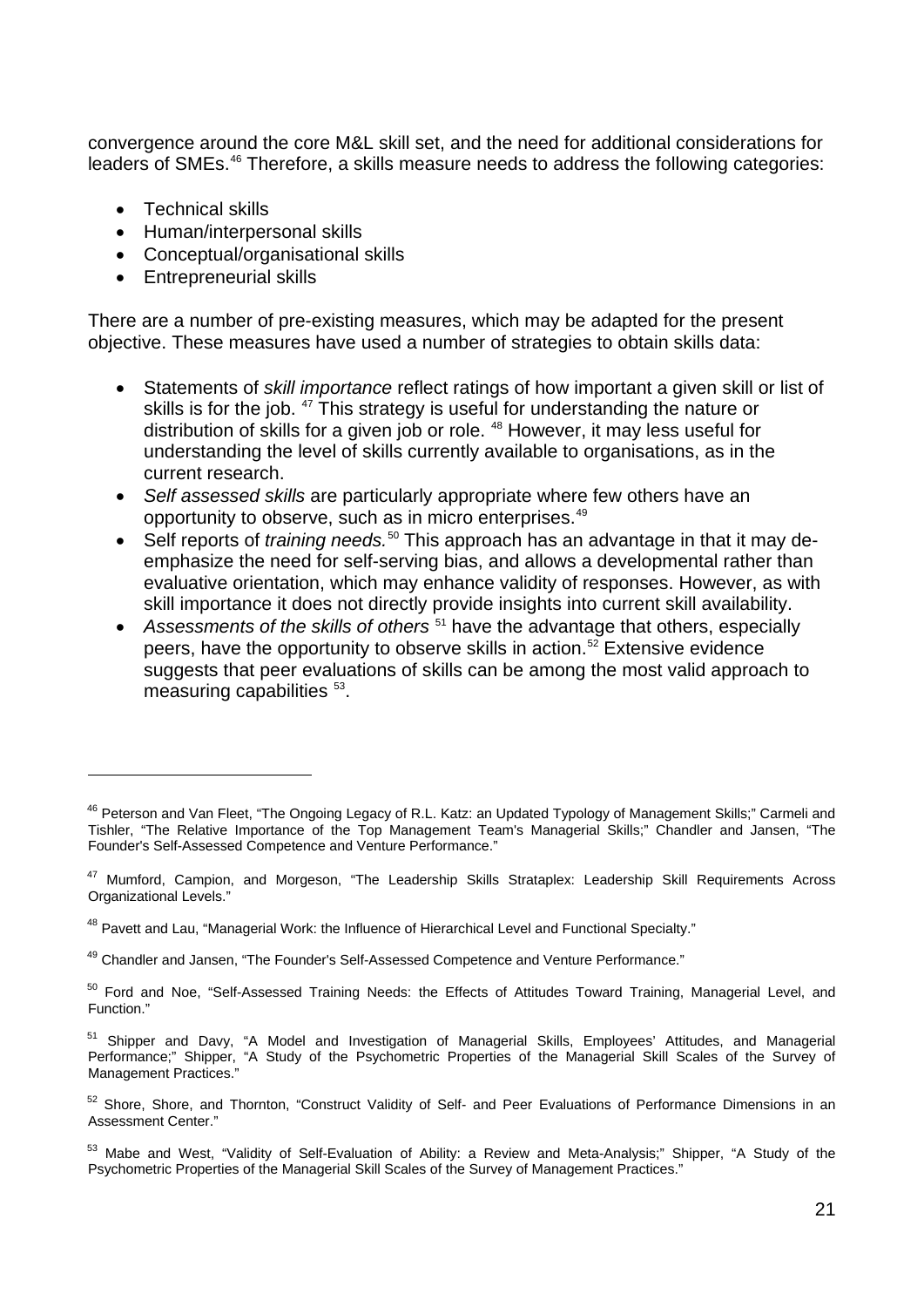In the current context, we measure skills of the individual CEO/Managing Director, or top management team where there is more than one top manager. These skills are assessed using self-reports for sole top managers, and reports on the skills of the whole team where there is a team rather than individual. The dimensions of skills included are leadership, entrepreneurial, organisational and technical. The measures are framed as relative to others. This approach has a number of benefits:

- Self-reports allow comparison of self assessed skills across firms with a single top manager, and obtain an understanding of how/if these differ systematically across size categories, sectors or ownership structure.
- Ratings of management team skills reduce the influence of self-serving bias in ratings.
- Framing questions in a relative fashion (in comparison to others), further reduces self-serving bias.

In the next section we describe the sampling strategy and measures to be used to operationalise all of the variables in the study.

# <span id="page-21-0"></span>**Methodology**

### <span id="page-21-1"></span>**Sample**

The theoretical population for this study is all SMEs with between 5 and 250 employees in England. The sampling frame was the Inter-Departmental Business Register (IDBR). We excluded from the sampling frame units of multi-site workplaces with a total of more than 250 employees, and subsidiaries of domestic or international businesses.

In order to increase our confidence in the validity of responses, we obtained second responses to the same survey from a sub-sample of 500 organisations. These second responses allow us to directly assess the reliability our measures of management team and organisational characteristics.

The sample was drawn using a non-proportional stratified random probability approach, stratifying by employee number and industry sector. We oversample enterprises with more than 50 employees in order ensure sufficient number of responses in strata that form only a small proportion of the population.

Five firm size bands were defined according to the number of employees: 5-9, 10-19, 20- 49, 50-99, 100-250. We sought approximately equal numbers of firms across these bands, although as described below, it proved more difficult to obtain responses from firms in the two largest bands.

In terms of industry sectors, given the importance of manufacturing, we oversampled this sector, while still maintaining breadth and representativeness. Industry sectors were organised as follows: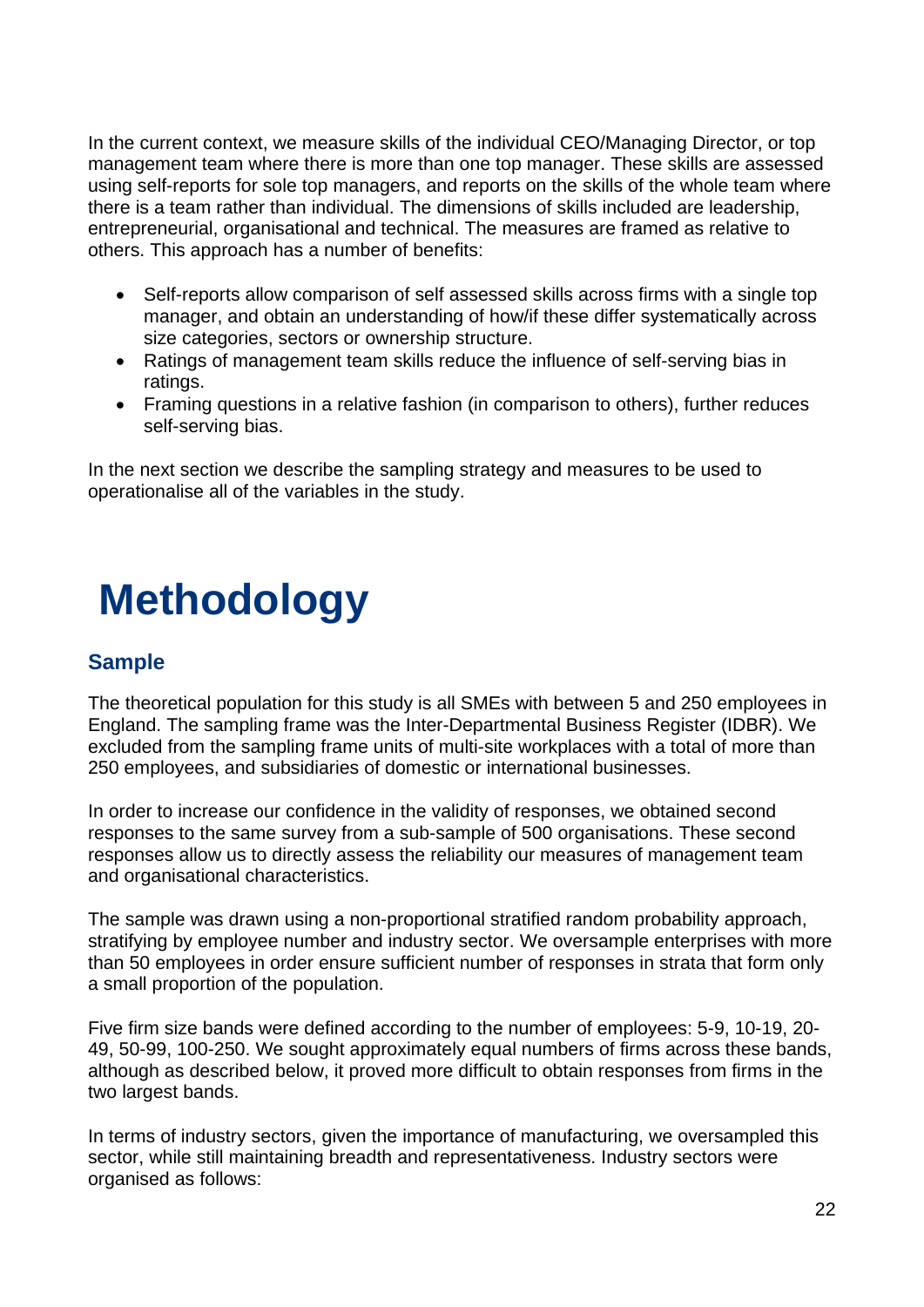- A & B (Agriculture; Forestry & Fishing + Mining and Quarrying)
- C (Manufacturing)
- D&E (Electricity, Gas, Water supply etc)
- F (construction)
- G (Wholesale & Retail)
- I (Accommodation & Food Services)
- H&J (Transportation, Storage, Communications)
- K (Financial & insurance)
- L,M,N (Real estate, Professional Services)
- P&Q (Education and Health)
- R&S (Arts and Recreation)

The target respondent was the chief executive officer in the organisation. Prior to contacting by telephone, letters of introduction outlining the project were sent to firms with 20+ employees. Respondents were asked if there are other members of the top management team. If a team rather than an individual runs the organisation, respondents were invited to commit to a survey of a second member of the top management team, and to provide contact information for that individual.

# <span id="page-22-0"></span>**Variables and Measures**

 $\overline{a}$ 

The contents of the questionnaire are reported in Appendix A. There are two forms of questionnaire. The first applies to single managers. The second applies to members of management teams.

*Characteristics of management* (Q1-Q2): The introductory measures in the questionnaire determine whether the respondent is a founder, or not, and also the age of the business. The second question clarifies whether an individual or team are responsible for management. The definition of membership in the top management team is founded on the fulfilment of two out of three criteria (ownership of a 10% share in the equity of the business; active engagement in strategic direction; active engagement in strategic implementation). This definition is currently used in research on top management teams and new venture teams <sup>[54](#page-22-1)</sup>. The significance of using two out of three criteria is that it does not restrict the definition to that of ownership, allowing the possibility that non-owners may be significantly involved in managing and influencing the direction of the business. This definition also requires active engagement in the business, thus excluding purely investors and silent partners who otherwise exert no direct influence on management and strategy from consideration.

*Education* (Q3-Q4): We measure education primarily using the scale included in the Small Business Survey, with additional items to determine specific types of higher education pursued.

<span id="page-22-1"></span><sup>54</sup> A C Klotz et al., "New Venture Teams: a Review of the Literature and Roadmap for Future Research," *Journal of Management* (June 26, 2013), doi:10.1177/0149206313493325; Michael D Ensley and Keith M Hmieleski, "A Comparative Study of New Venture Top Management Team Composition, Dynamics and Performance Between University-Based and Independent Start-Ups," *Research Policy* 34, no. 7 (September 2005): 1091–1105, doi:10.1016/j.respol.2005.05.008.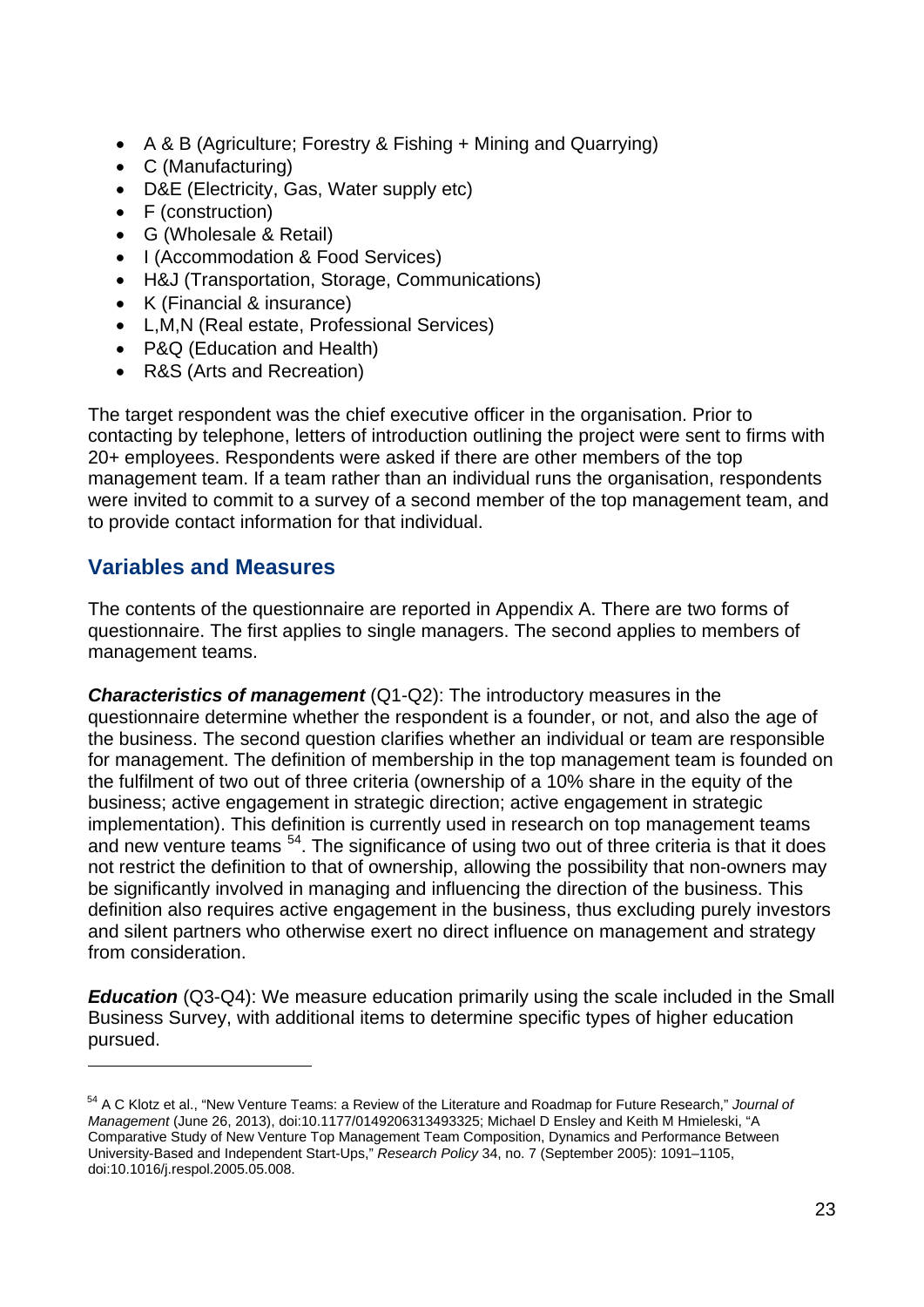**Experience** (Q5-Q8): This construct is measured with items regarding years of business ownership, management and international experience.

*Family firm* (Q9): As family ownership is known to be associated with the rate of adoption of professional management and management practices we include this measure as a potential control variable. Categorisation of family firms depends upon positive answers to two out of three questions. First, does the respondent consider it to be a family firm, defined in terms of majority ownership by a family? Second, are there multiple members of the family involved in day-to-day management? Third, is the future Chief Executive Officer or Managing Director a member of the owning family?

*Growth Attitudes* (Q10): Two questions are used to identify attitudes towards growth by asking about reactions to an increase in the number of employees of 25% and 100% respectively.

*Leadership and Management Skills* (Q11): These items collectively address the four dimensions of L&M skills (technical, human, conceptual, entrepreneurial) identified in our literature review. The measures are adapted from Chandler and Jansen<sup>[55](#page-23-0)</sup>. For single managers the referent is their own skills. For members of teams the referent is the top management team. Preliminary analysis checked the measurement properties of the scales.

Consistent with a priori expectations, an exploratory factor analysis of the L&M skills measure established that a four factor solution best represented the data. The four factors were labelled 'Entrepreneurial Skills,' 'Leadership Skills,' 'Organisational Skills,' and 'Technical Skills.' The individual items were therefore averaged to create a score on each dimension for each respondent. These subscale scores reflect estimates of either the skill levels of the individual in the case of the solo managers, or the skill levels of the management team in the case the respondent was a part of a team.

*Human Resource Management practices* (Q12-14): These items are adapted from Messersmith and Guthrie<sup>[56](#page-23-1)</sup> who in turn have adapted them from extensive prior research into HRM systems going back as far as Huselid $5^7$ . This reduced set of items reflects all major elements of the HRM system that are known to be associated with firm performance<sup>[58](#page-23-3)</sup>, including staffing, training, compensation, performance management, information sharing and participation in decision making. We treat our measure of HR

<span id="page-23-0"></span><sup>55</sup> Chandler and Jansen, "The founder's self-assessed competence and venture performance."

<span id="page-23-1"></span><sup>56</sup> Messersmith and Guthrie, "High Performance Work Systems in Emergent Organizations: Implications for Firm Performance."

<span id="page-23-2"></span><sup>&</sup>lt;sup>57</sup> Huselid. Mark A. "The impact of human resource management practices on turnover, productivity, and corporate financial performance." *Academy of management journal* 38, no. 3 (1995): 635-672.

<span id="page-23-3"></span><sup>&</sup>lt;sup>58</sup> Combs, Liu, and Hall, "How Much Do High-Performance Work Practices Matter? a Meta-Analysis of Their Effects on Organizational Performance."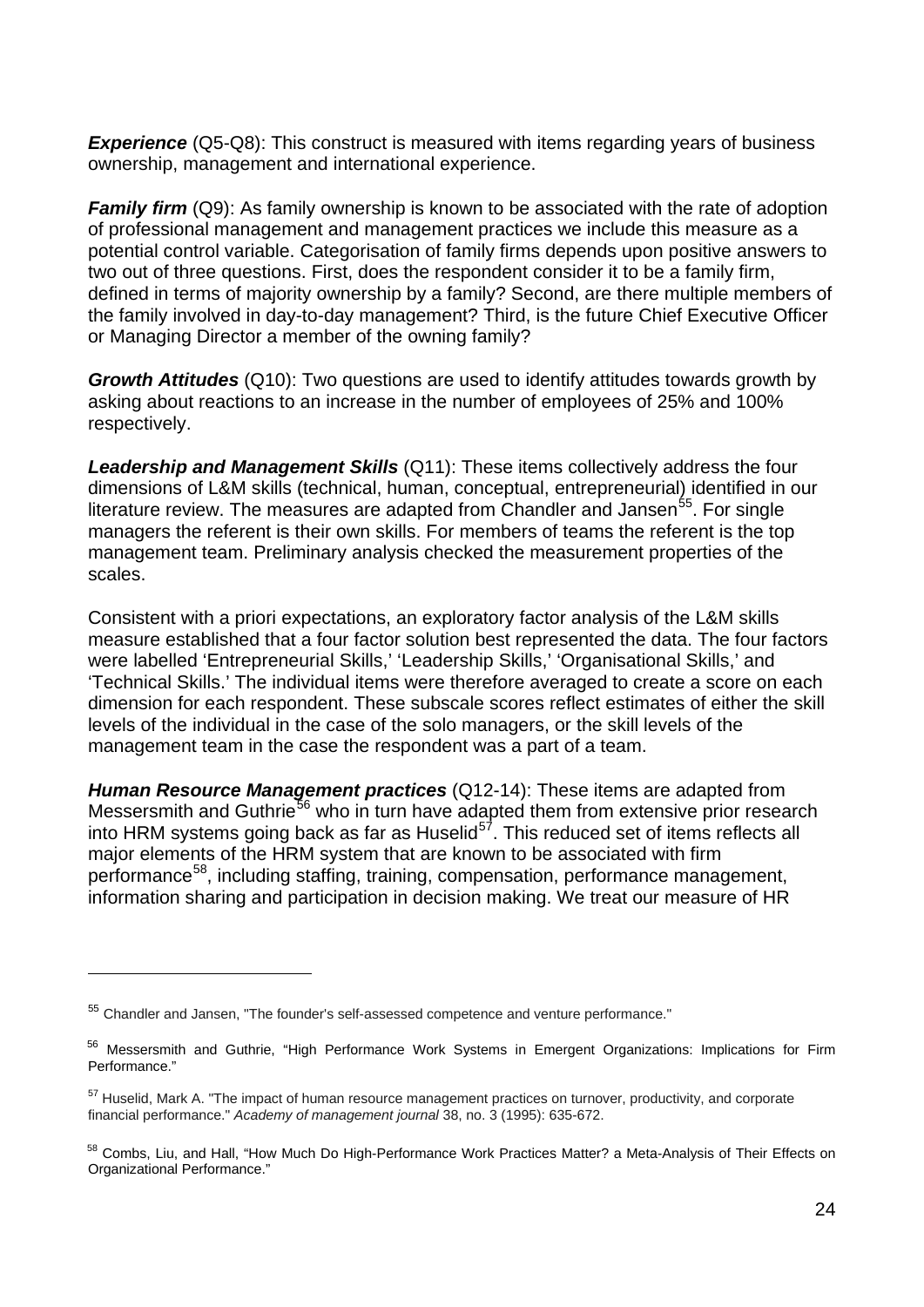systems as a formative index<sup>59</sup>. Since the individual items are assessed as percentages of employees receiving a particular HR practice, we first calculated the z-scores for each item. We then created an overall index for HRM by taking the average of the item scores<sup>[60](#page-24-3)</sup>.

*Strategic Management Practices* (Q16-Q17): These items capture the dimensions of strategy formation and strategic management identified in prior research <sup>[61](#page-24-4)</sup>. A principal components analysis of these items identified a three factor solution. We constructed three variables based upon the mean of the scale scores, labelled Centralised, Formalised, and Responsive. These three variables reflect three distinct qualities of the strategy formulation process and are treated as reflective indicators.

**Turnover** (source IDBR) in the most recent year of data (2013). Because this measure is not normally distributed it was log-transformed.

**Productivity** (source IDBR) was estimated as the (log transformed) ratio of 2013 turnover to employees.

*Growth* was measured as the growth in employment from 2011 to 2013 using employment data from the IDBR.

Additional controls for company age and industry were obtained from the IDBR database.

#### <span id="page-24-0"></span>**Survey Implementation**

The questionnaire was assessed through ten cognitive interviews to evaluate the comprehensibility of the interview questions and check the quality of responses. A pilot test of the instrument was then conducted using a sample of 50 firms (from across the sampling criteria). In the main data collection phase, interviews were conducted by TNS/BMRB using computer assisted telephone interviewing (CATI). By design, telephone interviews lasted approximately 20 minutes or less to avoid respondent fatigue and still enable the collection of all relevant data.

### <span id="page-24-1"></span>**Achieved Sample**

 $\overline{a}$ 

A total of 2,948 interviews were conducted in England. These included 371 interviews with a second senior manager in businesses that had a 'senior management team'. (A further

<span id="page-24-2"></span><sup>59</sup> Jiang, Kaifeng, David P. Lepak, Kyongji Han, Ying Hong, Andrea Kim, and Anne-Laure Winkler. "Clarifying the construct of human resource systems: Relating human resource management to employee performance." *Human Resource Management Review* 22, no. 2 (2012): 73-85; MacKenzie, Scott B., Philip M. Podsakoff, and Cheryl Burke Jarvis. "The problem of measurement model misspecification in behavioral and organizational research and some recommended solutions." *Journal of Applied Psychology* 90, no. 4 (2005): 710.

<span id="page-24-3"></span><sup>&</sup>lt;sup>60</sup> Huselid, Mark A. "The impact of human resource management practices on turnover, productivity, and corporate financial performance;" Jiang, Kaifeng, David P. Lepak, Kyongji Han, Ying Hong, Andrea Kim, and Anne-Laure Winkler. "Clarifying the construct of human resource systems: Relating human resource management to employee performance."

<span id="page-24-4"></span><sup>&</sup>lt;sup>61</sup> Hart and Banbury, "How Strategy-Making Processes Can Make a Difference."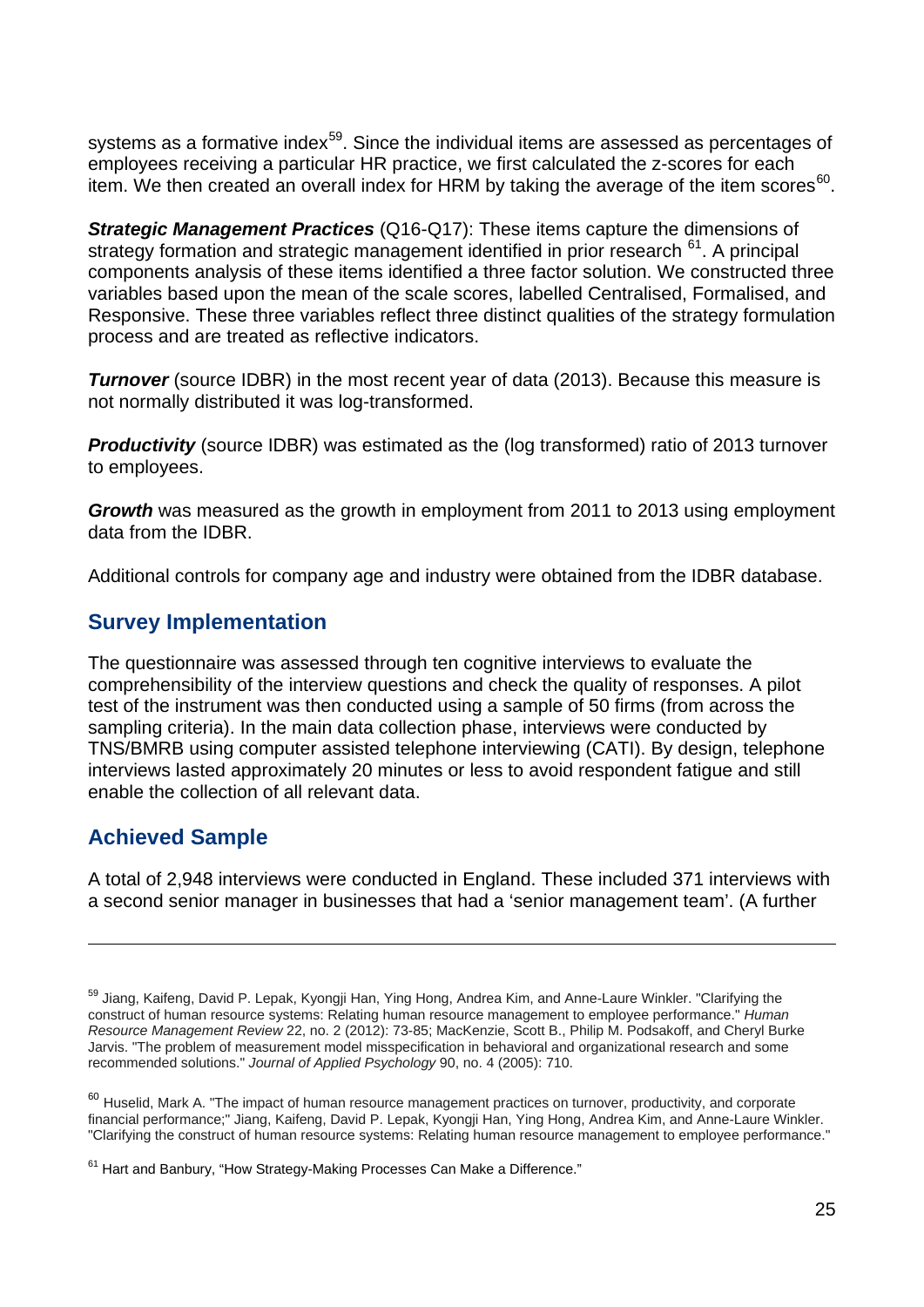934 interviews were conducted in Northern Ireland and Scotland but these data are not included in this report). Our achieved sample included approximately equal numbers of respondents from five size-bands (5-9, 10-19, 20-49, 50-99, 100-250 employees) and 11 industry groupings $62$  (Figures 2 and 3).



<span id="page-25-0"></span> $62$  A & B (Agriculture; Forestry & Fishing + Mining and Quarrying) C (Manufacturing) D&E (Electricity, Gas, Water supply etc) F (construction) G (Wholesale & Retail) I (Accommodation & Food Services) H&J (Transportation, Storage, Communications) K (Financial & insurance) L,M,N (Real estate, Professional Services)

P&Q (Education and Health) R&S (Arts and Recreation)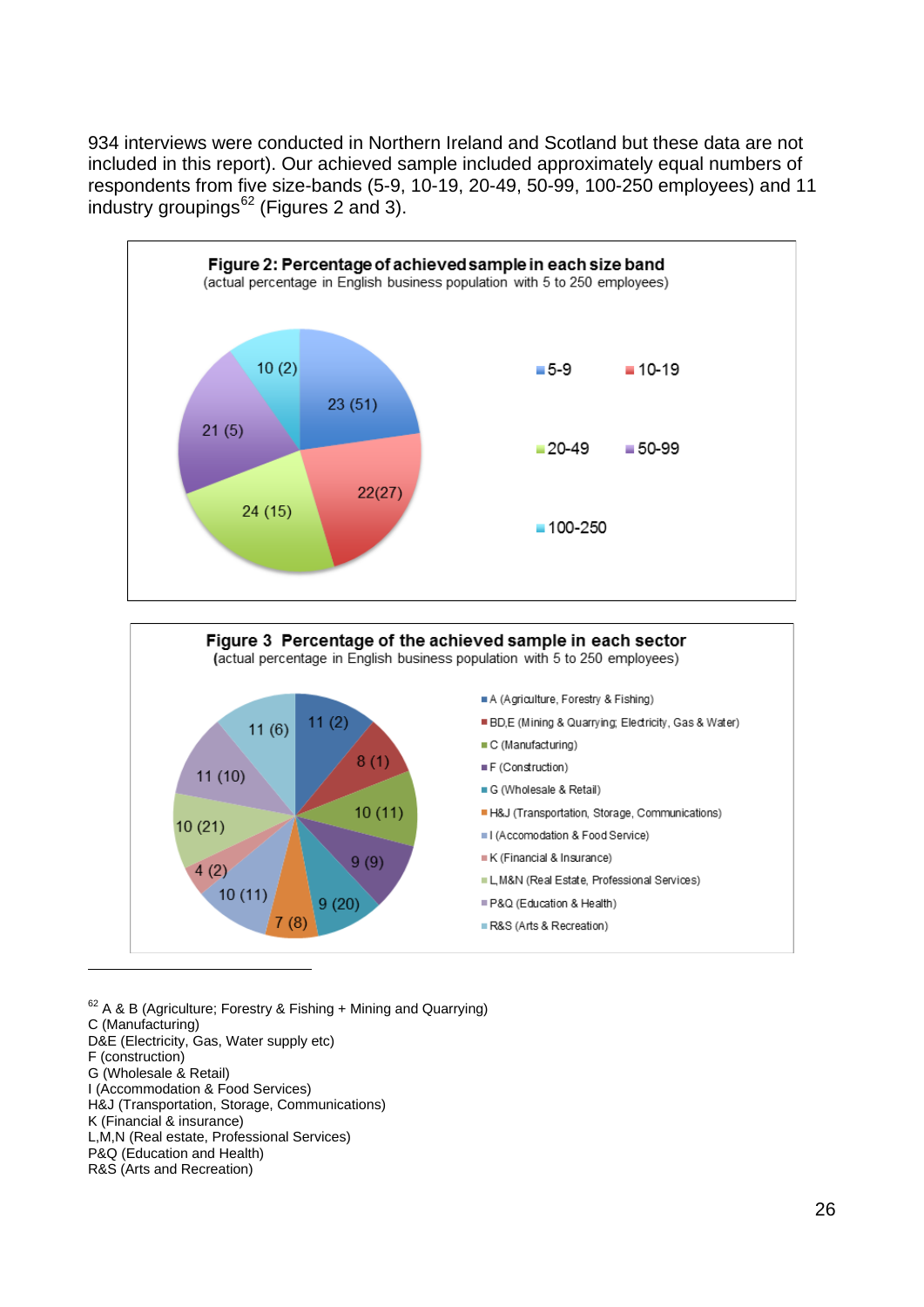*Age distribution of respondent firms* - Firms in the sample were of wide ranging ages. The earliest was founded 1900, and the newest were founded 2013. The median founding year was 1998, and the modal year was 2002.

*Family ownership* - Family ownership is important because of the extensive evidence that family owned firms tend to lag behind non-family firms in terms of the use of best management practices. Accordingly, we established whether respondent firms were family owned. The criteria used to categorise respondents as family or non-family owned businesses is that the respondent must self-identify as a family firm, and then answer affirmatively either that one or more family member is in the management team or that a family member is expected to be the successor to the CEO. Approximately 60 per cent of respondents indicated that they were family firms (Figure 4). This compares to an estimate of 62 per cent in the 2012 Small Business Survey.

It was found that 1,731 firms (68.2%) self identify as a family business. A cross check reveals that of these, 1,700 have one or more family member involved in managing the business and 1,040 expect the successor of the current CEO/MD to be a family member. If family firm is defined as an affirmative answer to the first, followed by either a value greater than one for family members in management, or a family member as successor, then 1,540 (59.8%) firms qualify. A more conservative estimate of the number of family businesses would include all three criteria, and results in just 1,031 firms (40%) being classified as family enterprises.

#### **Figure 4: Proportion of Family Firms**

Criterion: Self-identify as family firms, and either one or more family member is in the management team, or a family member is expected to be the successor to the CEO



*Attitudes to growth* - Respondents were asked about their attitudes to growth. Specifically whether a 25 per cent increase in the number of employees would be viewed as positive, negative or neutral. They were then asked whether a 100 per cent increase would be positive, negative or neutral. Growth was not universally viewed as desirable. Nearly 20 per cent of respondents did not view any growth as positive, and nearly 40 per cent did not view high growth (100 per cent) as positive. Nevertheless, there were generally positive attitudes towards growth.

#### *Additional management and firm demographics*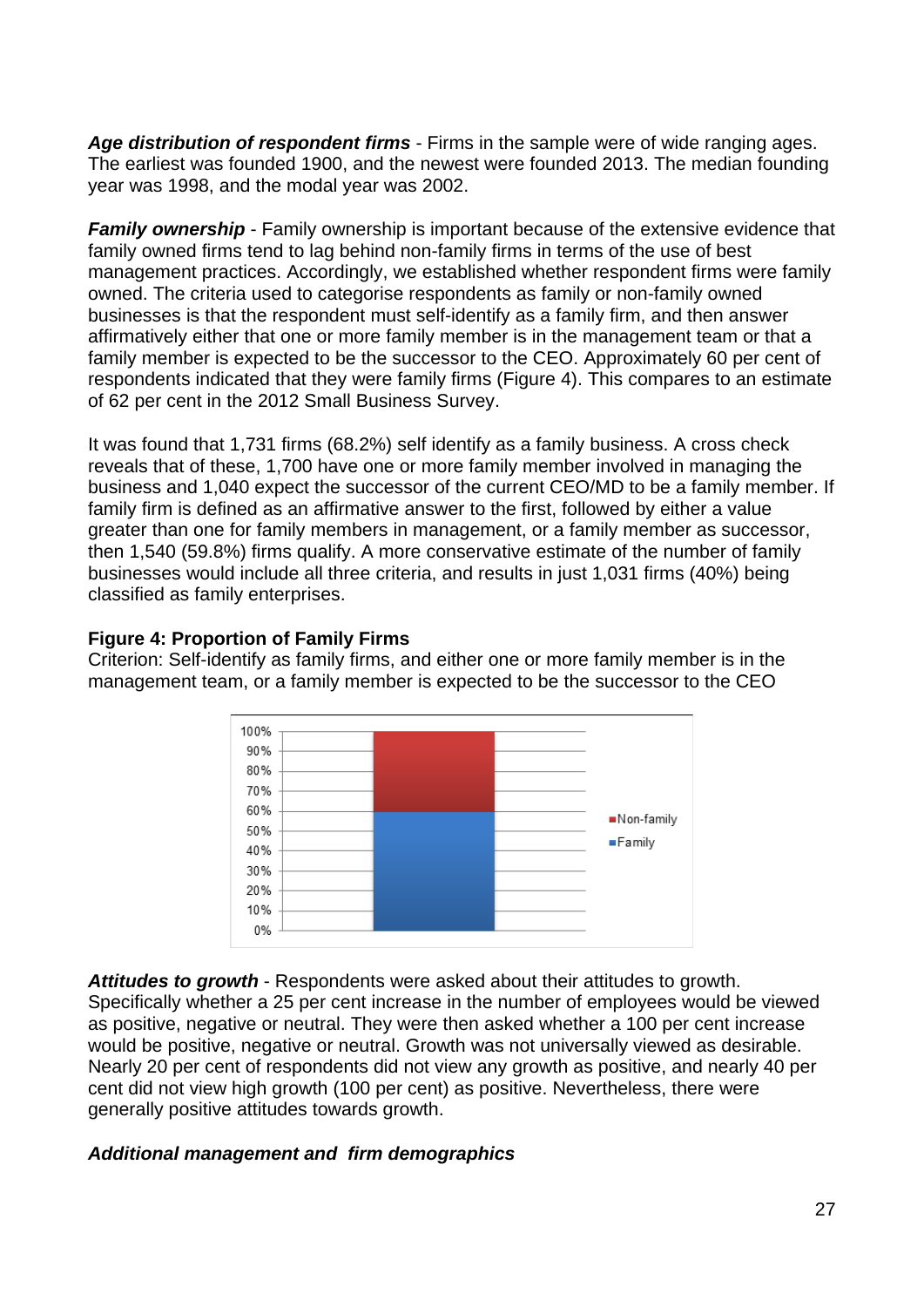*Founders -* 244 out of 404 (60.4%) solo managers were founders of their business. 899 out of 2173 (41.4%) of managers in teams were founders.

*Company Age -* The median founding year was 1998, while the modal founding year was 2002. The range of founding years in this sample was from 1900 to 2013.

*Company Tenure -* The mean number of years tenure with the company is 14 years with a maximum of 65 years.**[63](#page-27-0)**

*Management Team Size -* 84.3 percent of SMEs are run by more than one top manager. Mean 2.89; Median 2; Range 1-47.

*Educational attainment* - Data on the highest level of education indicates the highest proportion of top managers in the survey possessed a first degree or equivalent (figure 5). For all degree holders, the most commonly studied area of the highest degree held was Business, Finance and Law (42.7%).

#### **Figure 5: Highest educational attainment**



*Experience –* several measures of experience capture industry experience, entrepreneurial/business ownership experience, and international experience. Each of these were included in later analyses as indicators of human capital accumulated through direct experience.

- Mean years experience in current industry: 23.01
- Mean years of entrepreneurial experience: 14.8
- Mean years experience total: 31.0

- Mean number of businesses owned: 1.6
- Median year of founding first business: 1995

<span id="page-27-0"></span> $63$  This variable was one for which there is a significant degree of missing data.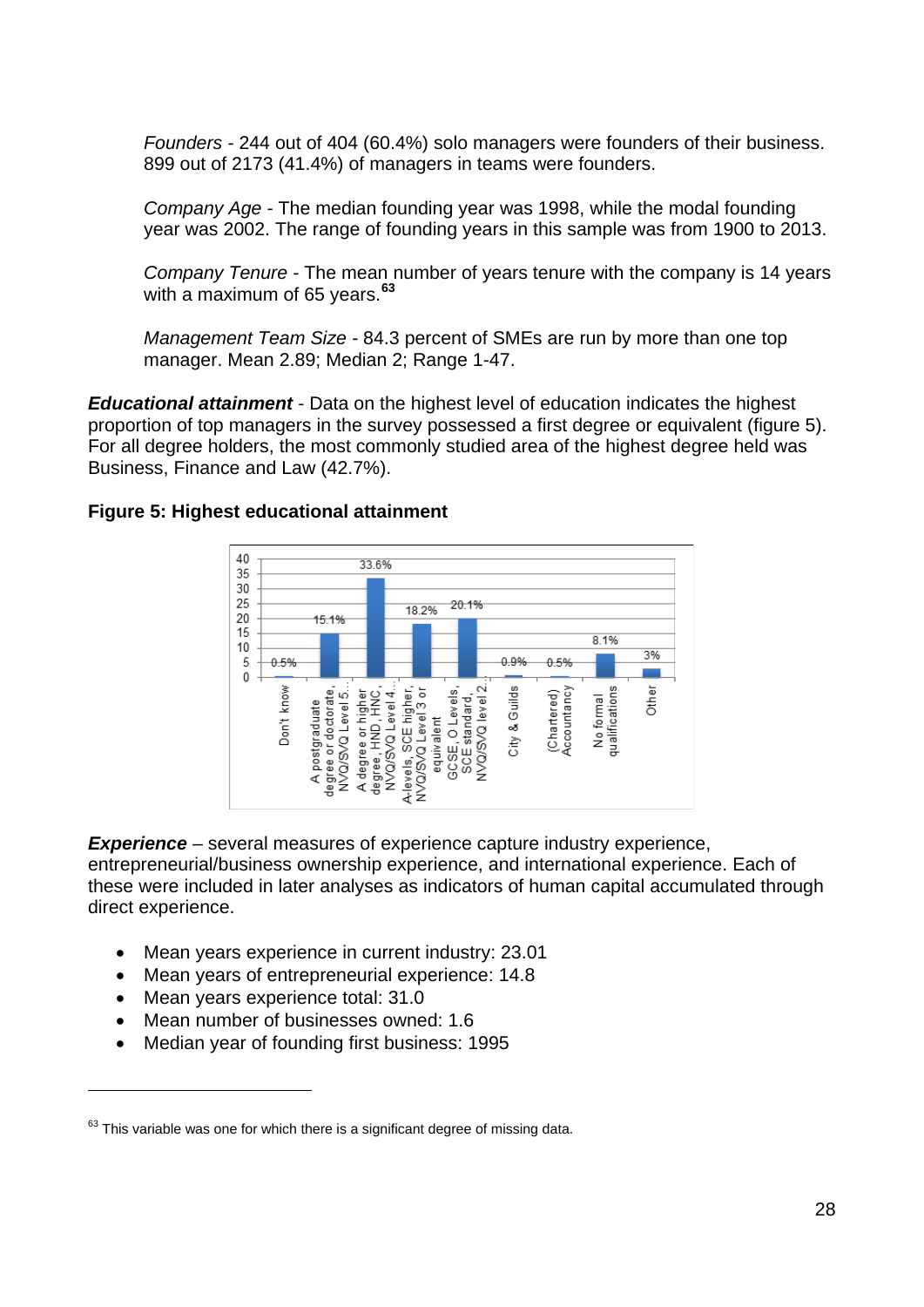International experience: 657 (25.5%) have worked outside of UK, 702 (27.2%) have experience selling outside the UK. Combining the two measures, 743 (28.8%) have at least some international experience and 308 (12.0%) report possessing both types of experience.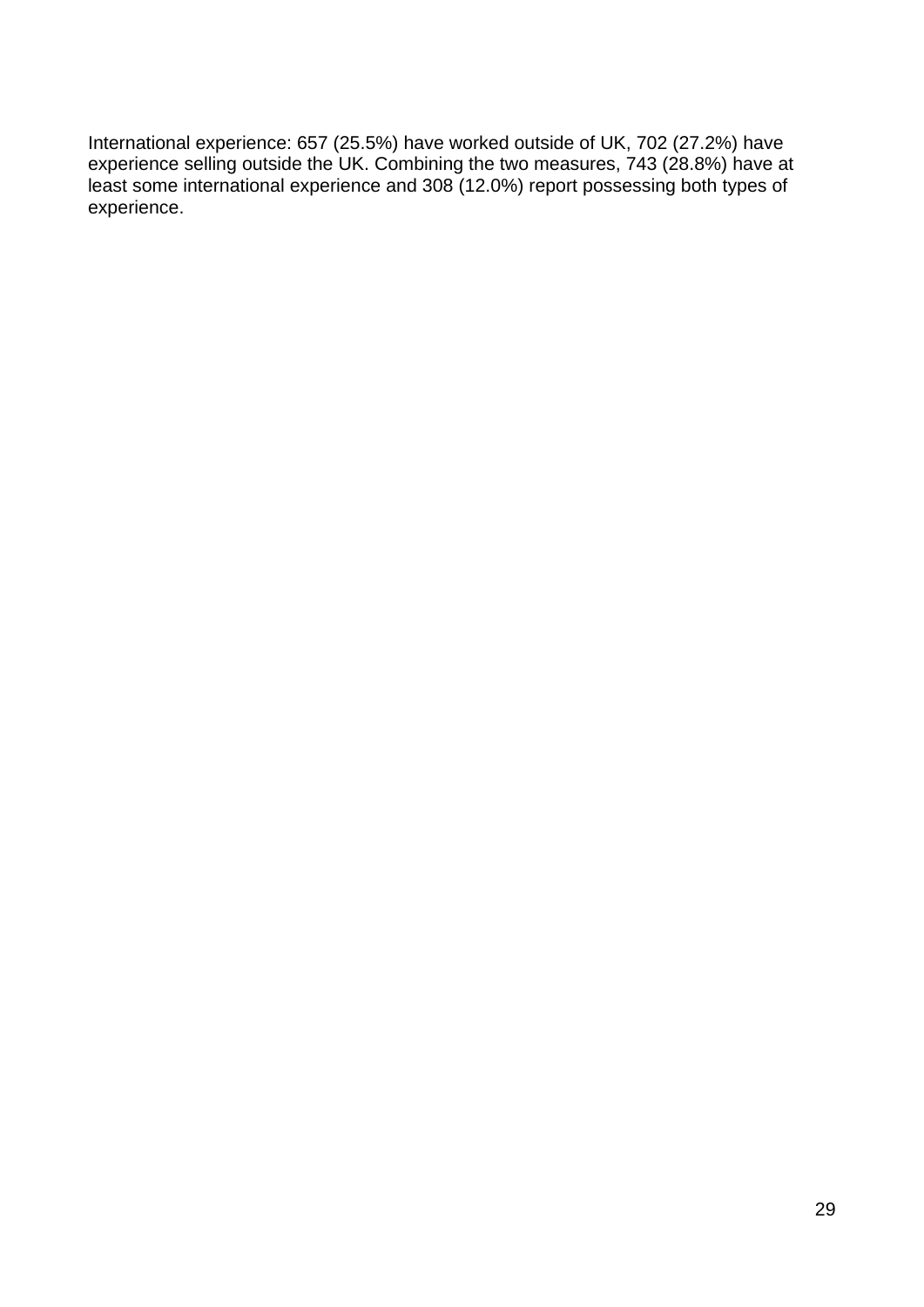# <span id="page-29-0"></span>**Findings**

# <span id="page-29-1"></span>**Skills and Management Practices**

A central reason why L&M skills are of interest is because of their expected association with the implementation of effective management practices. Since we are examining a wide range of firm sizes, ages and in particular, industry sectors, it was necessary to focus on generic (but essential) practices – in this case, strategic management and HRM. To examine these relationships empirically we conducted both hierarchical regression analyses and structural equations modelling. Hierarchical regression analysis reveals the direct associations among the independent variables (skills and practices) and the dependent variables (turnover, productivity and growth). Structural equations models (SEM) facilitate the examination of simultaneous relationships among of multiple independent variables and multiple dependent variables. SEM also allows us to test indirect relationships such as the hypothesised mediating role of management practices between skills and performance outcomes. The results of the preliminary analysis, and both sets of analyses are reproduced in full in Appendices B (Reliability Analysis) C (Regression Models) and D (Structural Models).

#### <span id="page-29-2"></span>**Preliminary Analysis**

As a first step in the analysis, we examined the measurement properties of the scales used. Table 1 in Appendix B summarises our results for each variable under study. We used exploratory factor analysis to check the factor structure of the measures. Following confirmation that the measures resulted in the expected number of factors (i.e. four dimensions for skills, three dimensions for strategic management practices) we estimated the internal consistency reliability using Cronbach's coefficient alpha. In general, all scales exceeded the desirable threshold of .70. The estimate of .67 for the internal consistency of the HRM items is unproblematic given that this scale should be treated as a formative rather than a reflective scale (and therefore items do not necessarily correlate strongly with one another). The only case where there is a cause for concern is the strategy centralisation measure, which resulted in a low coefficient alpha of .561 (for solo managers) and .505 (for managers in teams). Any results involving this measure should be interpreted with some caution due to the relatively high level of measurement error. All other measures are acceptable or better in terms of this metric.

A second reliability concern, especially when measuring perceptions of an object or organisation, is the extent to which two different raters agree in their assessment. For 500 of the responding firms, we obtained a second response in order to check the interrater reliability of the central variables of skills and practices. The results, summarised in Appendix B suggest the following conclusions:

• There is a statistically significant correlation between the ratings given by the pairs of respondents on all dimensions being measured.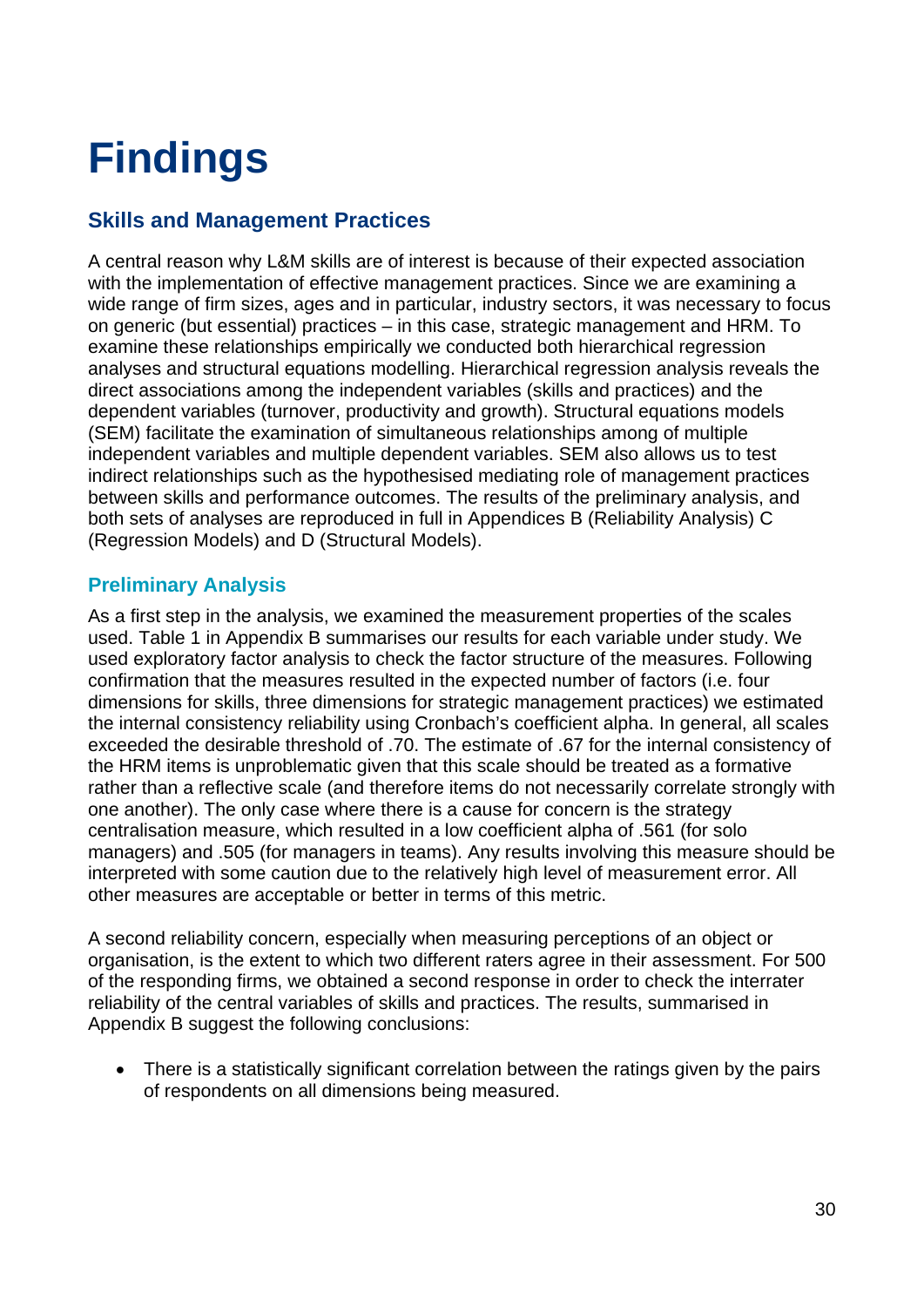- The level of interrater reliability is at an acceptable, but moderate level $64$ .
- Rater agreement increases with the objectivity of the rating target. For example, contrast the relatively high interrater agreement with respect to observable HRM practices with the lower level of agreement on evaluations of organisational skills.
- There remains a significant degree of measurement error that may be attributed to differences in raters (i.e. different raters provide different scores on the same rating target) and which can either positively or negatively influence the estimated relationships among the variables in this study.

# <span id="page-30-0"></span>**Descriptive Findings**

 $\overline{a}$ 

In this section we report the descriptive data on the three performance metrics included in the analysis (turnover, employment growth and productivity) and compare them across the five firm-size categories. We identify differences that are statistically significant. We then present the data describing the distribution of L&M skills and the use of management best practices amongst the surveyed businesses. In the final section of this chapter, we outline the associations found between L&M skills, best practices, and performance outcomes.

#### <span id="page-30-1"></span>**Distribution of Performance across Size Categories**

We measured performance on three metrics: turnover, productivity and growth. These data were obtained from the Inter Departmental Business Register (IDBR).

*Turnover* (£'000s 2013): As would be expected, turnover is higher with each size category. The difference across size bands is statistically significant. The distribution of turnover naturally tends to be skewed strongly to the lower end of the scale. If plotted on a linear scale the values tend to cluster towards the left of the scale with a tail of the small proportion of firms that perform above the average. We present the distributions using a log scale on the X-axis in order to show more clearly the mean and variation of the distribution around the mean. To illustrate, in figure 6 below we show the distribution for firms with between 5 and 9 employees, and between 100 and 250 employees.

<span id="page-30-2"></span><sup>&</sup>lt;sup>64</sup> A challenge with assessing interrater reliability on perceptions of organisational variables is identifying an objective minimum standard for acceptability (James, Lawrence R., Robert G. Demaree, and Gerrit Wolf. "Estimating within-group interrater reliability with and without response bias." *Journal of applied psychology* 69, no. 1 (1984): 85; Lance, Charles E., Marcus M. Butts, and Lawrence C. Michels. "The Sources of Four Commonly Reported Cutoff Criteria What Did They Really Say?."*Organizational Research Methods* 9, no. 2 (2006): 202-220). Given the absence of a concrete criterion, an alternative is to compare with extant research. One review of studies of multi-rater evaluations of organisational climate suggests a typical range for interrater agreement measured as ICC(1,1) is from .00 to .50 with a median of .12 (James, Lawrence R. "Aggregation bias in estimates of perceptual agreement." *Journal of applied psychology* 67, no. 2 (1982): 219). There have been several studies comparing interrater reliability in the perception of HRM measures, ICC (1,1) for the scale of between .06 .29 and ICC(1,k) of .11 and .52 (e.g., Wright, Patrick M., Timothy M. Gardner, Lisa M. Moynihan, Hyeon Jeong Park, Barry Gerhart, and John E. Delery. "Measurement error in research on human resources and firm performance: Additional data and suggestions for future research." *Personnel Psychology* 54, no. 4 (2001): 875- 901). Larger ICC's are possible when a larger number of raters are used (Bliese, Paul D. "Group size, ICC values, and group-level correlations: A simulation." *Organizational Research Methods* 1, no. 4 (1998): 355-373; see also Wright, et al., 2001). Meta analytic evidence suggests an average reliability for peer ratings of job performance of .42 (Viswesvaran, Chockalingam, Deniz S. Ones, and Frank L. Schmidt. "Comparative analysis of the reliability of job performance ratings." *Journal of Applied Psychology* 81, no. 5 (1996): 557). The results of the present study therefore suggest a level of interrater agreement comparable with extant research.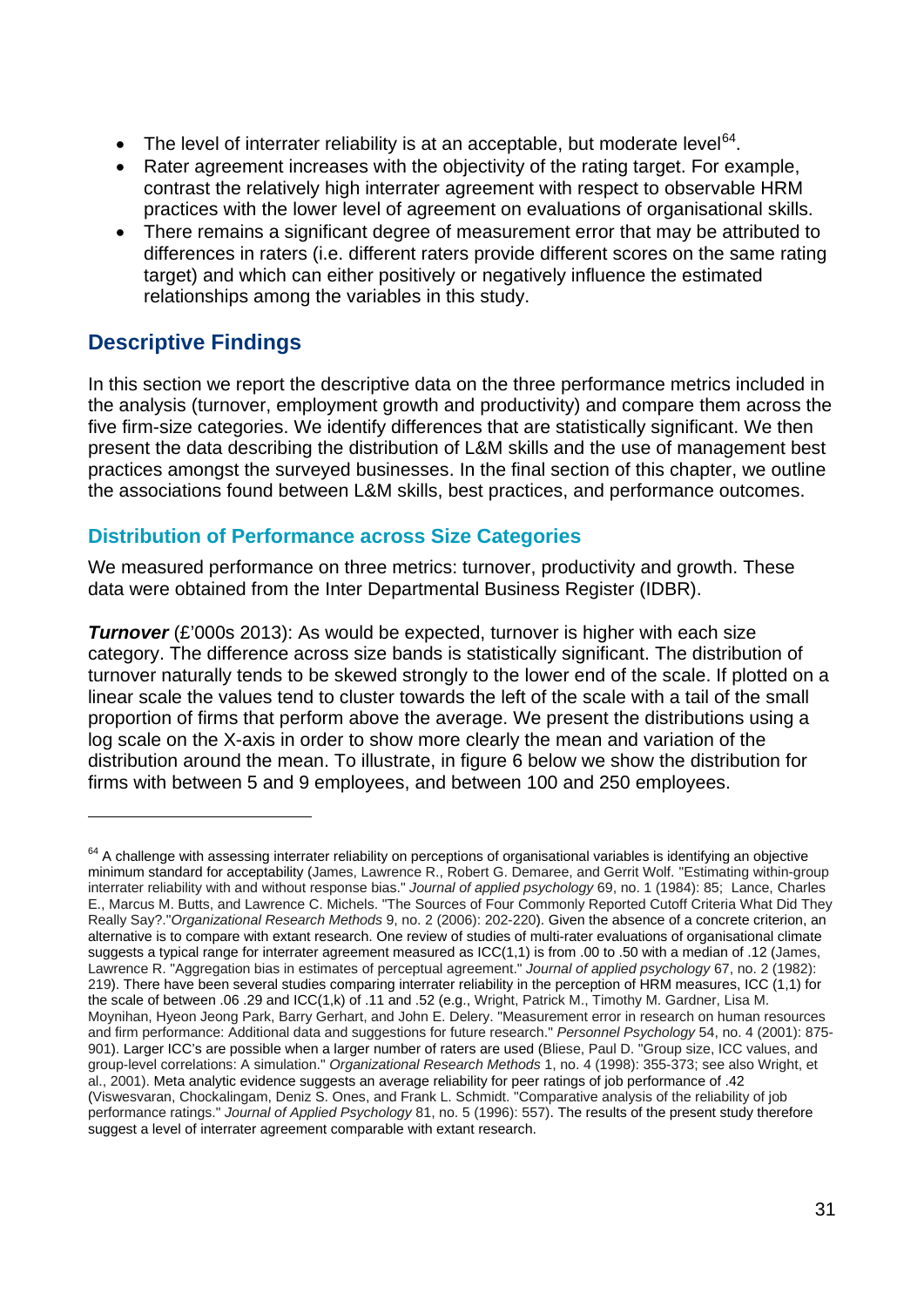

#### **Figure 6: Distribution of Turnover by Firm Size**

 $\overline{a}$ 

*Productivity* (Revenues per employee, £000s 2013): It is generally recognised that revenues per employee increase as firms become larger. This is typically based on comparisons of firms across the entire population. However, in this sample we have only examined SMEs. In this data, we find that productivity is lower in the two largest size categories than the smallest. Furthermore these are statistically significant differences<sup>65</sup>. Figure 7 illustrates the distribution of productivity in two size categories (5-9 employees and 50-99 employees). As with turnover, we present the data on a logarithmic scale on the x-axis to more clearly show the mean and variation of the distribution. If these data were depicted using a linear scale the productivity figures would be skewed towards the left end of the scale with a long tail representing a small number of high performers in terms of superior productivity.

<span id="page-31-0"></span> $65$  It is possible that these differences are a result of sampling strategy. The first stage of the sampling frame was the IDBR, but the selected firms were cross-checked for their presence in the Fame database to allow cross validation of some measures. Furthermore, the sample is not proportional, but is stratified to obtain a sufficiently large number of responses in each size category. This non-proportional sampling strategy may therefore overstate the difference in productivity by increasing the relative number of firms in larger categories – and thus the statistical power of any comparisons. However, we do observe a statistically significant, negative correlation between turnover and firm size (number of employees) across the sample.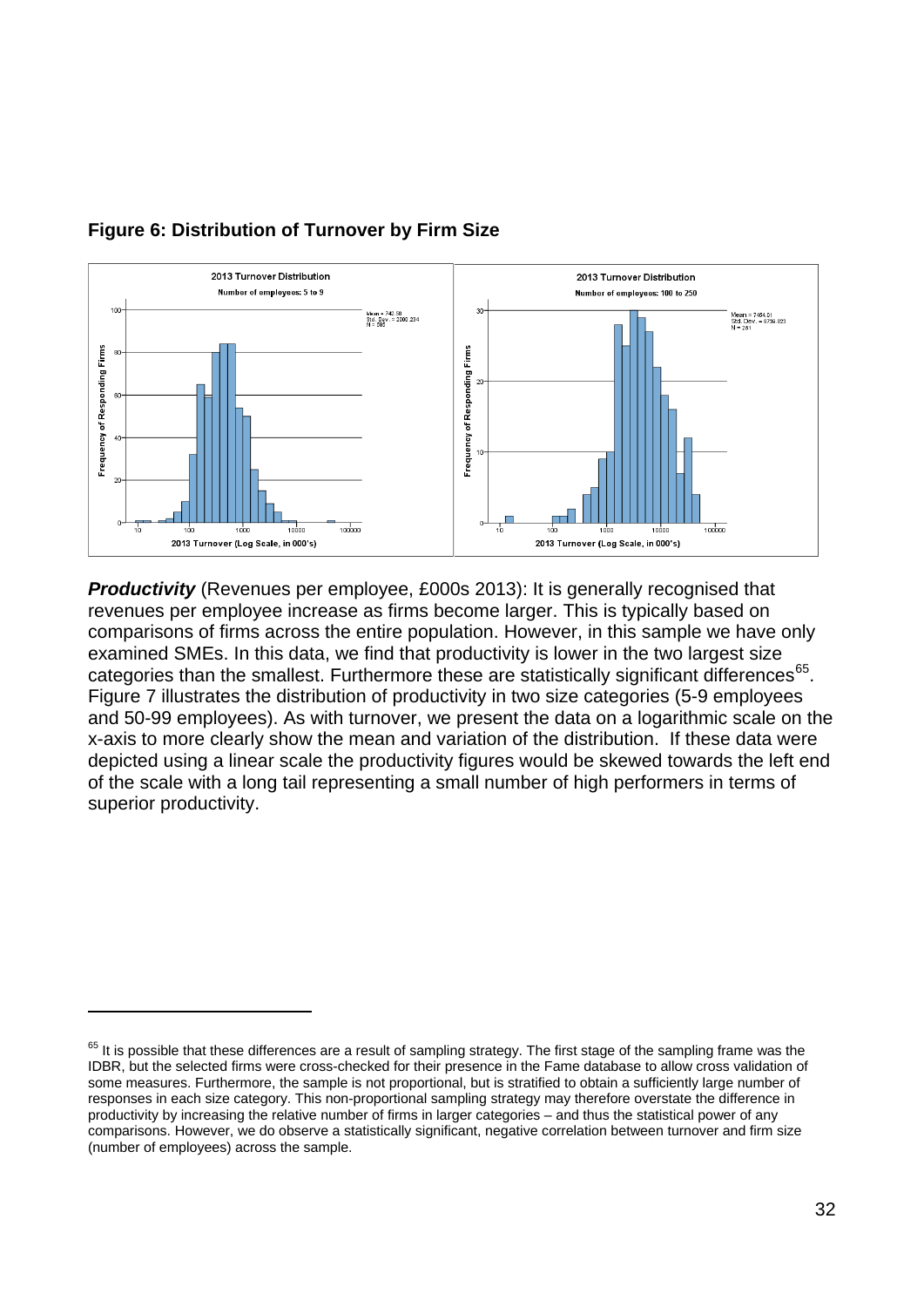

#### **Figure 7: Distribution of Productivity by Firm Size**

*Growth:* We measured growth in terms of the change in number of employees from 2011- 2013 (number of jobs added). As would be expected, growth by this measure is higher in the largest group of firms compared with the smaller firms. There is a statistically significant difference between size bands. There is also increased variation in the number of jobs added/lost in larger firms versus smaller (figure 8).



#### **Figure 8: Distribution of Employee Growth by Firm Size**

#### <span id="page-32-0"></span>**Distribution of Skills across Size Categories**

Skills were measured using self-reported scores for a range of statements (items) relating to each skill dimension. For each statement, respondents scored themselves using a fivepoint scale ranging from 1='strongly disagree' to 5='strongly agree'. We then established that there was a high correlation among pairs of items representing the same dimension (and a significantly lower correlation between pairs of items representing different dimensions). When we were satisfied with the validity of the items for each dimension, we created an overall score for each skill using the mean of the responses to the relevant items. This means that skills ratings for each skill-set are described on a five-point scale ranging from a minimum of 1 to a maximum of 5. Higher scores represent higher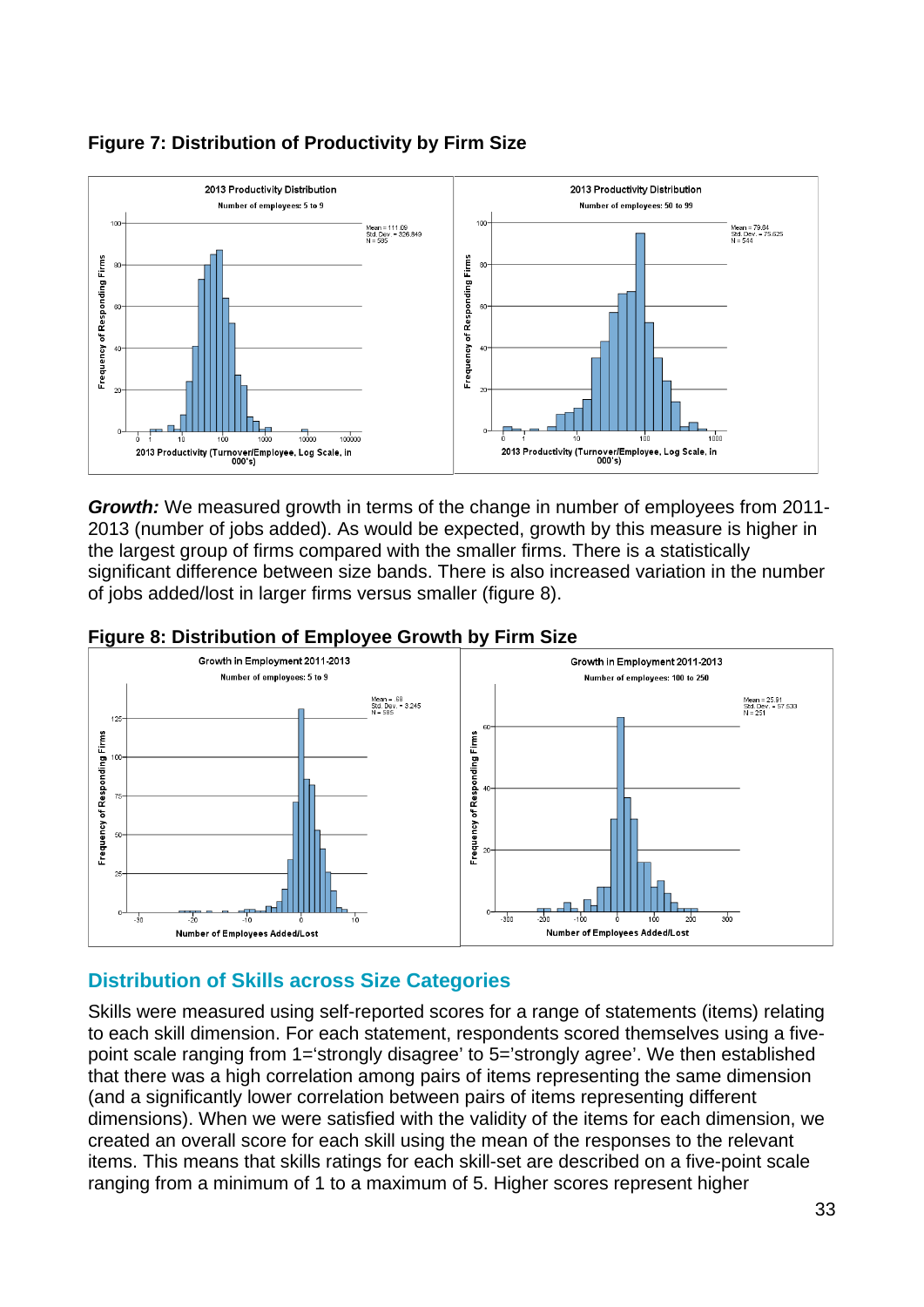subjective evaluations of skills on each dimension. We can interpret a score of 1 as very bad, 2 as bad, 3 as neutral, 4 as good, and 5 as very good. Thus ratings of 4 and above are desirable.

*Leadership skills*: There are no statistically significant differences between size categories in terms of leadership skills. The mean value of close to 4 out of a possible 5 suggests a relatively high self-evaluation across the board (equivalent to a rating of 'good'). However, there is also a good degree of variation among respondents. There is a notable 'long tail' of firms, with some rating themselves as low as 1 (equivalent to a rating of 'very bad'). Only half of the firms in the sample fall above the desirable level of 'good'. This distribution is illustrated graphically in Figure 9 for all firms in the sample.





*Entrepreneurship skills:* There are no statistically significant differences between size categories in terms of entrepreneurship skills. As with leadership, the mean value is around 4 out of 5, with slightly less variation among respondents in their self-evaluations than for leadership skills. Again, we observe that half of the firms in the sample fall below the desired level of 'good' on entrepreneurship skills. Figure 10 illustrates the distribution for all firms in the sample.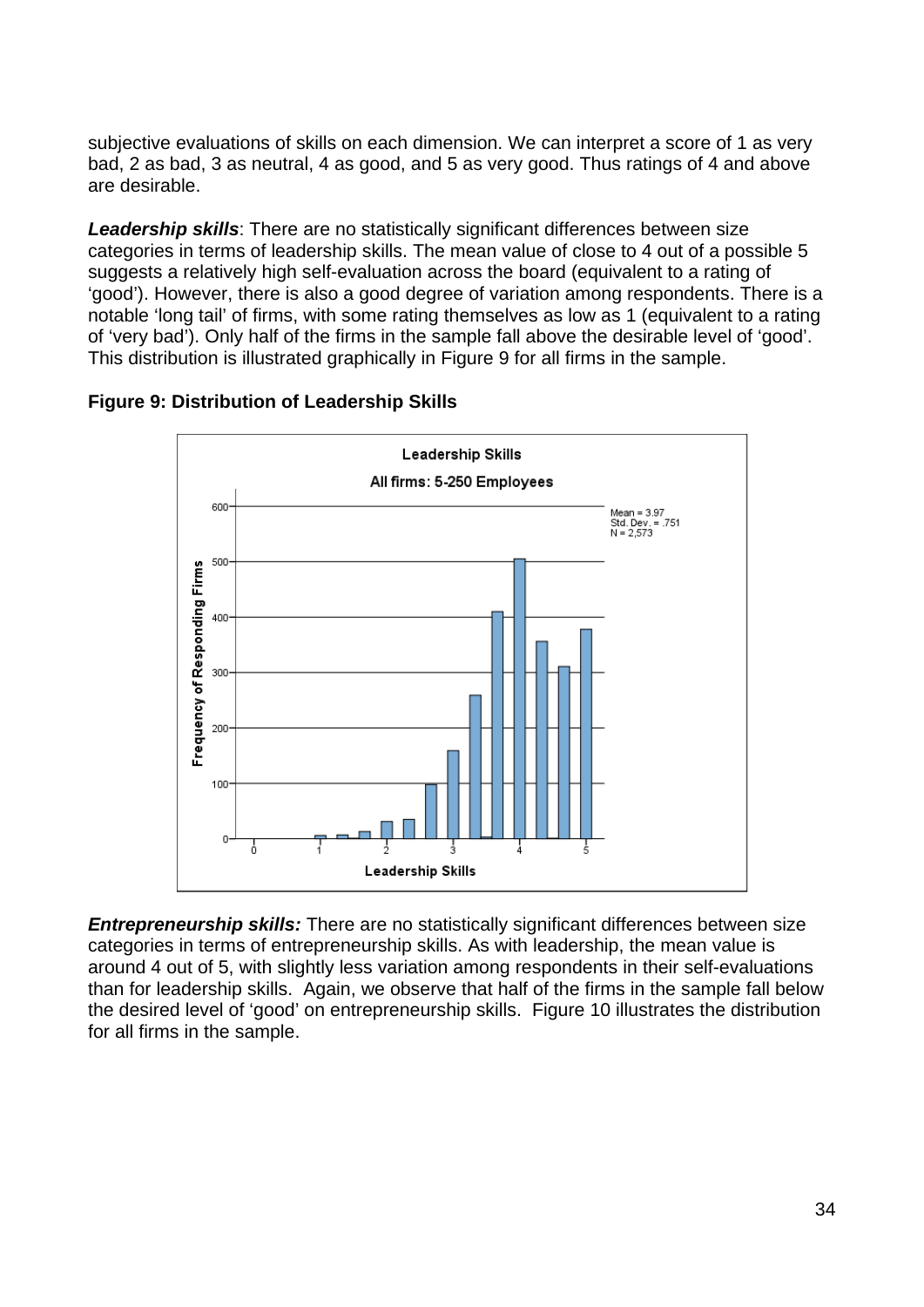

#### **Figure 10: Distribution of Entrepreneurship Skills**

*Organisational skills:* There are no statistically significant differences between size bands in terms of organisational skills. Respondents tended to rate this skill set most highly of the four skill dimensions, with a mean value of close to 4.2 out of 5, and with a moderate degree of variation across individuals. Even so, we observe a substantial proportion of firms falling below the level of 'good' on this scale. Figure 11 illustrates this with the distribution of organisational skills across all firms in the sample.

#### **Figure 11: Distribution of Organisational Skills**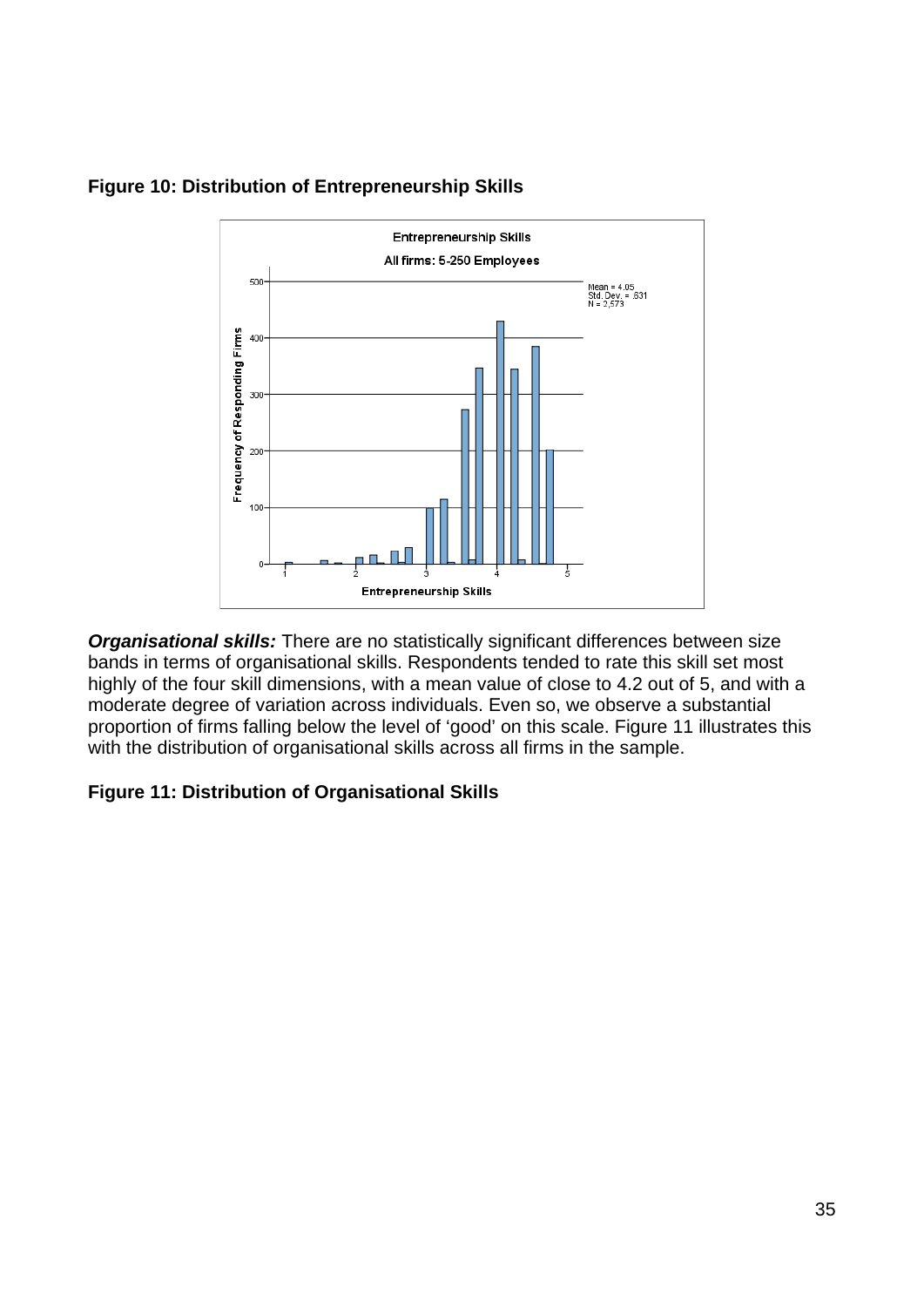

*Technical skills:* Large firms (100-250 employees) report significantly lower technical skills than smaller firms (5-49 employees). This is illustrated graphically in the distributions in Figure 12. Overall, this was the skill set receiving the lowest average ratings, but also with the highest degree of variation across respondents as shown in the standard deviation values. A substantial portion of firms, more than fifty per cent, rate themselves below the level we interpret as 'good'.





*Conclusion:* There is no discernible difference in self-reported skills levels across size categories. However, even after accounting for the inevitable inflation of self-reported skill levels, we find a significant degree of variation across respondents with clear evidence of a long tail of firms reporting below average levels of skills in each dimension. Comparison of ratings by two respondents from the same firms confirms agreement on the ratings of management team skills. In a later section, we evaluate whether this variation in self-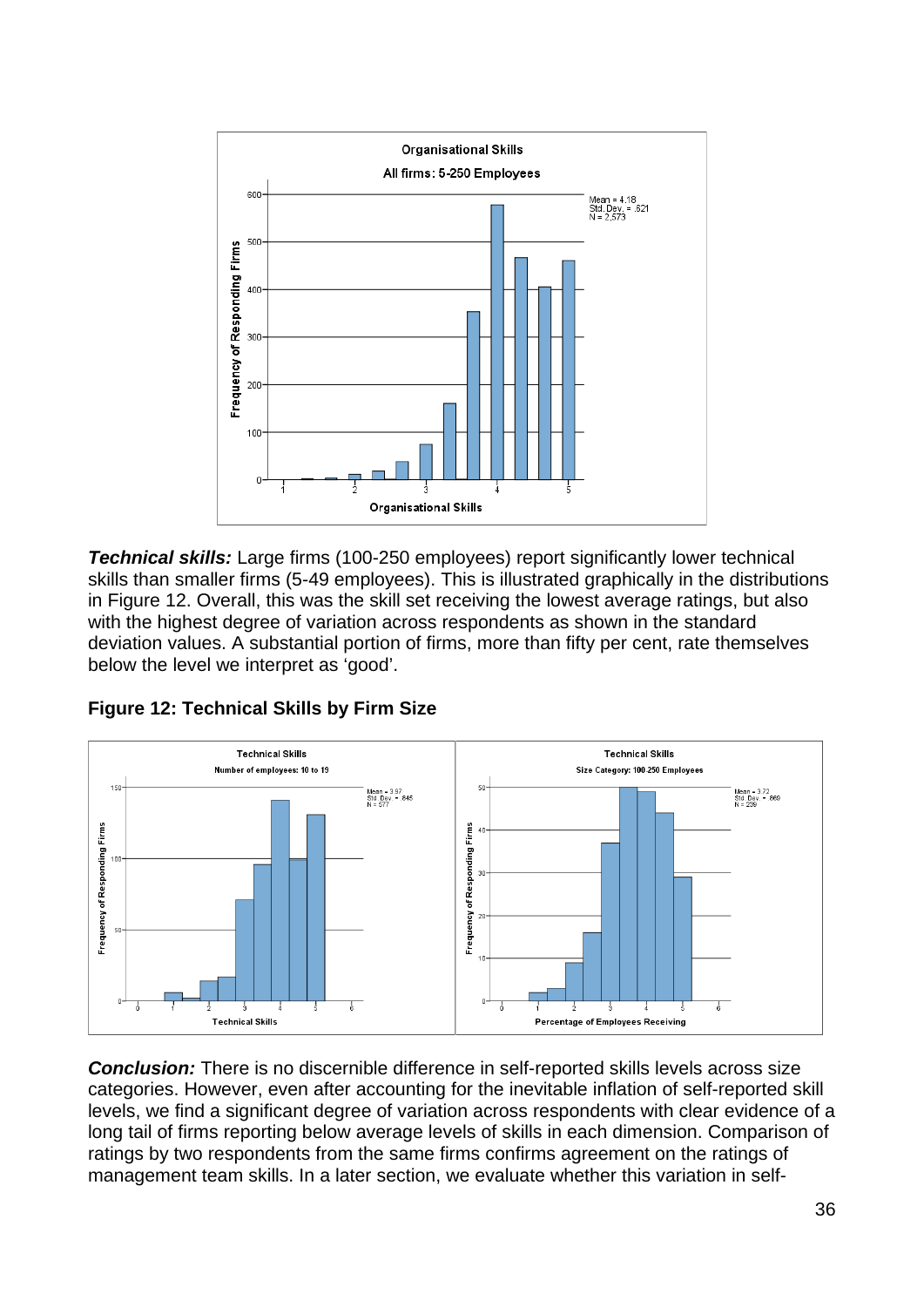reported skill levels is associated with the long tail of performance. In the next section, we report the distribution of management practices.

#### **Distribution of Management Practices across Size Categories**

Management practices were measured using a subjective rating instrument with multiple items representing each dimension of practices. As with skills, measures of strategic management practices were assessed using a five-point response scale ranging from 1='strongly disagree' to 5='strongly agree'. We created an overall score for each of the three dimensions of strategic management practice using the mean of the responses to the relevant items. This means that strategic management practices are described on a five-point scale ranging from a minimum of 1 to a maximum of 5. Higher scores represent stronger agreement on each dimension such that a value of five means that the respondents strongly agree that their strategy can be described as centralised, or formalised, or responsive. A value of three reflects a neutral (neither agree-nor disagree) and a value of 1 reflects a strong disagreement – i.e. the item is definitely not descriptive of that organisation.

*Strategy Centralisation:* There are no differences across size categories in terms of the centralisation of strategy. In all SMEs in this dataset, there was a clear tendency towards centralisation of strategy formulation. Nevertheless, there is a meaningful portion of firms that report neutral or even lower ratings on this dimension of practice.





**Strategy formalisation:** Strategy becomes increasingly formalised at each larger size category (statistically significant difference). However, there is considerable variation within categories, as illustrated in Figure 14, below. There is a low degree of formalisation in strategic management overall: the mean value is close to 3 (neutral) for the smallest firms, and only 3.64 for the largest firms in the study.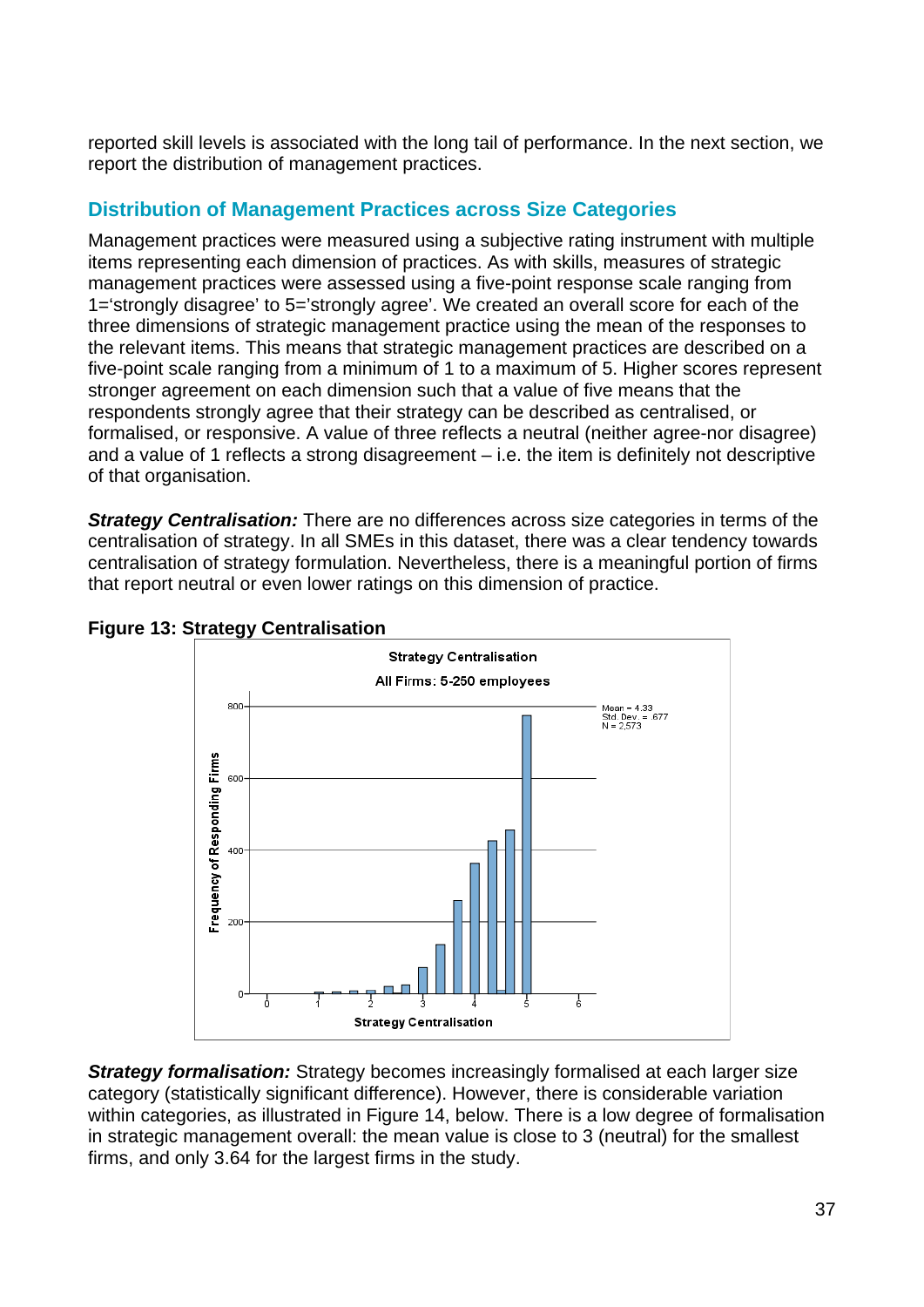

### **Figure 14: Strategy Formalisation by Firm Size**

**Strategy responsiveness:** There are no statistically significant differences across size bands in terms of the responsiveness of strategic management in the sampled firms. The mean level of responsiveness is moderate (between 'neutral' and 'agree'). There is also a wide range of variation across firms, even within size categories, as illustrated in the two examples below (figure 15). A substantial proportion fall below the 'neutral' level into 'disagree' – indicating a low degree of responsiveness in terms of managing strategy.



**Figure 15: Strategy Responsiveness** 

Measures of HR practices were also based upon subjective rating scales. However, unlike the questions concerning skills and strategic management, the response format for HR practices was the percentage of employees covered by each HR practice. Pairs of related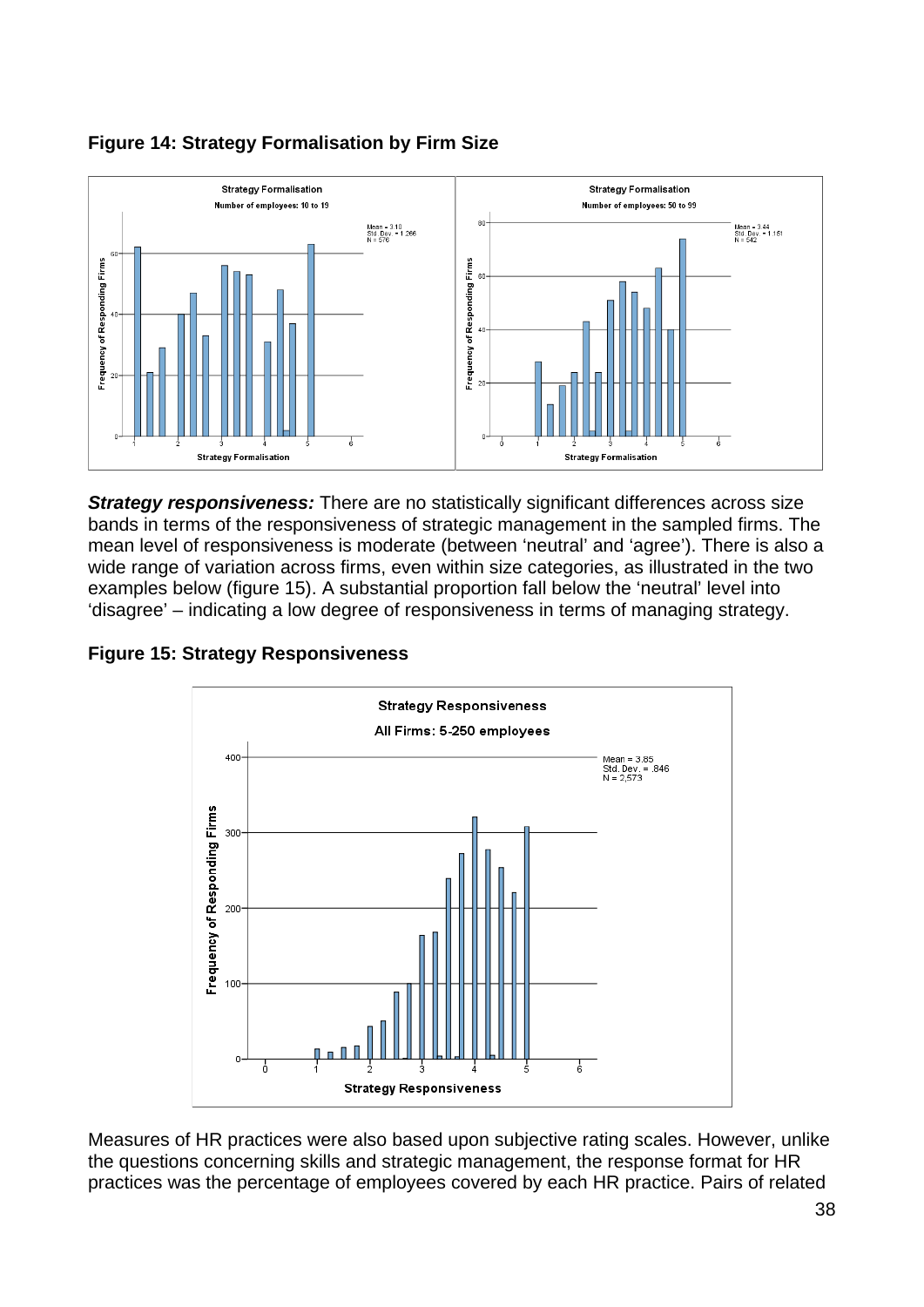individual items were grouped and an average percentage score calculated. Thus the variable training reflects two items relating to the provision of specialised and generic training. The variable for staffing reflects the average of two items concerning the use of structured interviews and the use of standardised tests. We also grouped the two items for the use of variable pay and employee ownership, and for the use of employee participation and information sharing. In all cases the strength of the correlations between these pairs of questions justified this aggregation of scores. The variables then provide an indicator of the extent of coverage of all employees by these HR practices in terms of training, staffing, performance appraisal, variable pay and participation. Although we break HRM down into these five dimensions for this descriptive analysis, we subsequently created an index of overall HRM sophistication by summing the scores across all of the items into a single measure.

*Training:* There are no statistically significant differences across size categories in terms of the proportion of employees receiving specialised and general skills training in the sampled firms. There is wide variation in practice, and the average across the sample is a little over 60 per cent of employees receiving training provision. However, it is clear that approximately half of the sampled firms provide training to all employees, and the remainder vary widely in the coverage of training provision. This is illustrated in figure 16 below for all firms in the sample combined.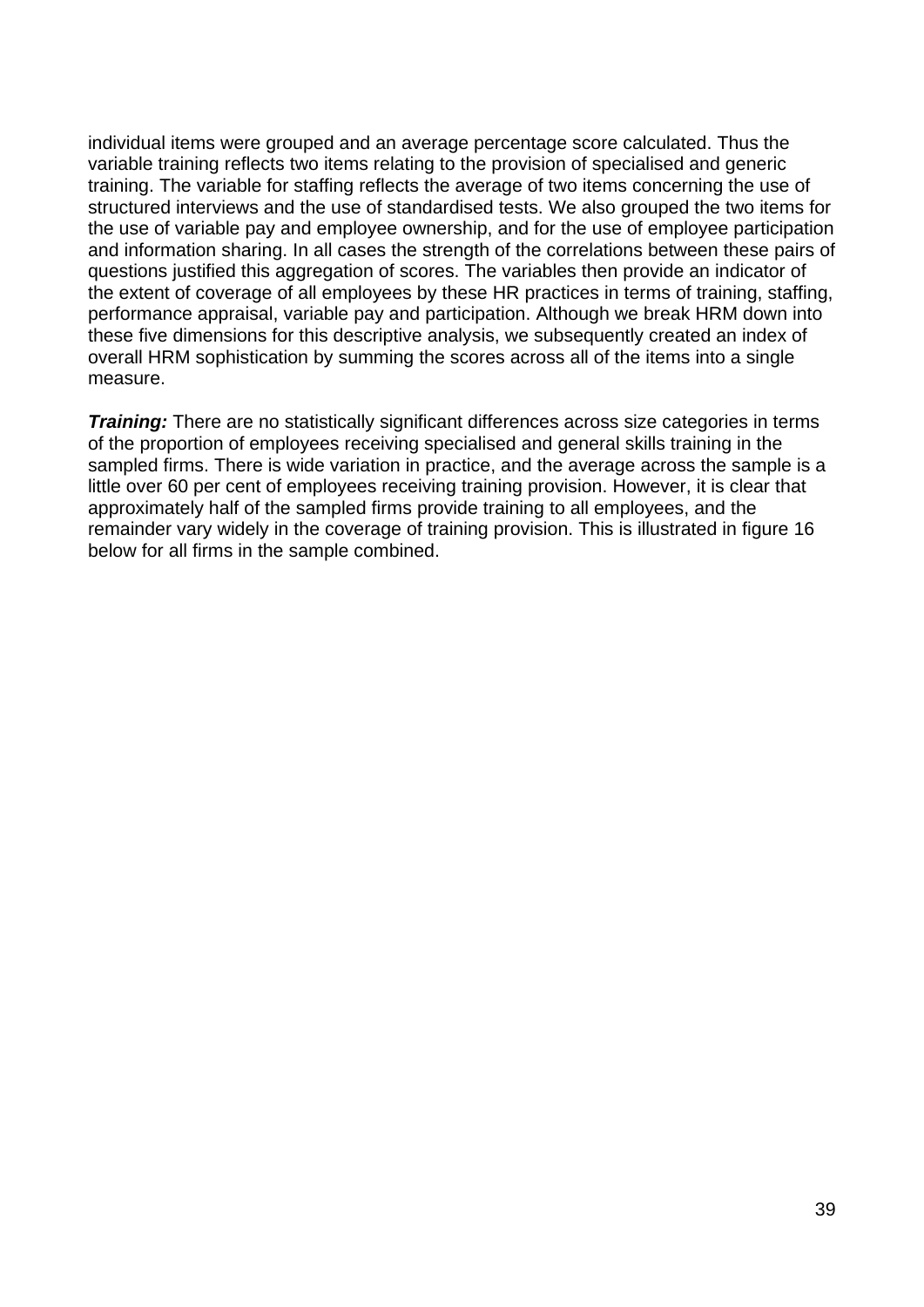**Figure 16: Training Coverage** 



**Performance Appraisal:** As might be expected, in the smallest firms significantly fewer employees are covered by performance appraisal than larger firms. However, there are no statistically significant differences among the other size categories in terms of the proportion of employees receiving performance appraisals. As illustrated in the examples in figure 17, particularly in smaller firms, the distribution is 'bi modal' with firms either covering all or no employees. This makes interpreting the mean somewhat misleading. This bi modal distribution suggests wide variation in practice.





**Selective Staffing:** The data suggest that the adoption of selective staffing practices increases for firms with more than 20 employees to a degree that is statistically significant.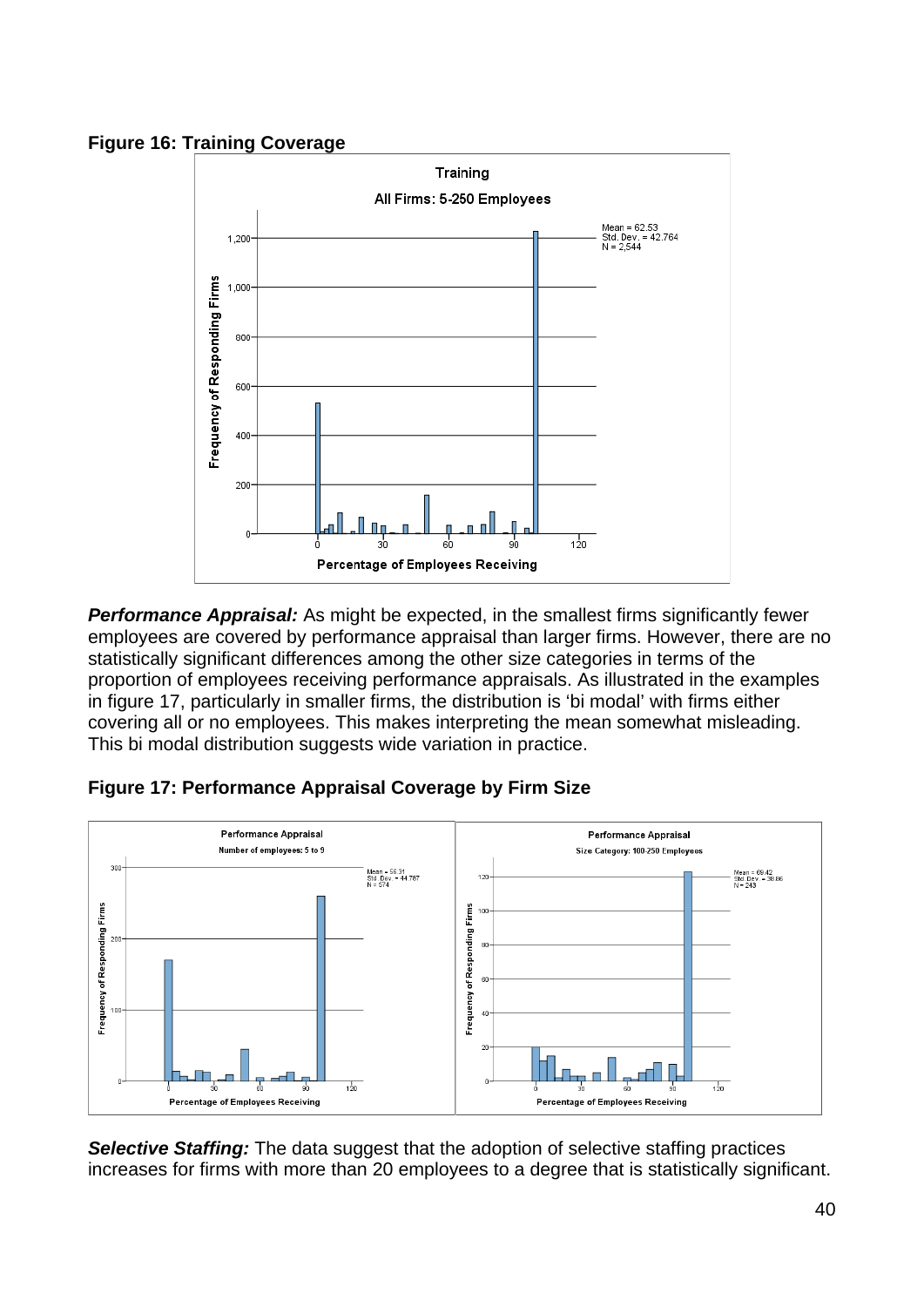Above the threshold of 20 employees there are no further statistically significant differences in terms of the proportion of employees hired using selective staffing practices. In firms with more than 20 employees, mean coverage is close to 50 per cent of employees. However, as shown in the illustrative examples in figure 18, there is a high degree of variation within groups and selective staffing practices are equally likely to not be used at all.





*Variable Pay and Employee Ownership:* The data suggest that the adoption of variable pay and employee ownership increases significantly for firms with more than 99 employees. Below that threshold there are no statistically significant differences in terms of the proportion of employees offered variable pay and/or employee ownership. The mean value overall is low, typically below 20 per cent of firms, and the variation is also quite low. In general, these are atypical compensation policies for SMEs in this sample. This is clearly illustrated in figure 19, which shows the distribution of these practices in firms with 20-49 and 100-250 employees.



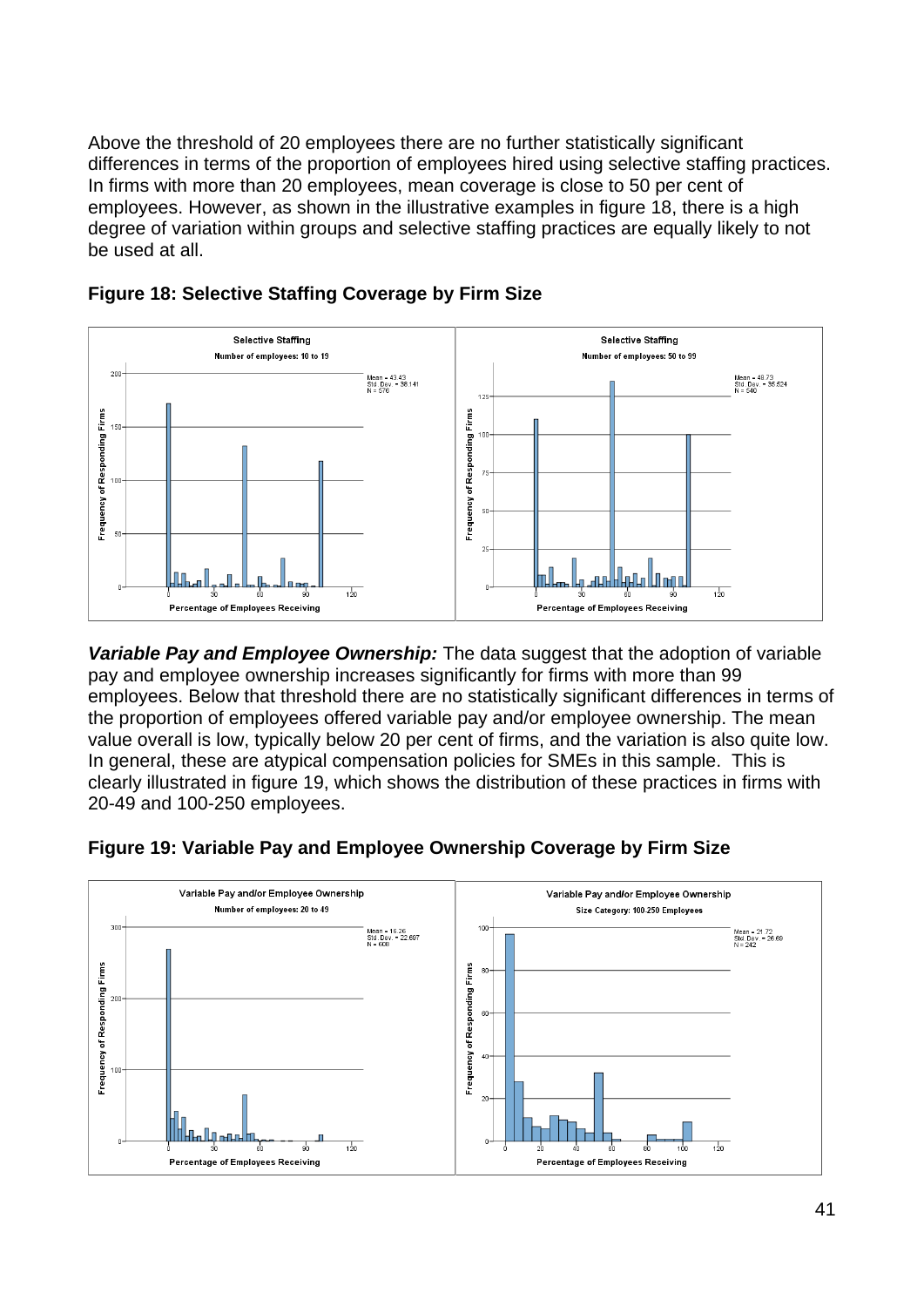*Information Sharing and Participation:* firms in the smallest size band are statistically more likely to share information with employees and engage them in participative decision making than any other category. Above that threshold there are no statistically significant differences in terms of the proportion of employees who are engaged in participative decision-making. These differences are described graphically in figure 20. The mean value is around 40 per cent of firms, although the variation around that mean, even within size bands, is high.



#### **Figure 20: Information Sharing and Participation Coverage by Firm Size**

Conclusion: taken together, the data on distribution of management practices suggest generally low up-take of practices such as formalised strategy, and many of the so-called 'high performance' HR practices such as information sharing, participation in decision making, training, variable rewards, and employee ownership. This confirms other evidence that there is a 'long tail' of SMEs not employing management best practices in these domains.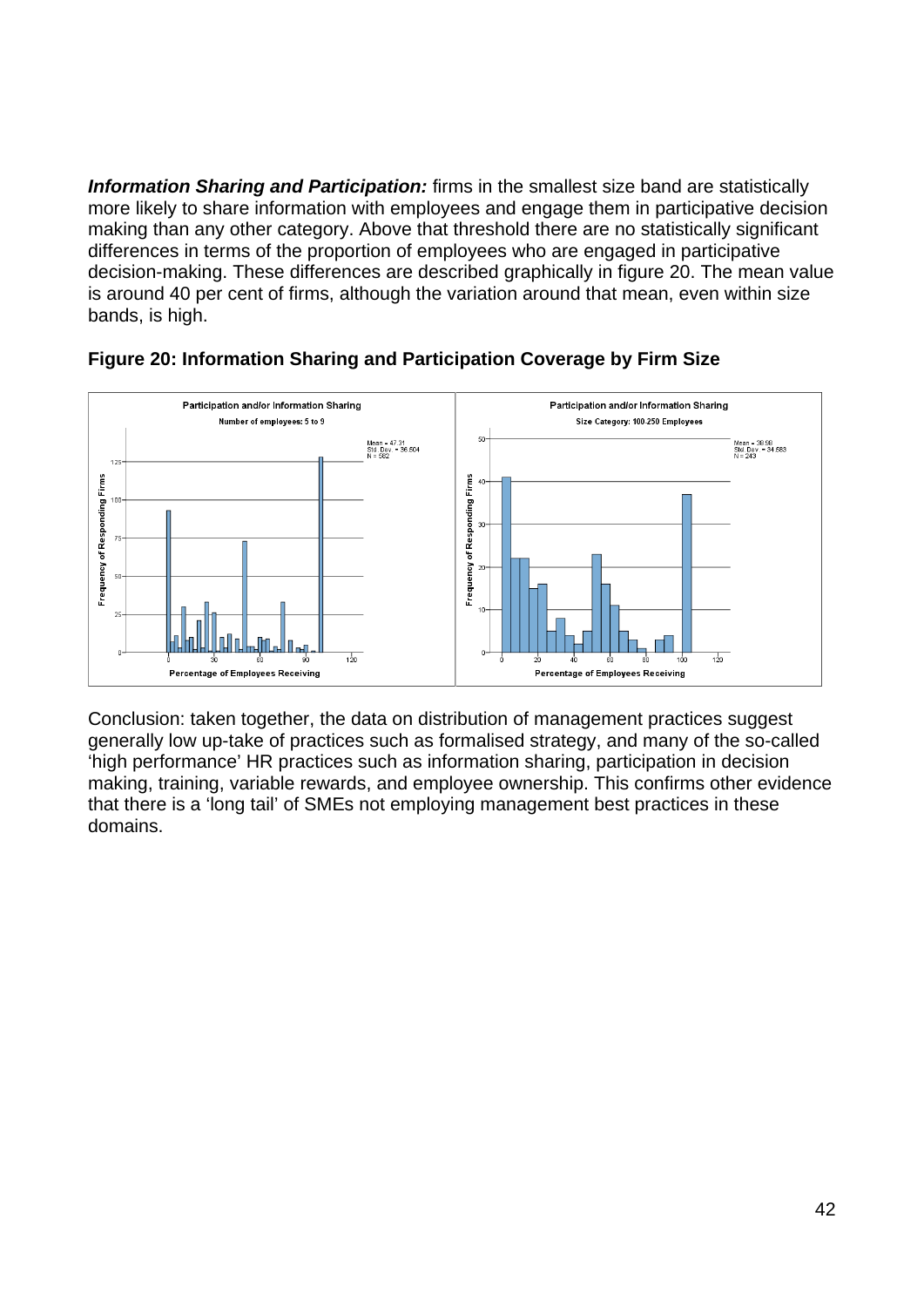#### *How many businesses are we talking about?*

In the UK 99.9% of the population of all firms are SMEs (5.2 million firms). However, according to the most recent Business Population statistics published by the UK Department for Business Innovation and Skills, only approximately 1.27 million of these SMEs have any employees.

The mean level of entrepreneurship skills on our 5-point scale is 4.05. This indicates that the average respondent generally agrees that they have good entrepreneurship skills when compared with others. However, this also means that 600,000 firms would be expected to score themselves below this average level, and that over approximately 200,000 firms would score below 3.4 on a 5 point scale (indicating overall a neutral rating on skills or worse). This bottom 16% falls significantly below the mean level and therefore has substantial opportunity for improvement in entrepreneurship skills. The pattern is consistent across the other three dimensions of skills.

With respect to management practices, we can take strategy formalisation as an example. The mean level of strategy formalisation is 3.2 (close to neutral or 'neither agree-nordisagree' on our 5 point scale). The variation in strategy formalisation is very wide across all SMEs, and the bottom 16% of firms indicate that they *disagree or strongly disagree with all questions* relating to strategy formalisation (scoring at 2.0 or below on our five point scale). In other words, we estimate that there are over half a million SME employers that are not currently taking a formalised approach to strategic management. As shown in the next section, strategy formalisation has significant associations with performance outcomes.

These data indicate there is substantial room for improvement in both skills and management practices across a wide swathe of the UK population of firms.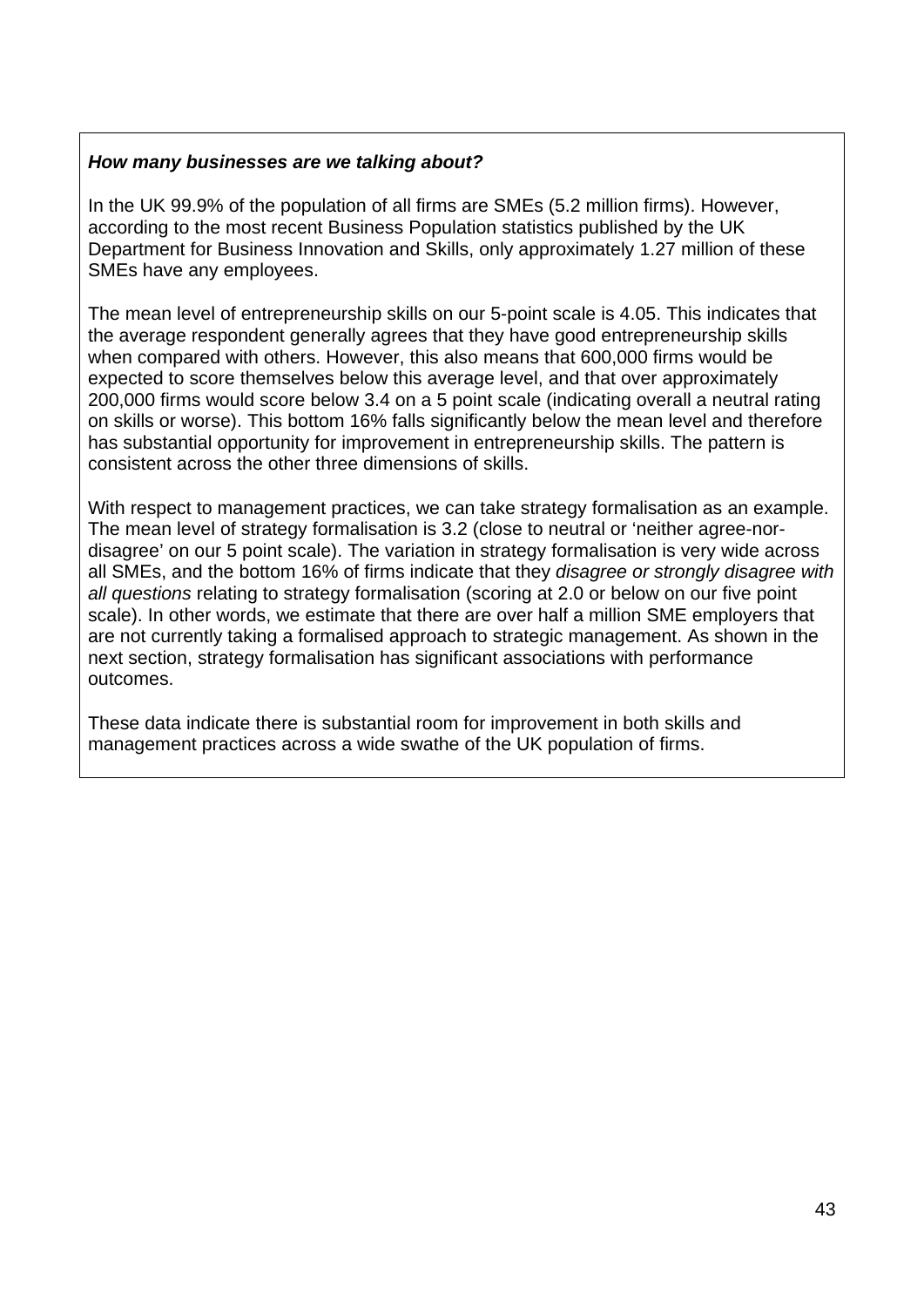## **Linking Skills, Management Practices, and Performance**

The central question driving this research is whether there is an association between L&M skills and firm performance. We have already noted that strategic management and HRM practices represent intermediate variables in the causal chain from skills to firm performance. What this means is that these management practices can be viewed as the outcome variables with respect to skills. However, management practices are also predictors of performance outcomes. Therefore, we report the results in two stages. The first stage examines the associations between L&M skills and management practices. In the second stage of our analysis, we estimate the association for L&M skills and practices together with firm performance outcomes.

#### **Skills and Management Practices**

A major reason why L&M skills are of interest is because of their expected association with the implementation of effective management practices. The relationships being examined in this first stage of analysis are summarized in Figure 21.



#### **Figure 21: The potential associations between skills and management practices**

In the following sections we summarise the statistically significant associations observed between skills and management practices after controlling for the influence of industry sector, firm size, age and ownership structure. Each of these factors is likely to impact the extent to which firms have developed good management practices in terms of strategy and HRM. For example, we found that as firms get older, holding all other factors constant, they are less likely to implement management best practices. That is, experience (at least at the firm level) does not appear to be the best teacher. We also found that, holding all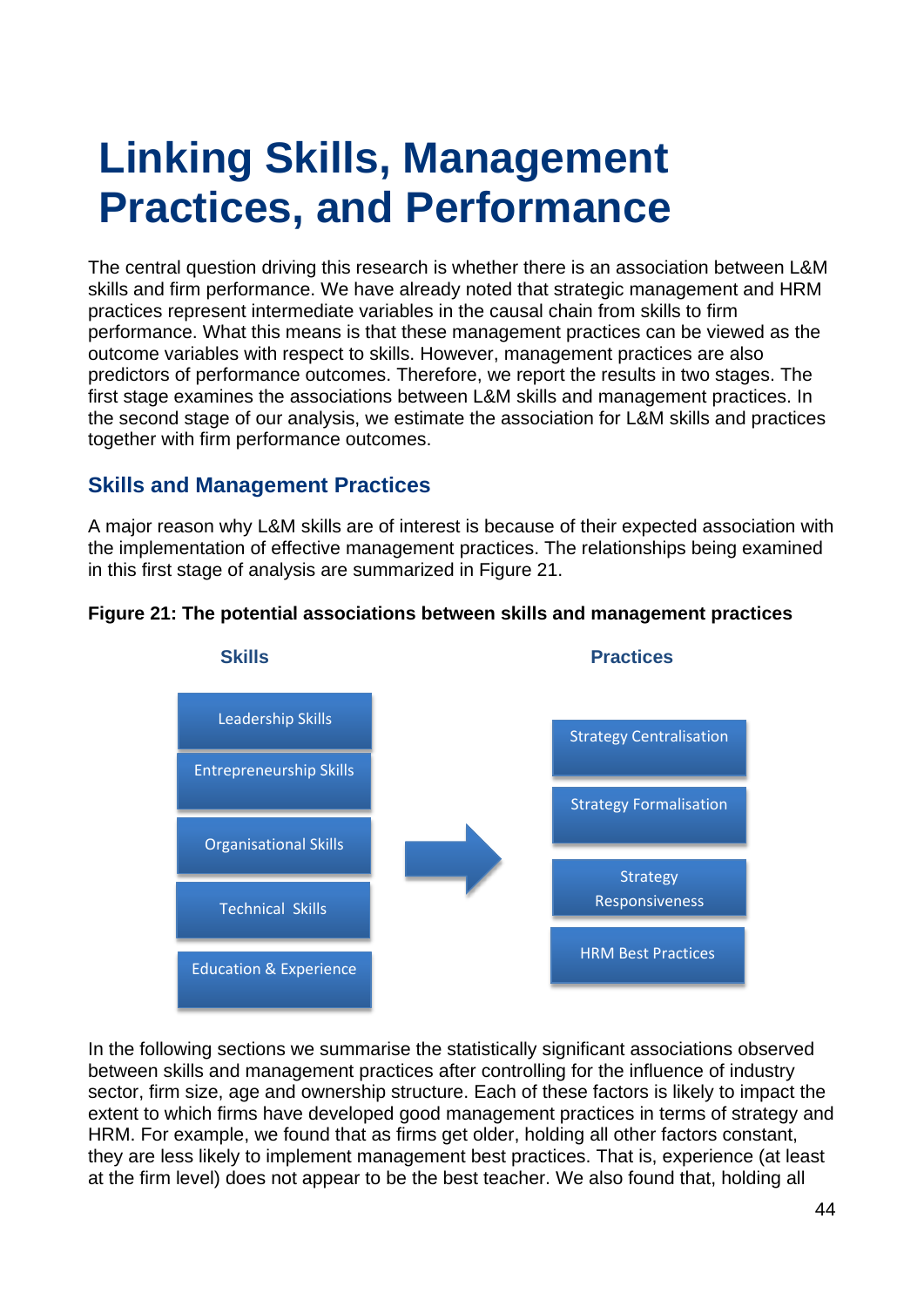else constant, family firms were less likely to employ management best practices than non-family firms. While these other factors are potentially interesting, in the following sections we focus on the main effects between skills and practices after controlling for the influence of these other variables.

#### **Strategic Management**

The results of the regression analyses are presented in tables C1-C3 (Appendix C). We found that the four skill sets are each associated with strategic management in SMEs as follows:

- **Leadership skills** are positively related to strategy centralisation, formalisation and responsiveness.
- **Entrepreneurship skills** are positively related to strategy centralisation, formalisation and responsiveness.
- **Organisational skills** are positively associated with strategy centralisation only.
- **Technical skills** are positively related to strategy centralisation, formalisation and responsiveness, but to a lesser degree than leadership and entrepreneurship skills.

The main findings regarding education and experience are:

- **Level of education** is negatively associated with strategy centralisation.
- **More experienced leaders**, in terms of managing their own businesses, are more likely to report a centralised approach to strategic planning.
- **Management team size** is negatively associated with strategy centralisation, positively associated with formalisation, and unrelated to responsiveness.
- **International experience** is positively associated with strategic responsiveness.

#### **Human Resource Management**

In order to evaluate the association between skills and the implementation of HRM, we created an index of 'best practices' in terms of compensation, staffing, performance management, employee participation and training and development. The results of the regression analysis for HRM on education, experience and L&M skills are presented in table C4 (Appendix C). Controlling for family ownership, size, age and sector, the results indicate:

- **Leadership skills, entrepreneurship skills, and technical skills** are all positively associated with implementation of HRM best practices.
- **Organisational skills** are unrelated to HRM.
- **Education level, prior business ownership experience and international experience** are each positively associated with HRM.
- **Management team size** is positively associated with implementation of HRM practices.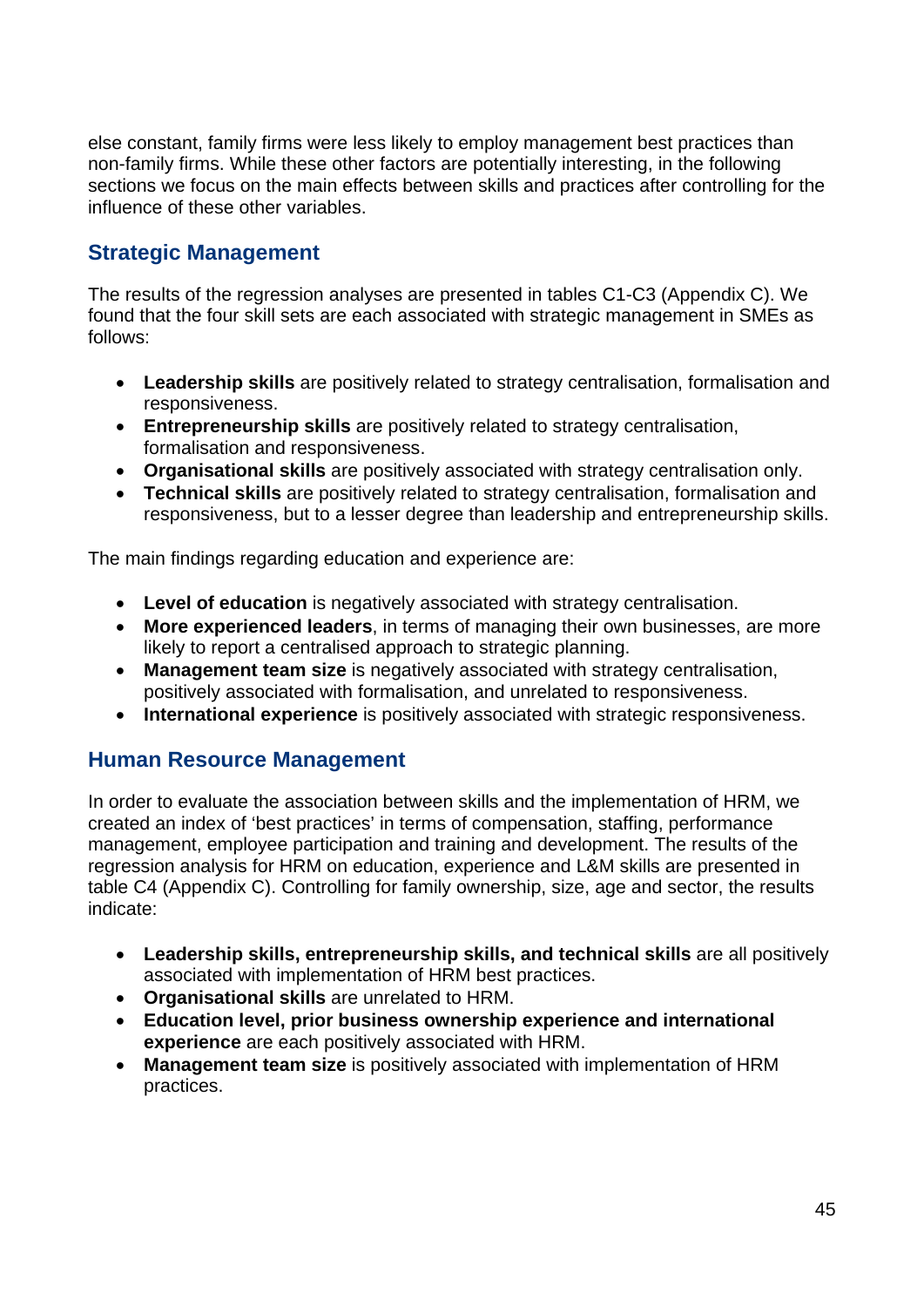#### **Summary**

Skills are associated with both strategic management and HRM, as would be expected. However, not all skills are equal. The most consistently and strongly associated skill sets are entrepreneurship and leadership, with a smaller role played by technical skills and almost no effect of organisational skills.

Before interpreting these results further, it is worth reviewing two additional sets of results: the association between skills, practices and performance outcomes; and the mediating role played by management practices in translating skills into performance.

#### **Skills, Management Practices, and Performance and Growth**

We next extended the analysis to include the three measures of performance: turnover (2013), productivity (2013) and employment growth (change in number of employees 2011-2013).

#### **Turnover**

Regression analysis results for turnover are presented in full in table C5 (Appendix C). The results show that family businesses have lower turnover than non-family firms. Firm age and size are, unsurprisingly, positively associated with turnover. The results of model 2 show that L&M skills contribute significantly to the prediction of turnover beyond sector, age, size and ownership structure. After taking control variables and L&M skills into account, variations in management practices account for a small, but statistically significant increment in the variation explained in turnover. The key statistically significant findings are as follows:

- **Entrepreneurship skills** are positively related to turnover.
- **Strategy formalisation** is positively associated with turnover (although statistically only marginally).
- **Strategy centralisation and strategy responsiveness** are both negatively associated with turnover.
- **HRM** is positively related to turnover.

The negative association for strategy responsiveness is to be expected, given that adapting a strategy to reflect new information may well signal new directions in terms of the business, with consequent reductions in turnover. The negative outcome for strategy centralisation signals the potential ineffectiveness of this approach to managing strategy.

#### **Productivity**

Regression analysis results for productivity are presented in full in table C6 (Appendix C). The results show that family businesses have lower productivity than non-family firms. Firm age is positively associated with turnover. However, size is surprisingly negatively associated with turnover within this sample. The results of model 2 show that industry experience and international experience are positively associated with productivity, although strangely, years spent managing one's own business are negatively associated with productivity.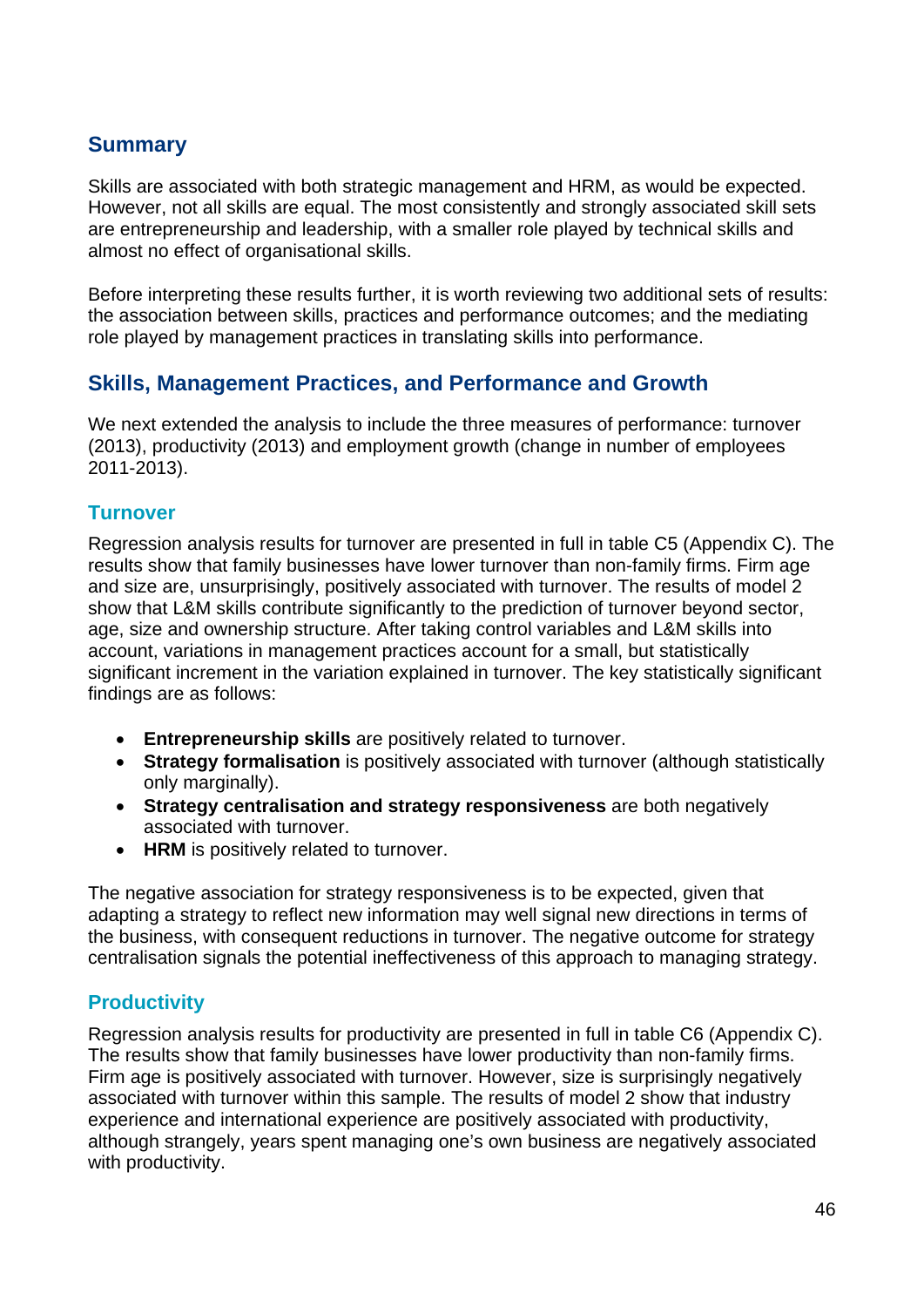L&M skills contribute significantly to the prediction of productivity beyond sector, age, size and ownership structure. However, while entrepreneurship skills are positively associated with productivity, leadership skills are negatively associated. After taking control variables and L&M skills into account, variations in management practices account for a small, but statistically significant increment in the variation explained in productivity. The key statistically significant findings are as follows:

- **Entrepreneurship skills** are positively and significantly associated with productivity.
- **Leadership skills** are negatively and significantly associated with productivity
- **Centralised strategy and responsive strategy** are both negatively associated with productivity
- **HRM** is positively associated with productivity.

The results for responsive strategy are not surprising, given the impact that changing strategy is likely to have upon efficiency. As with turnover, the results for centralised strategy suggest that centralisation of strategic management is not an effective management practice. We consider the negative coefficient estimate for leadership in a later section.

#### **Growth**

Regression analysis results for growth are presented in full in table C7 (Appendix C). The results show no differences for family versus non-family firms in terms of growth in employment. Firm age is negatively associated with employment growth while size is positive. The results of model 2 show that adding measures of experience and L&M skills to the equation does not contribute significantly to explaining the variation in growth among these firms. However, as shown in model 3, the inclusion of management practices does explain further variation in growth. The key statistically significant for growth finding is as follows:

• **Strategy responsiveness** is positively and significantly associated with employment growth.

Consistent with a priori expectations is the observation that firms with a responsive approach to strategic management are also more likely to grow. This triangulates with the fact that growth tends to be associated with lower productivity in the short run and our finding that responsive strategies are negatively associated with productivity. HRM was unrelated to growth.

#### *Employment Growth in Small Firms*

Given the weaker findings for growth we also explored whether different strata in the sample behaved differently. As a result of this analysis, we found the following very significant relationships for firms with between 20 and 49 employees (Table C.8):

- Work experience is negatively associated with growth i.e., less experienced managers in terms of overall work experience, lead faster growing businesses
- However, entrepreneurial experience (years managing a business and number of businesses owned) is positively related to growth
- Leadership skills become non significant in explaining growth directly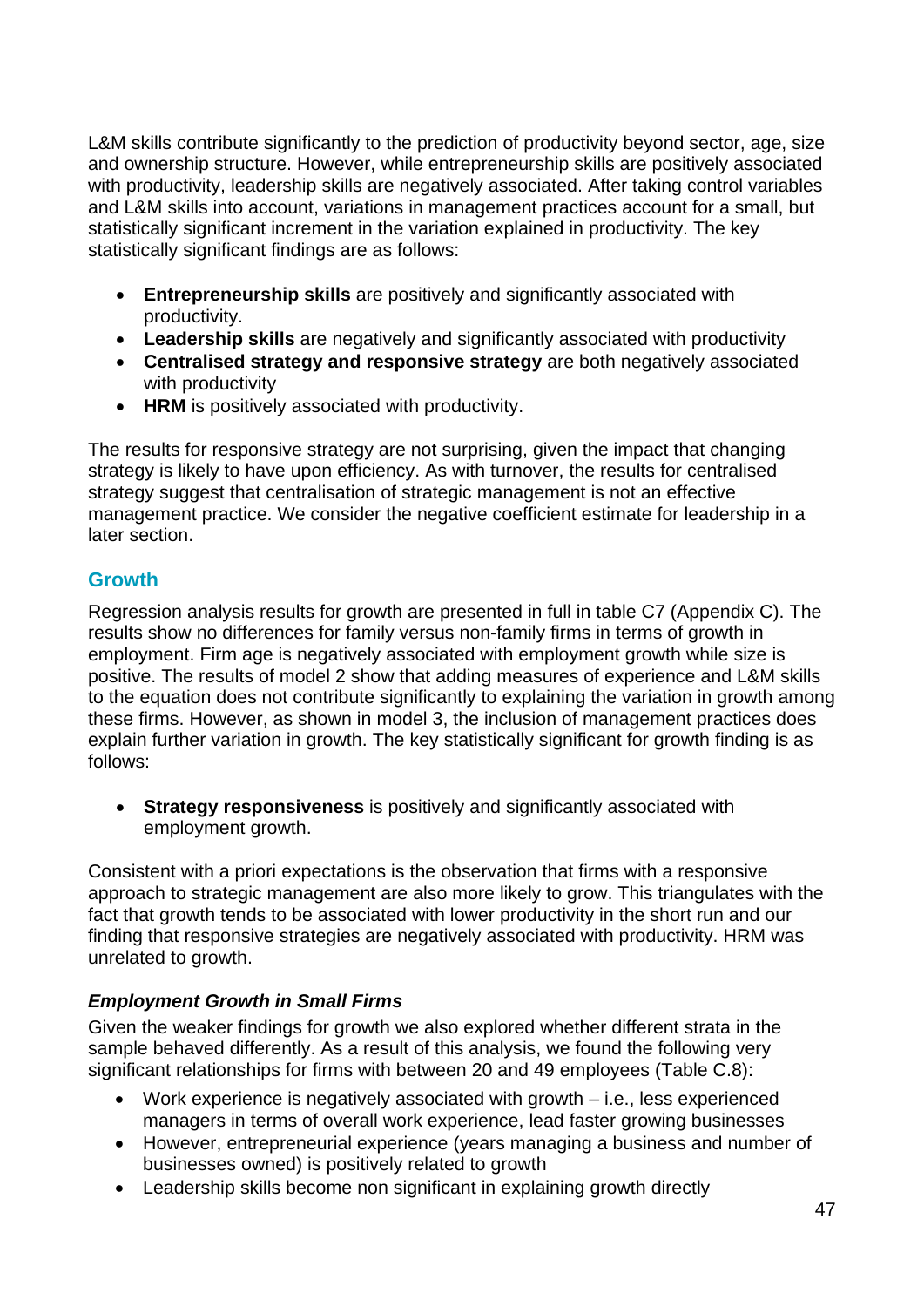- Entrepreneurship skills seem to matter, but are significantly mediated by their effects on the formalisation of strategic management (mediation effects are further explored in the next section)
- Skills and management practices are especially impactful for firms with between 20 and 49 employees. Both skills and practices explain significantly more variation in growth than the control variables for this group

#### **Structural Equations Models**

 $\overline{a}$ 

A more complete approach to analysing the simultaneous influences of multiple independent variables and multiple dependent variables is structural equations modelling (SEM). Using this approach, we examined hypothesised direct and indirect relationships between L&M skills, and SME performance and growth, via management practices.

Through an iterative process we eliminated insignificant associations, and ultimately arrived at the model described in Figure 22 below.<sup>[66](#page-47-0)</sup> Full details of model fit for each sector and size category are included in Appendix D. Table D.1 shows the fit statistics for all models and provides strong support for the overall fit of this model. This supports the hypothesis that L&M skills (leadership and entrepreneurship skills) are positively associated with strategy formalisation and strategy responsiveness. Furthermore, the model indicates that strategy formalisation and responsiveness are positively associated with the implementation of HRM practices. Consistent with the earlier regression analysis, formalisation of strategy is positively associated with turnover, and strategy responsiveness is positively associated with growth. HRM practices are positively associated with turnover and with productivity.

Even after modelling these mediating relationships, we find that entrepreneurship skills are also positively and directly associated with both turnover and productivity. This is suggestive that entrepreneurship skills do more than support management practices. For example, they might lead directly to higher performance by facilitating the identification and pursuit of more valuable opportunities.

<span id="page-47-0"></span><sup>&</sup>lt;sup>66</sup> The model shown is the final model resulting from a series of analyses which began with all variables. Iterative model fitting resulted in the simplified model shown in figure 22. In the final model, control variables were also included for both firm age and firm size (not shown in figure 22). The impact of industry sector was evaluated in a series of comparisons that assessed the extent to which sector moderates the relationships in the main model.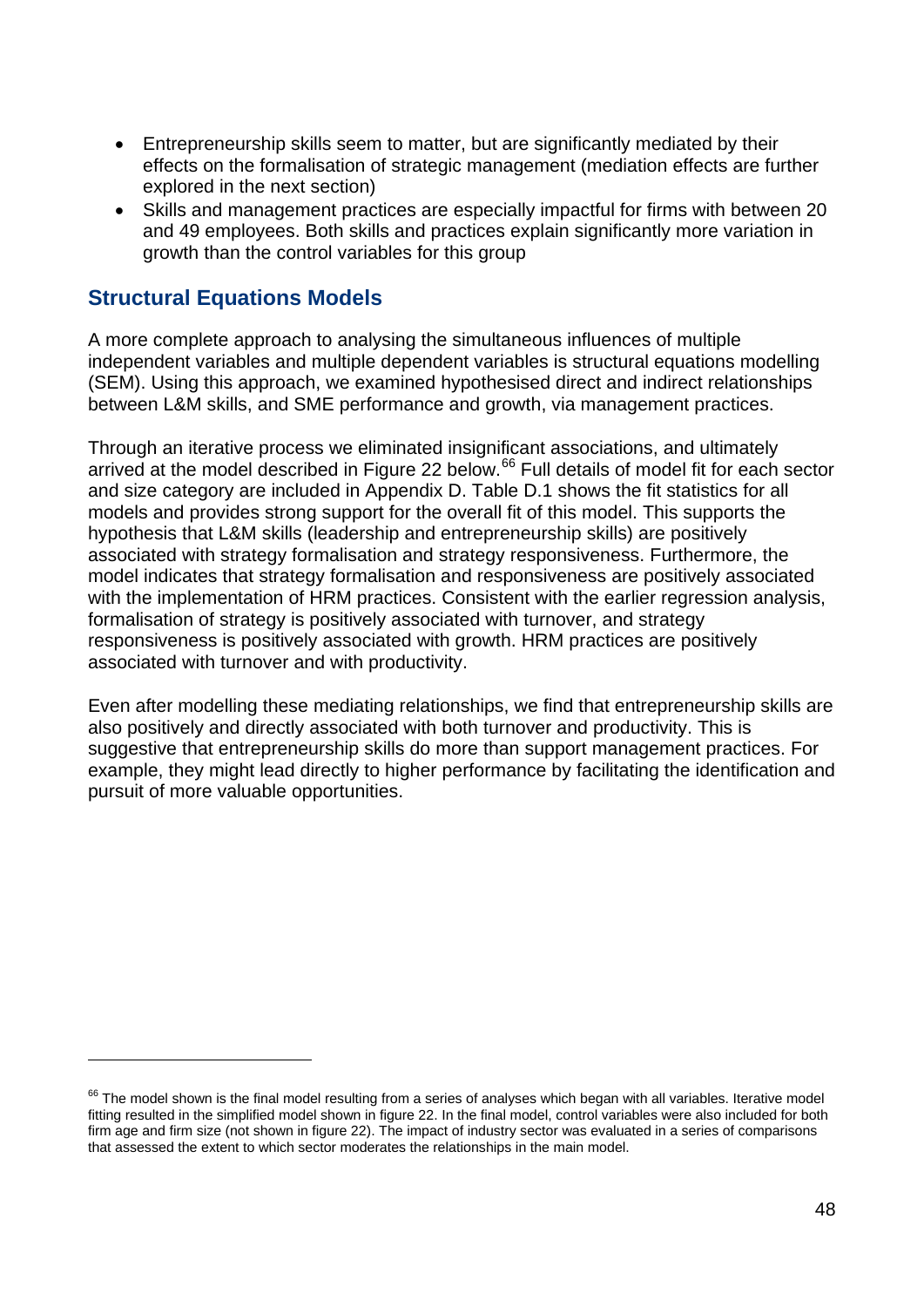

#### **Figure 22: Structural Model Linking Skills to Performance\***

\* Model does not show control variables

#### **Mediation Effects**

As depicted in Figure 22 we assessed whether L&M skills influence performance and growth indirectly through their impact on management practices. This analysis was conducted using SEM (using SPSS AMOS software) employing bootstrapping to estimate the significance of indirect effects. The results are presented in full in table D.2 (Appendix D).

- Leadership influences productivity and turnover directly and indirectly via its impact on strategic management practices – however the indirect relationships are negative: more leadership skills are associated with lower levels of turnover. This result is explained by important differences across sectors described in the next section.
- Entrepreneurship skills positively influence productivity and turnover directly and indirectly via the implementation of strategic management practices – by promoting a more responsive strategy formulation process, and by promoting formalisation of strategic planning processes.
- The direct influence of entrepreneurship skills on performance is magnified by the presence of both responsive and formalised strategic planning processes – there is a synergistic relationship between skills and processes in influencing performance.

This is a test of the basic premise described in the introduction: L&M skills drive performance *through* their influence on the adoption of management best practices. With a few exceptions, our analysis provides support for this mediating role of practices between L&M skills and performance. In summary we found evidence that the strategic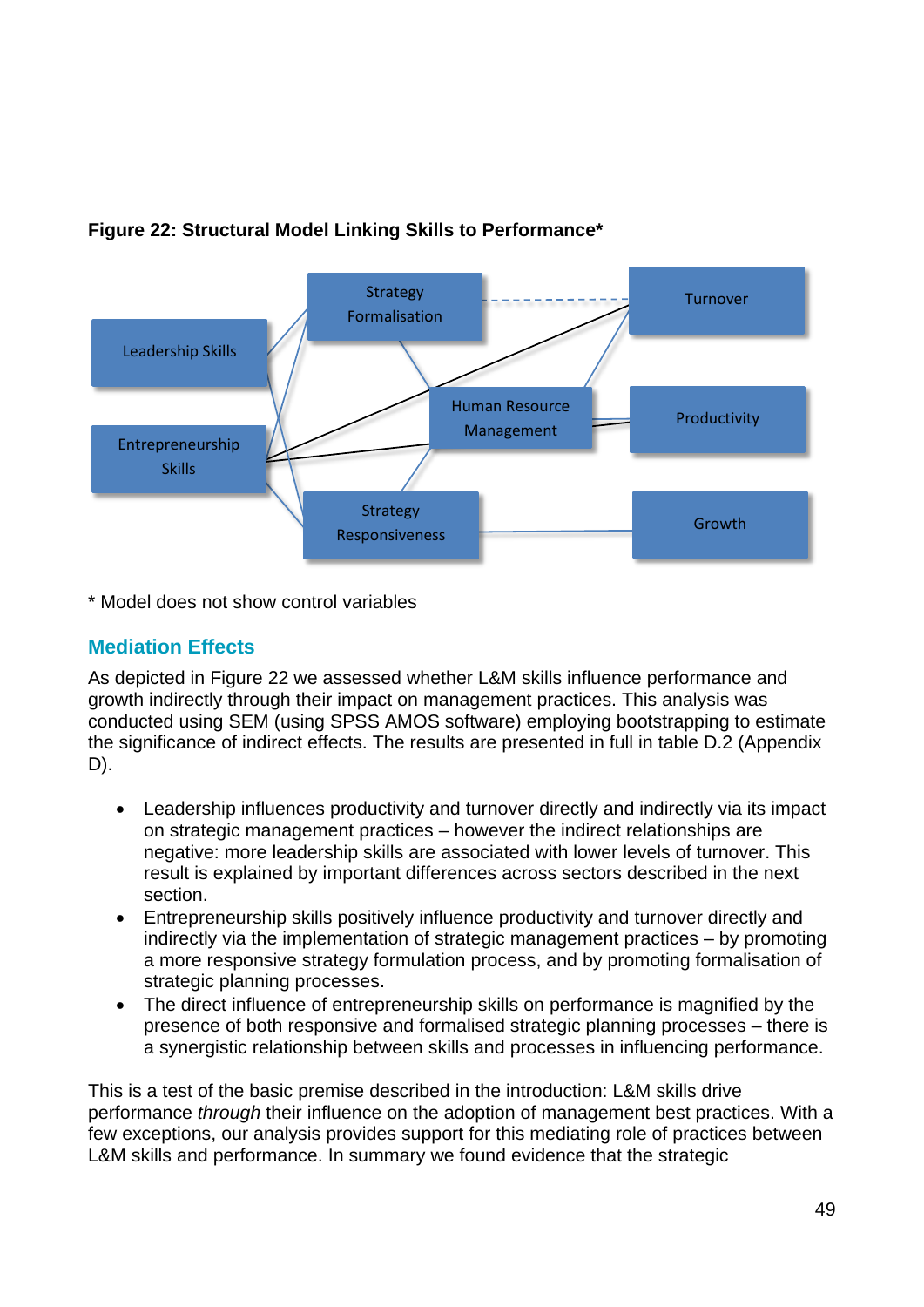management and HRM practices serve as mediating mechanisms for the association between entrepreneurship skills and firm performance.

#### *Negative associations*

The analysis identified two statistically significant negative associations between management best practices and performance. These were between strategy responsiveness and both turnover and productivity. These findings should not be interpreted as meaning that strategy responsiveness is not an appropriate and effective strategy for many businesses. Strategic responsiveness implies adapting strategic goals to new information. It also requires changing direction and possibly developing new capabilities in response to new market realities. It would be expected that this would incur costs, reducing productivity, and either cause, or be caused by declining turnover.

In addition, we found a negative association between leadership skills and turnover and productivity. These negative associations may be explained by observation that leadership is positively associated with strategy responsiveness which itself is negatively associated with these outcomes.

Thus while exerting a positive influence on strategic management practices, the net result of leadership skills is an apparent negative association with performance. However, this result might solely reflect what is an expected negative influence of strategy responsiveness on short run performance rather than the negative effects of leadership *per se*.

#### **Size Differences**

When analysed separately, we observed distinctly different patterns of observed relationships across different size categories.

- 100-250 employees:
	- o No significant associations between skills, practices and any performance measures
- 50-99 employees:
	- o Technical skills are positively associated with productivity
	- o HRM positively associated with turnover and productivity
- 20-49 employees
	- o Technical skills positively associated with turnover and productivity
	- o Strategy formalisation positively associated with growth
- 10-19 employees
	- o Entrepreneurship skills positively associated with turnover and productivity
- 5-9 employees:
	- o Entrepreneurship skills positively associated with turnover and productivity
	- o Strategy formalisation positively associated with turnover and productivity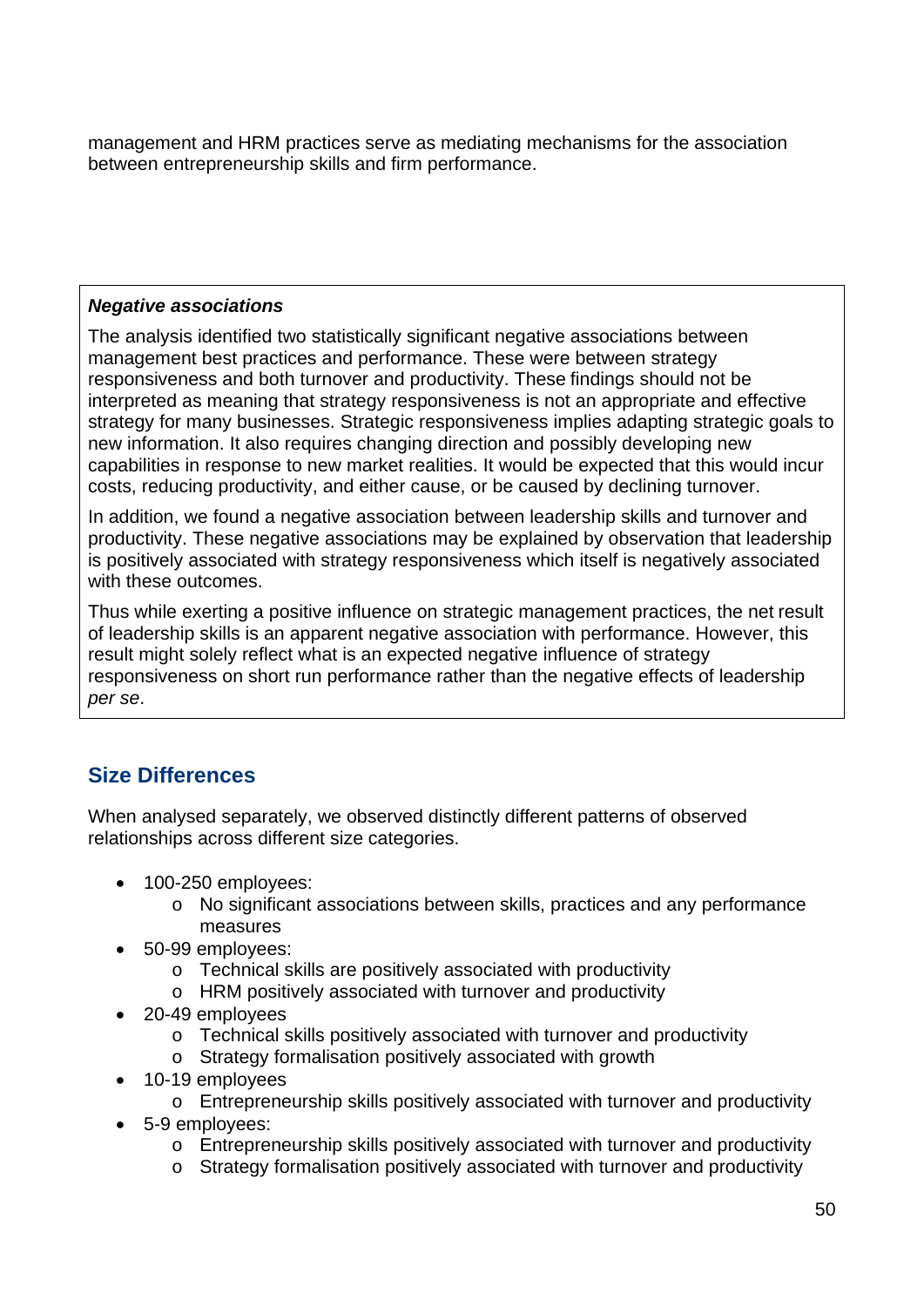It is clear that entrepreneurship skills are particularly impactful for smaller firms (5-19 employees), while technical skills become more important for mid-sized SMEs (20-99 employees). For smaller firms it is the skills associated with identifying and pursuing opportunities that are most strongly associated with performance. In mid-sized firms, technical and functional skills tend to be more significant for performance.

Across a variety of size categories we find significant impacts for strategy formalisation and responsiveness, while the strongest benefits from HRM appear to arise for firms with between 50 and 99 employees.

For the largest SMEs (100-250 employees) skills and practices are not significantly associated with performance metrics. This may occur because the link between the characteristics of individual managers and firm performance becomes more remote as organisations become more complex. It might also be a function of the relatively small size of this sub-sample (approximately 250 firms) and consequently lower statistical power to detect relatively small associations between these variables.

#### **Sector Differences**

We compared individual sectors against the rest of the sample. Here we highlight the major differences where any were observed for the variables of central interest.

#### *Entrepreneurship Skills*

While positively related to performance outcomes in the sample as a whole, entrepreneurship skills exhibit no direct relationship in Construction, and Accommodation and Food Services.

Entrepreneurship skills are more influential on strategic responsiveness in Real Estate and Professional Services than the sample as a whole, but are unrelated to responsiveness in Financial Services and Insurance.

#### *Formalised Strategy*

 $\overline{a}$ 

In Transportation, Storage and Communication and Accommodation and Food Services the relationships between formalised strategy and turnover and productivity are more strongly positive than the sample as a whole.

#### *Human Resource Management*

HRM is more significantly associated with growth in Manufacturing than in the wider population. This is consistent with evidence elsewhere of sectoral differences in the value of advanced HRM practices.<sup>[67](#page-50-0)</sup>

<span id="page-50-0"></span><sup>&</sup>lt;sup>67</sup> Combs, Liu, and Hall, "How Much Do High-Performance Work Practices Matter? a Meta-Analysis of Their Effects on Organizational Performance."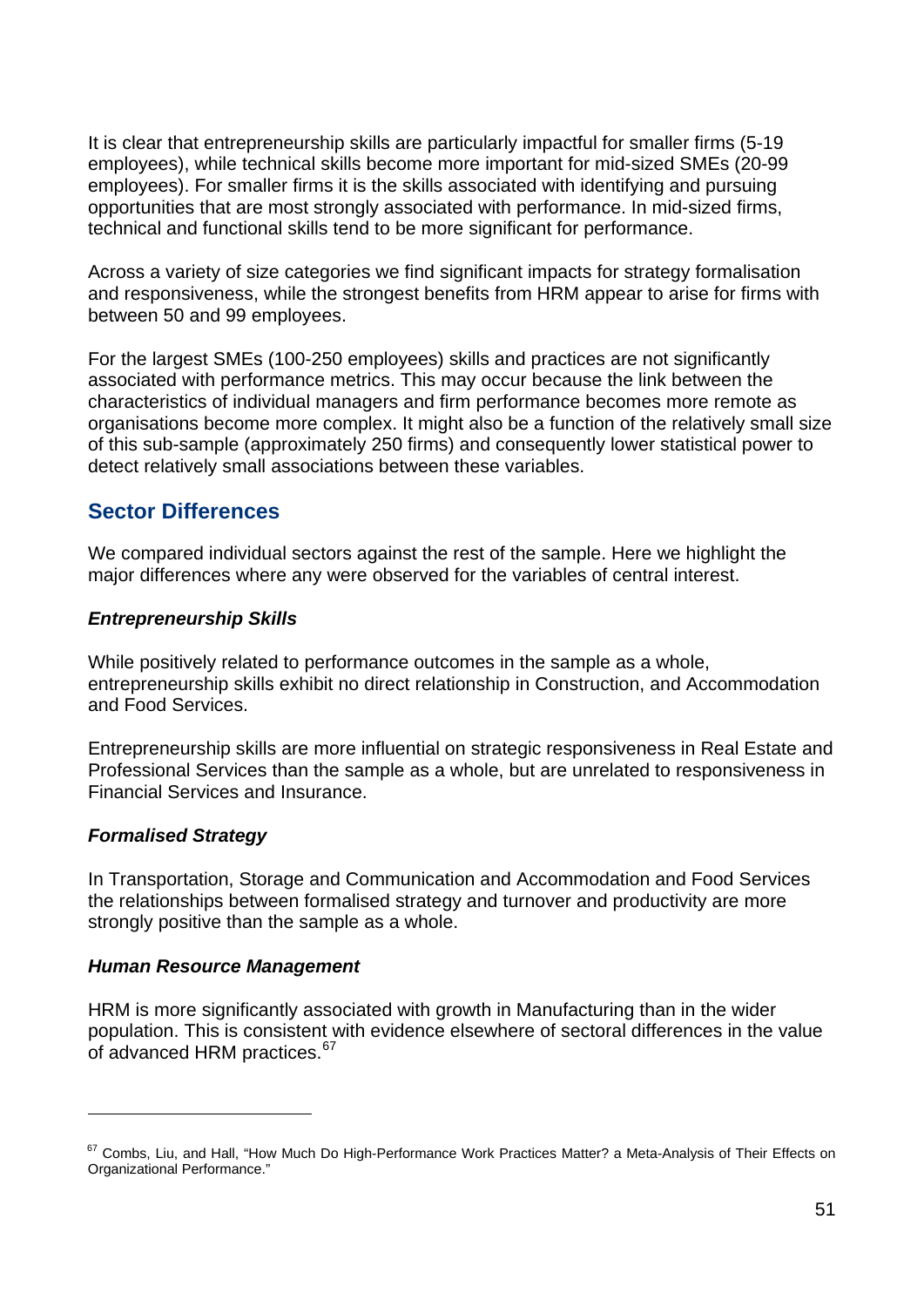#### *Family Firms*

The analysis included a measure of whether or not responding firms are family firms. This is important because of extensive evidence that shows that family firms lag behind nonfamily firms in terms of professional management and the adoption of HRM practices.  $^{68}$  $^{68}$  $^{68}$ 

We labelled a firm as a family business if respondents first self-identify as a family firm, and then answer affirmatively either that one or more family member is in the management team or that a family member is expected to be the successor to the CEO. Approximately 60 per cent of respondents indicated that they were family firms.

The results of this study are consistent with prior evidence in that we find that being a family firm is negatively associated with the formalisation of strategic management, with the use of performance appraisal, careful employee selection processes, the use of variable incentive pay, employee ownership, information sharing and employee participation in decision making. These differences are statistically significant.

#### *Correlates of Skills*

 $\overline{a}$ 

An interesting question to ask is whether there are particular correlates of skills in terms of personal experience, work history, education level or field of study. The data indicate there is no significant association between the level of education and the self-reported skills of these executives. However, among those respondents with a university level qualification (representing 48% of the sample) we do find a clear pattern of relationships. A degree in business, finance or law is positively correlated with the level of entrepreneurship skills. A degree in STEM subjects is positively correlated with technical skills. Social science degrees are significantly correlated with higher levels of leadership skills.

In addition, international experience is positively correlated with both entrepreneurship skills and with technical skills. On the other hand, business ownership experience and overall work experience are the only correlates of higher levels of organisational skills. These observations suggest that although formal education overall may not guarantee the presence of key skill sets, the specific field of study pursued in higher education can be a meaningful driver of skills profiles.

<span id="page-51-0"></span><sup>68</sup> Astrachan, J.H. and Kolenko, T.A. (1994), "*A neglected factor explaining family business success: human resource practices*", *Family Business Review*, Vol. 7 No. 3, pp. 251‐62; Reid, R. S., & Adams, J. S. (2001). Human resource management–a survey of practices within family and non-family firms. *Journal of European Industrial Training*, *25*(6), 310-320; De Kok, J. M. P., Uhlaner, L. M. and Thurik, A. R. (2006), Professional HRM Practices in Family Owned-Managed Enterprises. Journal of Small Business Management, 44: 441–460.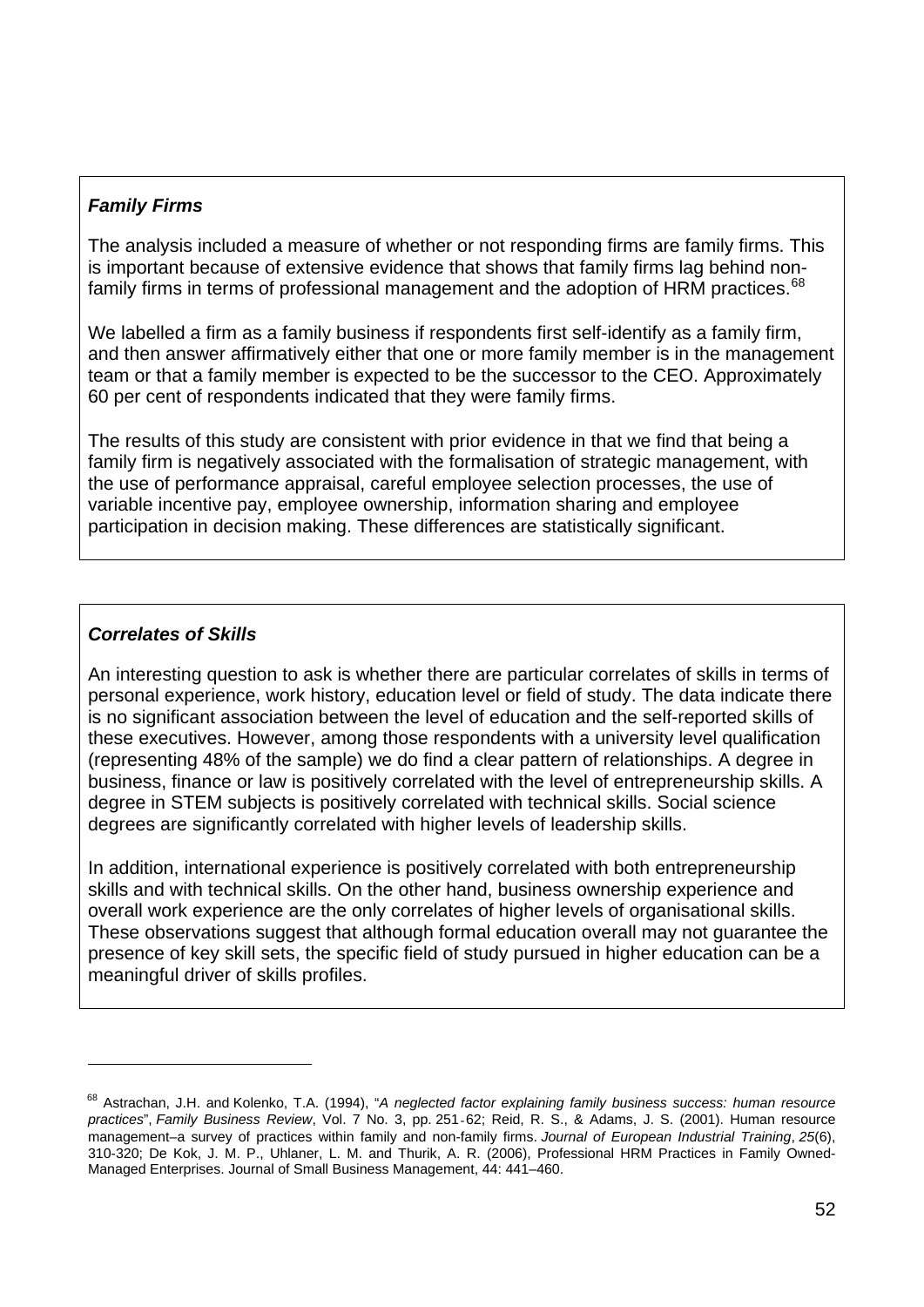#### **What do these findings mean for SME owners and managers?**

The evidence is strongly supportive of the notion that entrepreneurship skills are positively associated with good strategic management practices, good HRM practice, and ultimately firm performance. The benefits of entrepreneurship skills appear in terms of both revenues and growth, as well as indirectly with productivity via its effect on good people management practices.

An important practical takeaway from this research is that owner managers should understand the fundamental benefits of a formal approach to strategic planning, communication, and adaptation, as well as being able to connect HRM practices to the strategic planning process. Support for the development of good practices in these areas is widely available from both public and private providers, ranging from universities to consultants, and including business support advice from Local Enterprise Partnerships and business development programmes such as the Growth Accelerator programme [\(http://www.growthaccelerator.com/\)](http://www.growthaccelerator.com/).

The results also indicate that skills matter, but not all skills matter equally. Given limited resources, especially time, SME owner-managers may benefit most significantly from ensuring that their entrepreneurship skills and leadership skills are well polished. The benefits of these skill sets are felt most strongly in improved strategy formalisation and strategic flexibility. This suggests that either direct investments in knowledge and skills with respect to strategic management, or investments in more general understanding of entrepreneurial processes such as opportunity recognition, business modelling and market development are expected to be beneficial.

Of course, this begs the question, 'can entrepreneurial skills be taught'? Fortunately, there is growing evidence that entrepreneurship skills are trainable, and that such training can impact both knowledge and personal efficacy with respect to key entrepreneurial tasks. Entrepreneurship education is becoming widespread and is accessible not only within schools, further education and higher education institutions, but is also accessible through established sources of business support.

References:

Henry, C., Hill, F., & Leitch, C. (2005). Entrepreneurship education and training: can entrepreneurship be taught? Part I. *Education + Training*, *47*(2), 98-111.

Kantor, J. (1988). Can entrepreneurship be taught?: A Canadian Experiment. *Journal of Small Business & Entrepreneurship*, *5*(4), 12-19; Katz, J. A. (2007). Education and Training in Entrepreneurship.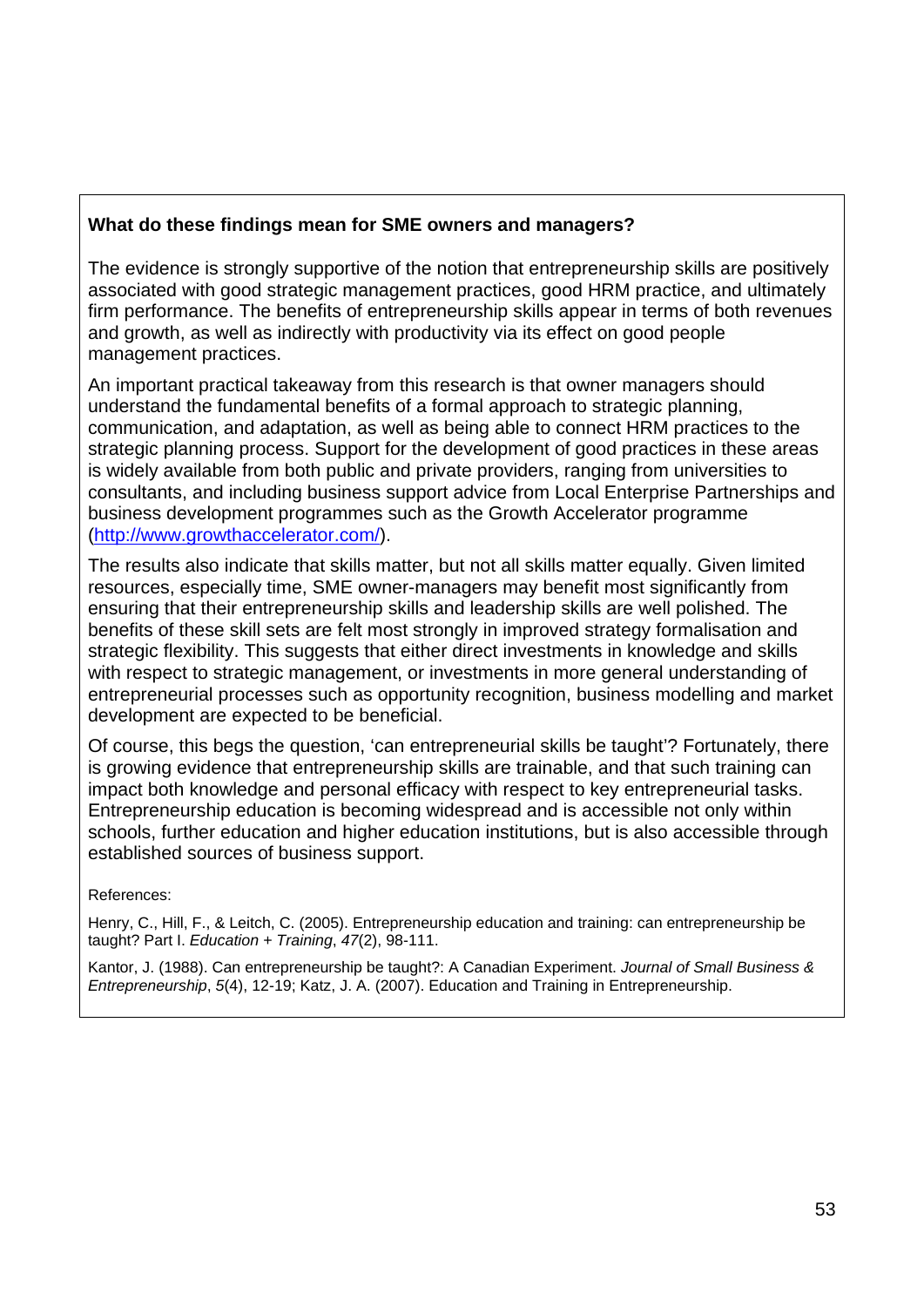# **Discussion**

We have sought to identify associations between L&M skills, management practices, and measures of firm performance and growth with a view to providing evidence of use for policymaking in the areas of skills and business growth. A further objective was to identify differences in associations within specific strata of the population, by sector and size.

While there are numerous leadership taxonomies the majority of these are designed with a view to understanding leadership in large organisations. There has been only a limited body of work identifying the common and unique features of L&M skills in an SME context. However, the limited research does suggest some commonalities in terms of the dimensions of skills (leadership/human influence, organisation/administrative/resource allocation, technical skills). In addition, the SME specific research does suggest the need to consider entrepreneurship as a distinct skill set. Entrepreneurship includes opportunity identification and exploitation and there is a significant body of work that addresses this sub domain of management activity.

The four dimensions of leadership, entrepreneurship, organisational and technical skills are independent of one another so that summing them to create an index would not be useful. A summative index would allow the four dimensions to compensate for one another. This would not be appropriate since the different dimensions are observed to hold different relationships across outcomes.

#### **Skills and Performance**

While the measure of L&M skills captures four dimensions, we find that two of these stand out in terms of explaining performance outcomes: leadership and entrepreneurship. Of these, entrepreneurship skills present the most stable pattern of relationships: they are consistently positively related to both turnover and productivity. A long tail in terms of entrepreneurship skills of SME leaders can help explain the long tail of SME performance in terms of turnover, productivity and growth.

The effect of L&M skills operates indirectly through the implementation of management best practices in strategy and HRM. We found particularly significant associations among leadership, entrepreneurship, strategy formalisation, responsiveness and performance. The formalisation and responsiveness of strategic management practices significantly mediate the influence of leadership and entrepreneurship on turnover and productivity.

L&M skills have both direct and indirect associations with performance. Practices in part reflect the impact of skills, but do not fully account for their impact on performance. We also find that while the associations between skills and practices tend to be positive, the relationship with performance outcomes is more complex.

#### **Key differences**

While the analytical models tested hold true across the sample, the data clearly suggest some differences by size and sector. Entrepreneurial skills are most important for firms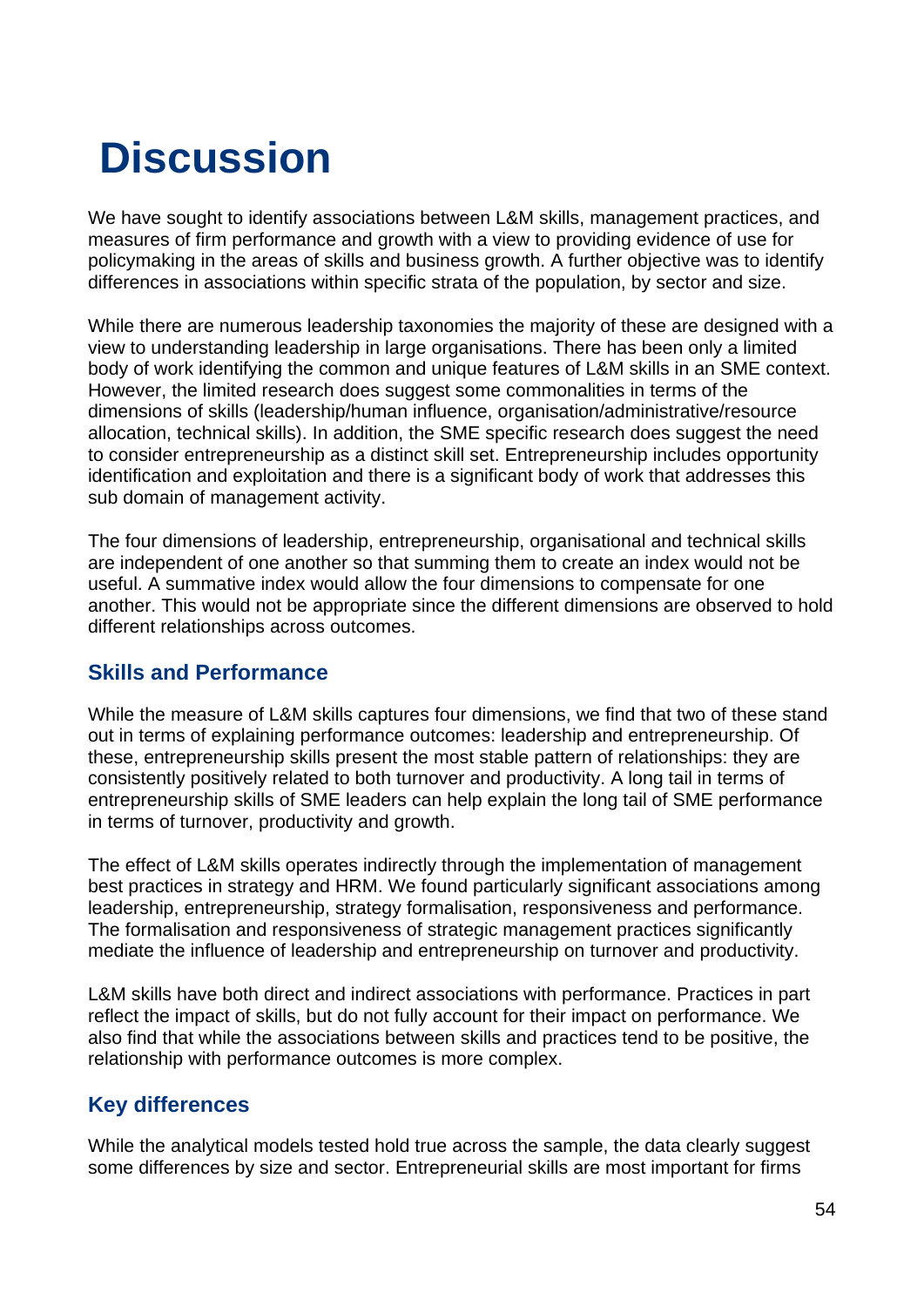between 5 and 19 employees. Technical skills become more important for firms with between 20 and 99 employees. Strategy formalisation and responsiveness play a significant role across most size categories, while HRM appears most important for those mid-sized SMEs with between 50 and 99 employees.

The differences across sectors suggest that different skill sets may exert different influences on outcomes. These may be caused by both importance and opportunity. The importance of different skill sets is expected to vary, for example based upon the dynamism and rate of change in an industry (entrepreneurship), variations in labour intensity (leadership) or organisational complexity (organisational skills). On the opportunity side, sectors are not facing the same environments – some have more growth opportunities than others, and there are variations in the ways in which growth opportunities might be pursued (market penetration versus new market development). This also suggests that a deeper analysis is required, going beyond the relatively holistic analysis reported here.

### **Limitations**

The study has examined a highly diverse population, in terms of both size and sector. This population also varies in terms of ownership (family vs. non family), and management structure (individual owner managers vs. teams). We have controlled for these differences both by design, (stratified sampling) and statistically by modelling the influence of these factors in addition to the variables of interest. However, these differences have significant implications not only for the relationships between L&M skills, practices and outcomes, but also the ways in which these variables can be effectively operationalised in a single study. We have sought to overcome this challenge by examining a limited set of relatively general management practices (strategy and HRM). The evidence suggests that this approach has worked. However, it does also mean that further examination of the association between L&M skills and other practices would be of value. In particular, some practices may be more relevant for growth through market penetration (e.g., operations management, total quality, continuous improvement) than for growth through the identification and exploitation of new market opportunities (e.g., financial capabilities, market development, organisational learning).

It is quite possible that the timing of this study, conducted not long after a period of economic contraction, may have dampened the relationships between skills and growth. Certainly the performance and growth measures will have been impacted by the macroeconomic conditions. To the extent that these conditions cause reduced variation in the performance metrics for all firms, we would expect to see weaker correlations between skills and practices and these outcomes. In this light, we might interpret the relationships observed as being a conservative estimate of the importance of L&M skills for performance.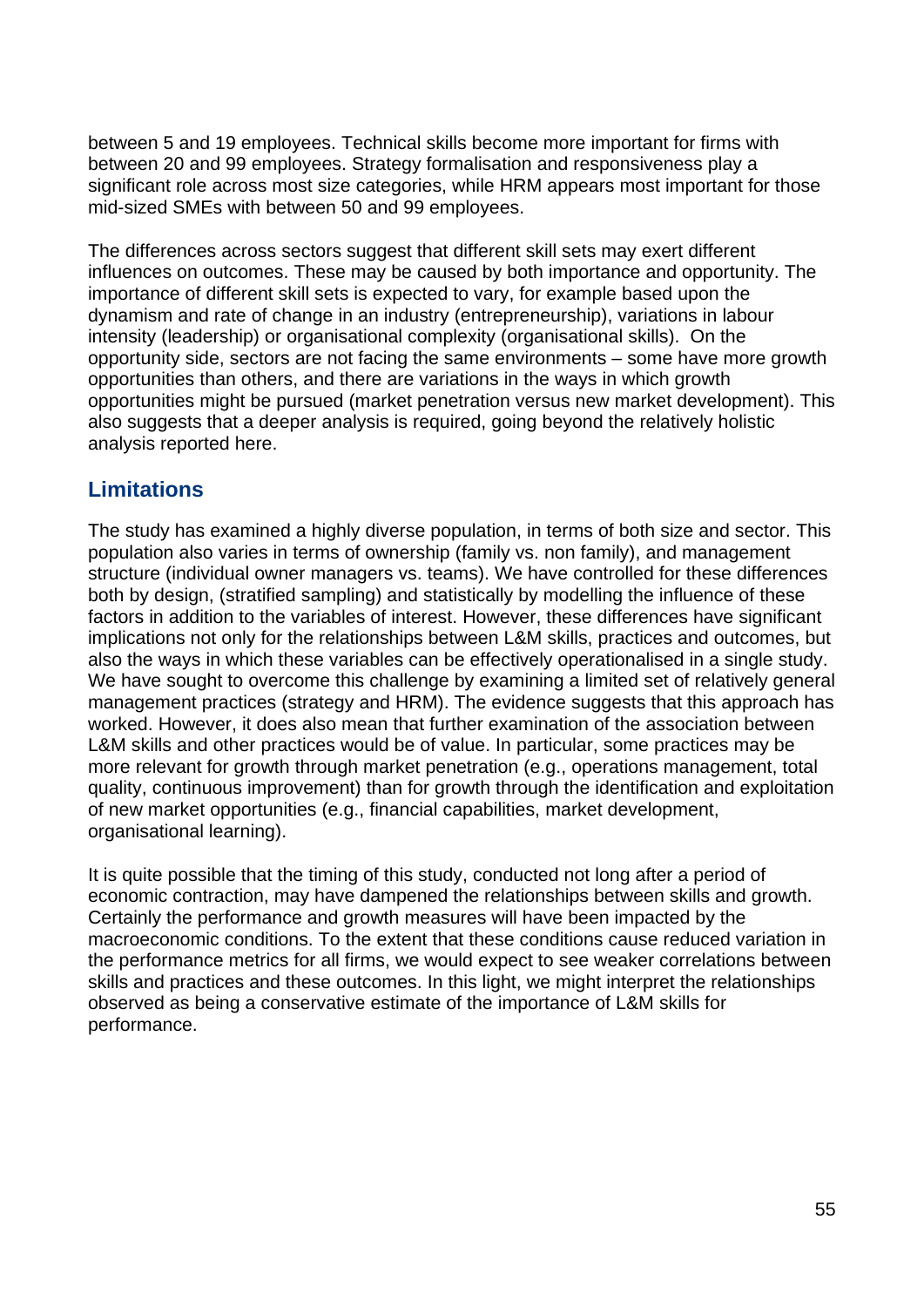# **Conclusion**

This study demonstrates that L&M skills do matter in predicted (and a few unpredicted) ways for explaining performance and growth in SMEs. Of all of the dimensions measured, the most important predictor of positive performance is entrepreneurship skills. L&M skills are more strongly associated with good management practices than more distant measures of performance outcomes. This is to be expected, given the impact of a wide range of uncontrollable factors on the ultimate performance of a firm. The evidence is strong that good management is predictive of economic development. The present research confirms that skills are associated with the adoption of good management practices.

These findings suggest an evidence-based rationale for possible policy development. The descriptive data indicate that L&M skills are relatively under-developed in many SMEs. However, these skills are associated with the adoption of associated management best practices - which themselves are positively related to firm performance. The evidence therefore indicates that under-developed L&M skills and an associated widespread failure to adopt management best practices may be constraining the performance and growth of a large number of UK SMEs. The results also provide suggestions regarding the policy options available. That is, the study has identified which aspects of L&M skills are the most important in terms of improving firm performance, the management best practices that are most influential, and also which categories (sectors and size bands) of business might achieve the greatest benefits.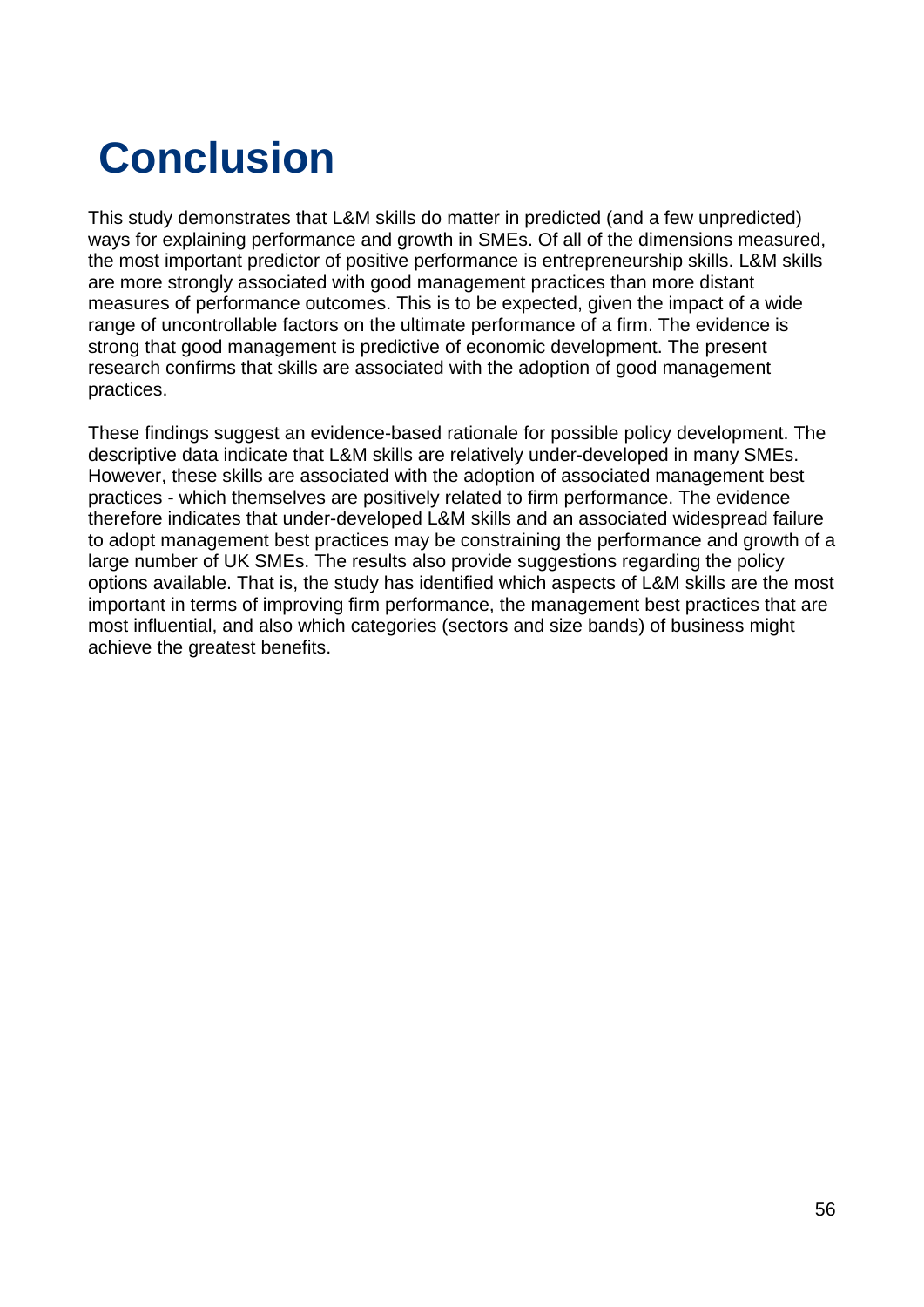# **Appendix A: Questionnaire**

Q1: Please can I check that I am speaking to the owner or one of the top managers of this business? By that I mean someone who fulfils two of the following three criteria; Owns at least 10% equity share in the business;

They are actively engaged in setting the strategic direction of the business; They are actively engaged in implementing the strategic direction of the business.

Q2: Please can I check the size of you business, are there between 5 and 249 employees?

Q3: Is your organisation a charity or not for profit organisation?

Q4: Are you the founder of the business?

Q5: What year did you start the business?

Q6: How long have you been with the firm in years?

Q7: How many individuals in your business, including yourself, would fulfil at least two of the following three criteria:

a. They own at least 10% equity share in the business

b. They are actively engaged in setting the strategic direction of the business

c. They are actively engaged in implementing the strategic direction of the business

Q8: Would you be willing to allow us to contact one of these other members of your team?

Q9: What is their name/are their names?

Q10: If it is more convenient, would you like us to use a different number to contact them? Which number should we use instead?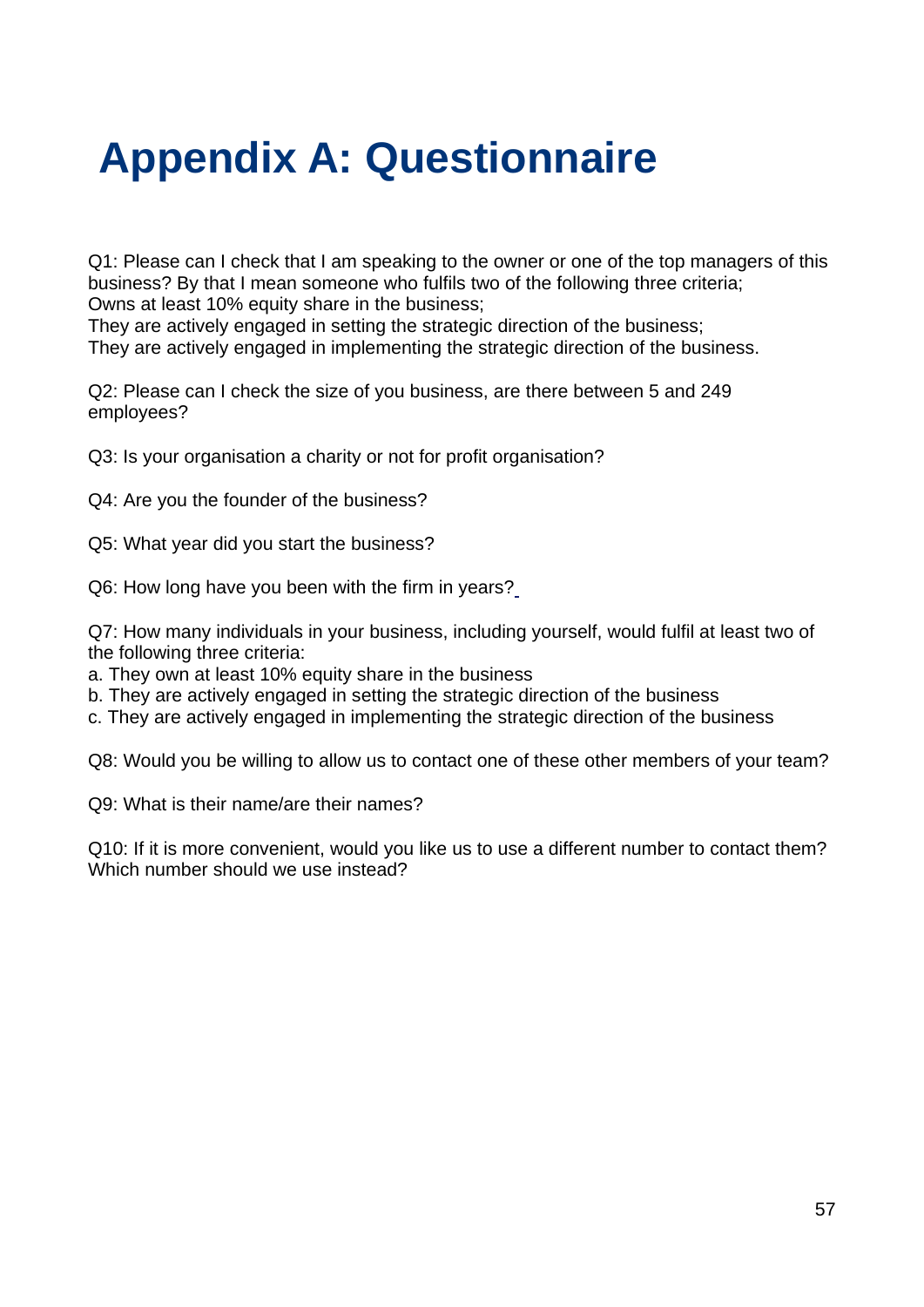Q11: From the following list I am going to read out, can you tell me when we come to a qualification that you hold?

Q12: In what field is your highest qualification? Is it in....

Q13: How many years experience do you have in your current industry?

Q14: How many years have you been working in total?

Q15: Have you ever worked outside the UK?

Q16: Have you any experience selling outside of the UK?

Q17: How many years have you spent managing your own business?

Q18: How many businesses have you owned (including currently owned businesses) in which you had at least 10% equity as well as strategic decision making power? (INTERVIEWER ADD IF NECESSARY: Including any business you currently own)

Q19: In which year did you own your first business?

Q20: Is your business a family owned business - a family business is majority owned by members of the same family?

Q22: How many family members are involved in managing the business at any level?

Q23: Is the future successor as CEO/Managing Director of the business expected to be a member of the owning family?

Q25: Thinking about the development of your business over the next five years If the number of employees in your firm were to grow by 25 percent, do you feel that would be largely positive or negative

Q26: And if the number of employees in your firm were to grow by 100 percent, do you feel that would be largely positive or negative?

 $Q29a$ : Relative to others, (Form A = I, Form B = this team) accurately perceive gaps in the marketplace

Q29b: One of (Form  $A = my$ , Form  $B = our$ ) greatest strengths is identifying the goods or services people want

Q29c: (Form  $A = I$  am, Form  $B = W$ e are) skilled at taking advantage of high quality business opportunities

Q29d: (Form  $A = I$  am, Form  $B = Th$ is management team is) skilled at identifying those products or services that provide real benefit to customers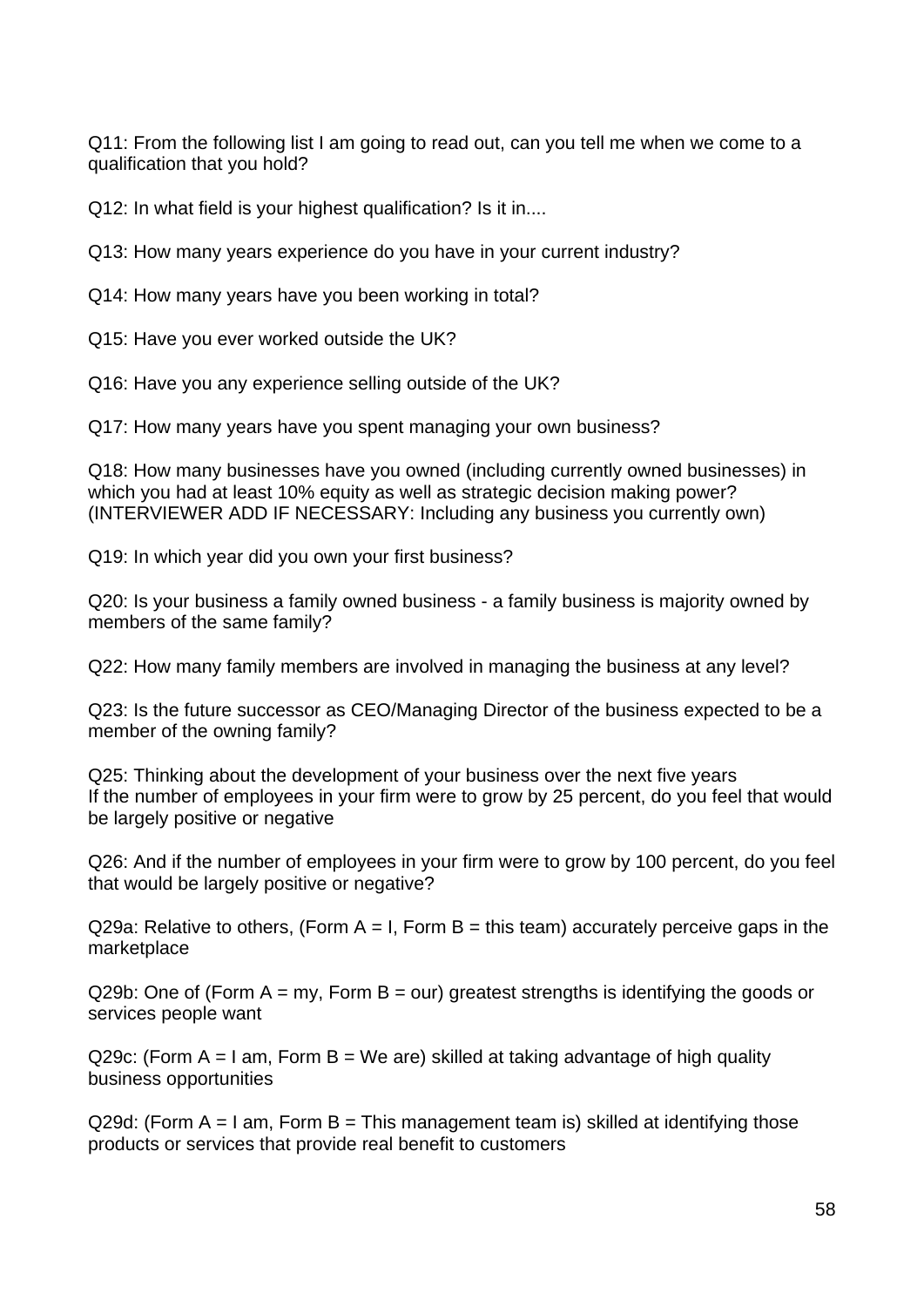Q30a: Relative to others, one of (Form  $A = my$ , Form  $B = our$ ) greatest strengths is achieving results by organising and motivating people

Q30b: (Form A = I am, Form B this team is) highly skilled at delegating work to others effectively

Q30c: One of my (Form B = team's) greatest strengths is (Form A = my, Form B = our) ability to supervise, lead and influence people in my organisation

Q31a: Relative to others (Form  $A = I$  am, Form  $B =$  this team is) skilled at making decisions about how to allocate limited resources most effectively

 $Q31b$ : One of (Form A = mv, Form B = this team's) greatest strengths is organising resources and coordinating tasks

Q31c: Relative to others (Form A = I am, Form B = we are) skilled at keeping (Form A = my, Form  $B = \text{our}$ ) organisation running smoothly

Q32a: One of (Form  $A = my$ , Form  $B = this$  team's) greatest strengths is (Form  $A = my$ ) expertise in a technical or functional area

Q32b: Relative to others, (Form  $A = I$  am, Form  $B =$  this team is) skilled at developing goods or services that are technically superior

Approximately what percentage of your employees was covered by the following employment practices in the years 2012-2013

Q33a: What percentage of employees received formal training in company-specific skills (i.e. task or firm specific training)?

Q33b: What percentage of employees received formal training in generic skills (e.g. problem solving, communication skills)

Q33c: What percentage of employees received a regular (e.g. annual) formal performance appraisal?

Q33d: Ignoring entry-level jobs, what percentage of employees has been promoted from within?

Q34a: Had structured interviews, using standardised questions and scoring of answers

Q34b: Were given one or more employment tests prior to hiring (e.g. skills or aptitude tests)

Q35a: What percentage of your workforce shared in the financial ownership of the firm (e.g. stock, options, profit sharing or other means)?

Q35b: What percentage of non-managerial employees received variable pay: by which I mean some of their pay is contingent upon individual, team or firm performance)?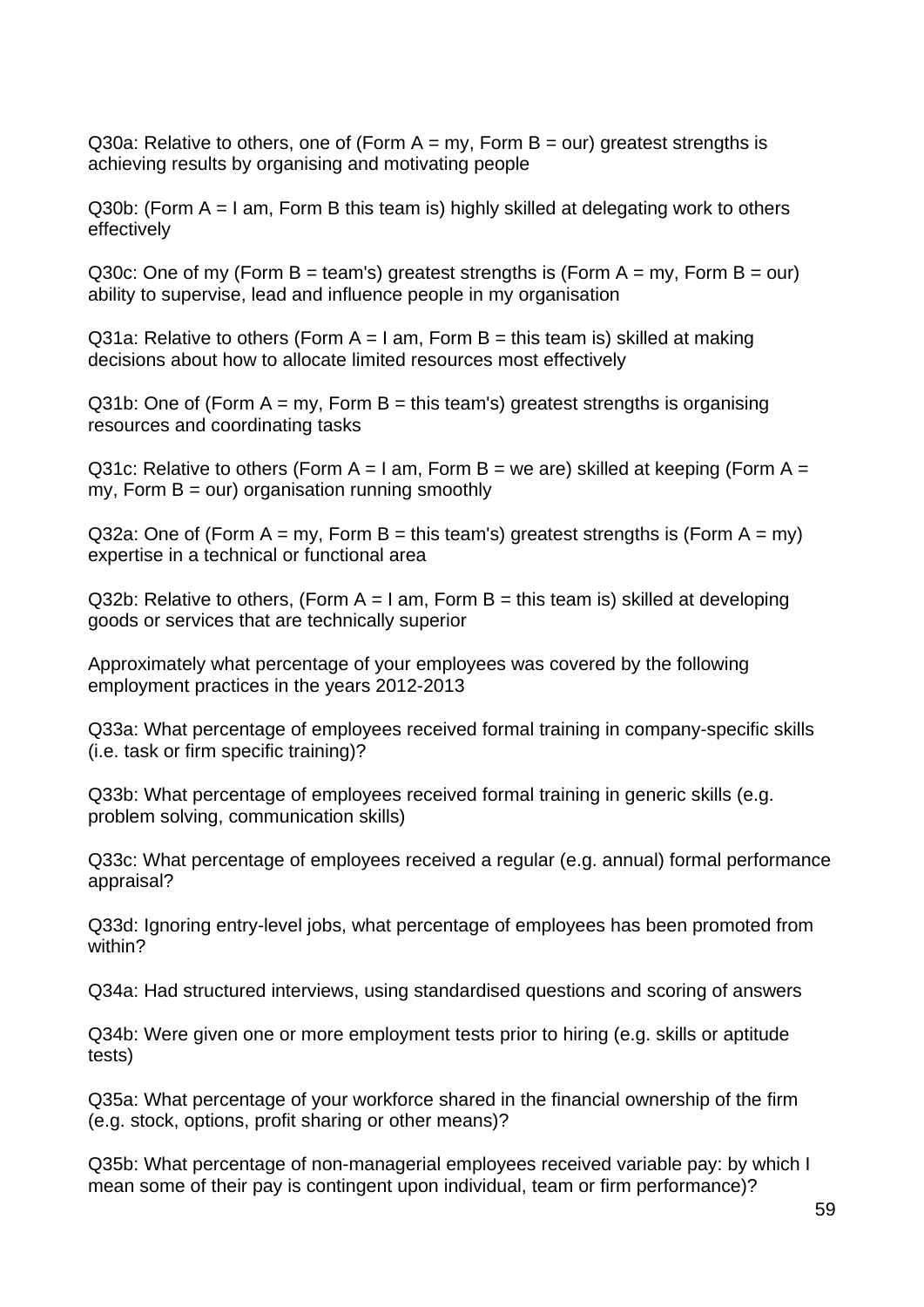Q36a: What percentage of all employees is provided with information about operating performance, financial performance or strategic information (e.g. strategic mission, goals, tactics, competitor performance, ect.)?

Q36b: What percentage of non-managerial employees are involved in any programme designed to elicit employees participation or input in decision making (e.g. self-managed teams, quality circles, problems solving or similar groups)?

Q37: Did any of the top management team in the business receive formal off-the-job or informal on the job training or development during the last 12 months?

Q38: What subjects or disciplines did that training or development cover?

Q39: Approximately how many employees left the organisation in the last year?

 $Q40a$ : Strategy, for this company is primarily set up by (Form A = myself as, Form B = the) Managing Director/Chief Executive

 $Q40b$ : (Form A = I, Form B = The MD/CEO and a few of the top managers) primarily define our firm's 'vision' - its basic purpose and general direction

Q40c: (Form  $A = I$ , Form  $B = The M D/CEO$  and a few of the top managers) primarily determine and execute the strategy based upon my analysis of the business situation

Q40d: I regularly challenge our people with new goals and aspirations

Q40e: I have a 'vision' about where this company will be in the future and do my best to communicate this sense throughout the organisation

Q40f: I serve as a personal example of the way our people should behave

Q41a: Our company adopts a written strategic plan each year to guide our operating activities

Q41b: Strategic planning in our firm is a formal procedure occurring in a regular cycle

Q41c: We have a written mission statement that is communicated to employees

Q42a: Formal analysis of the business environment and our competitors forms the basis for our company's strategic plan

Q42b: Strategy is the result of an on-going dialogue between managers, staff and executives

Q42c: Business planning in our company is on-going, involving everyone in the process to some degree

Q42d: Most people in this company have input into decisions that affect them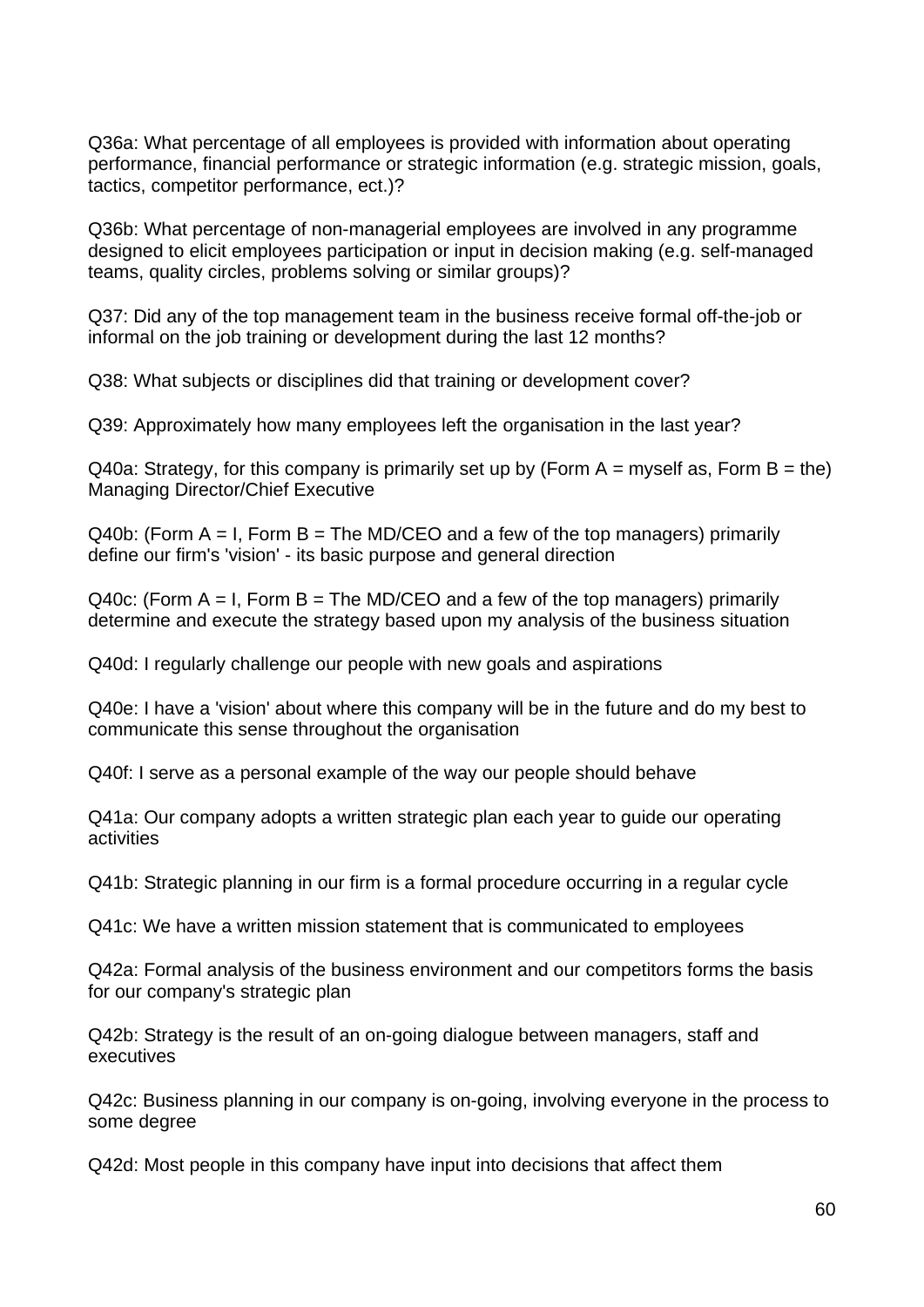Q42e: Our company continually adapts its strategy based upon feedback from the market

Q43a: Most people in this organisation are willing to take risks on behalf of the organisation

Q43b: People are encouraged to experiment in this company so as to identify new, more innovative approaches or products

Q43c: Employees in this company understand what needs to be accomplished in order for the organisation to survive and prosper

 $Q$ 44a: My (Form A = organisation, Form B = management team) has confidence in itself

 $Q44b$ : My (Form A = organisation, Form B = team) believes it can become unusually good at producing high quality work

 $Q$ 44c: My (Form A = organisation, Form B = team) feels it can solve any problem it encounters

 $Q$ 44d: My (Form A = organisation, Form B = team) believes it can be very productive

 $Q48a$ : My (Form A = organisation, Form B = team) expects to be known as a high performing (Form  $A =$  company, Form  $B =$  group)

 $Q48b$ : My (Form A = organisation, Form B = team) can get a lot done when it works hard

Q48c: No task is too tough for my (Form  $A =$  organisation, Form  $B =$  team)

 $Q48d$ : My (Form A = organisation, Form B = team) expects to have a lot of influence in (Form  $A =$  the industry, Form  $B =$  this business)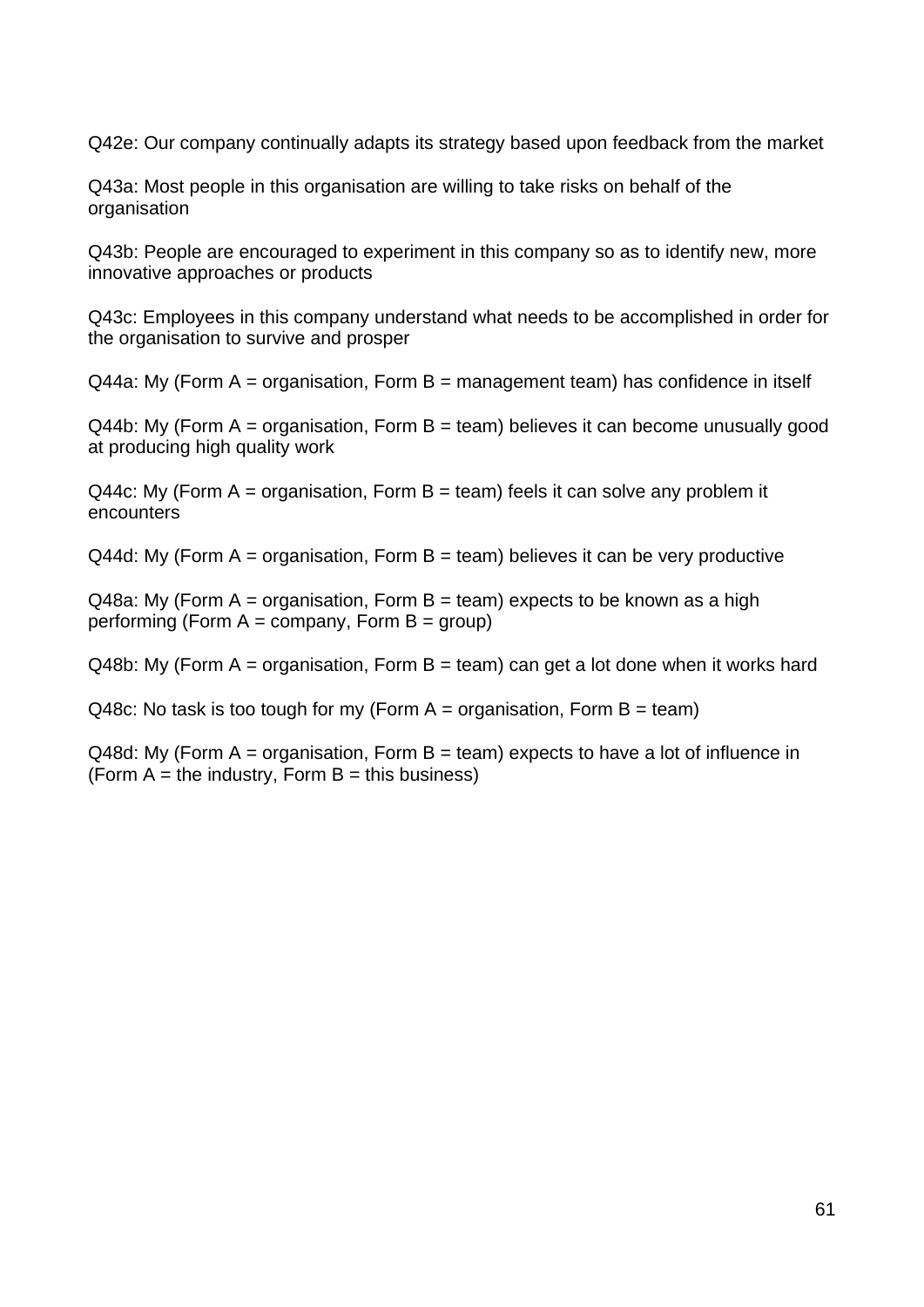# **Appendix B: Reliability Analysis**

#### **Table B.1 Internal consistency and interrater reliability estimates**

|                               | ${\cal N}$ | Cronbach's Alpha                  | ICC(1,1)  | ICC(1,k)  |
|-------------------------------|------------|-----------------------------------|-----------|-----------|
|                               |            |                                   |           |           |
| <b>Entrepreneurial Skills</b> |            | (solo managers/managers in teams) |           |           |
| 29.1                          | 455        |                                   | $.092*$   | $.169*$   |
| 29.2                          | 458        |                                   | $.112**$  | $.202**$  |
| 29.3                          | 458        |                                   | $.133***$ | $.235**$  |
| 29.4                          | 462        |                                   | .071      | $.171$ ¶  |
| <b>Scale</b>                  | 465        | .734/.726                         | $.160***$ | $.276***$ |
|                               |            |                                   |           |           |
| Leadership Skills             |            |                                   |           |           |
| 30.1                          | 464        |                                   | $.195***$ | .327***   |
| 30.2                          | 462        |                                   | .236***   | .381***   |
| 30.3                          | 463        |                                   | $.173***$ | .295***   |
| <b>Scale</b>                  | 465        | .808/.798                         | $.268***$ | .422***   |
| <b>Organisational Skills</b>  |            |                                   |           |           |
| 31.1                          | 464        |                                   | $.080*$   | $.147*$   |
| 31.2                          | 465        |                                   | $.130**$  | $.230**$  |
| 31.3                          | 465        |                                   | $.127***$ | .226***   |
| <b>Scale</b>                  | 465        | .758/.724                         | $.123**$  | $.219**$  |
|                               |            |                                   |           |           |
| <b>Technical Skills</b>       |            |                                   |           |           |
| 32.1                          | 450        |                                   | $.274***$ | $.430***$ |
| 32.2                          | 439        |                                   | $.244***$ | .392***   |
| <b>Scale</b>                  | 457        | .744/.787                         | $.303***$ | .466***   |
| <b>HRM</b>                    |            |                                   |           |           |
| 33.1                          | 449        |                                   | $.174***$ | .297***   |
|                               |            |                                   |           |           |
| 33.2                          | 447        |                                   | $.164***$ | .282***   |
| 33.3                          | 453        |                                   | .433***   | .605***   |
| 33.4                          | 429        |                                   | .179***   | $.304***$ |
| 34.1                          | 442        |                                   | .257***   | .408***   |
| 34.2                          | 442        |                                   | .269***   | .424***   |
| 35.1                          | 451        |                                   | $.342***$ | $.510***$ |
| 35.2                          | 448        |                                   | .445***   | $.616***$ |
| 36.1                          | 456        |                                   | .361***   | $.531***$ |
| 36.2                          | 453        |                                   | $.306***$ | .469***   |
| <b>Scale</b>                  | 465        | .670/.668                         | .431***   | $.602***$ |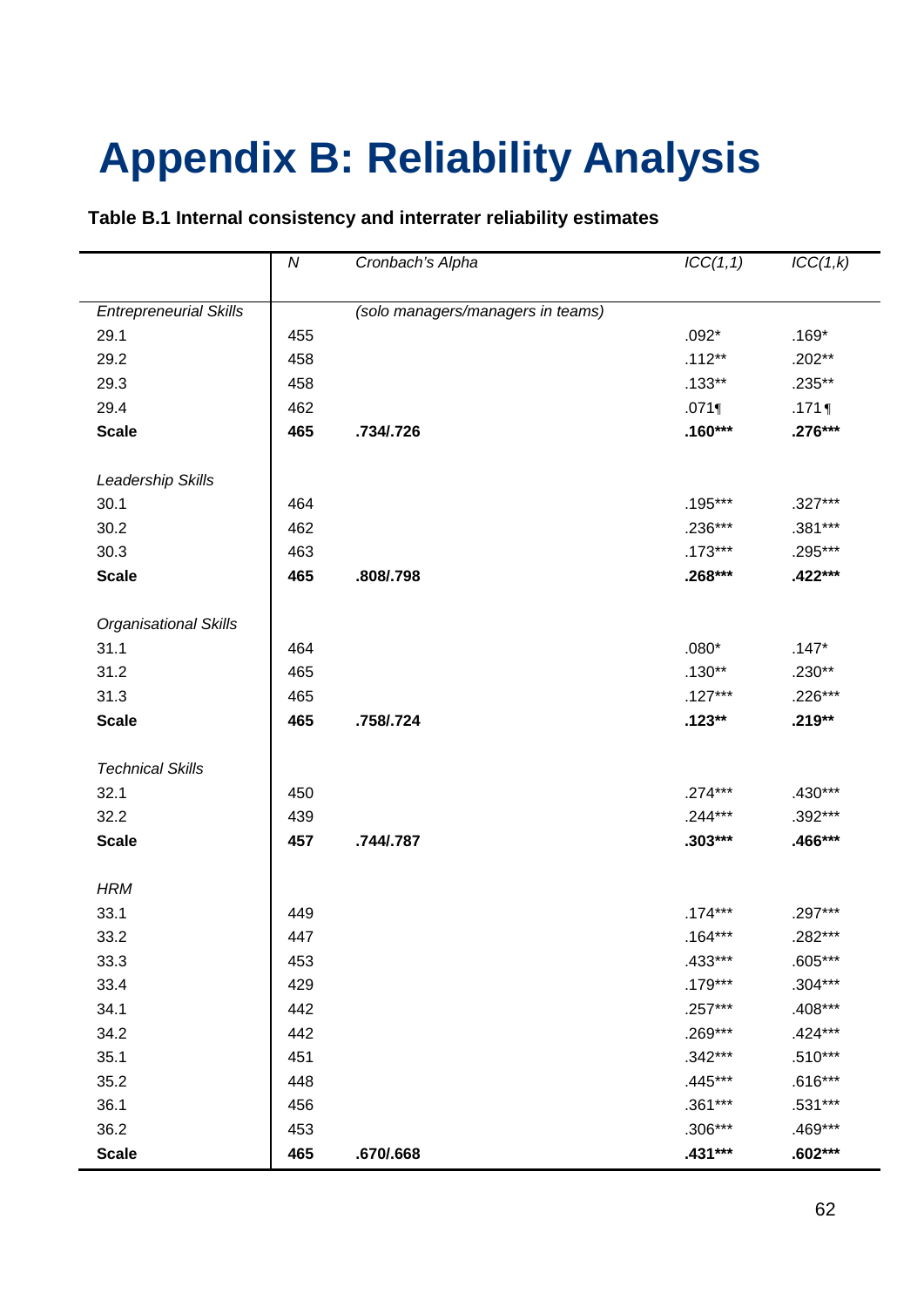#### **Table B.1 (continued)**

|                             | N   | Cronbach's Alpha | ICC(1,1)  | ICC(1,k)  |
|-----------------------------|-----|------------------|-----------|-----------|
|                             |     |                  |           |           |
|                             |     |                  |           |           |
| <b>Centralised Strategy</b> |     |                  |           |           |
| 40.1                        | 461 |                  | $.214***$ | $.352***$ |
| 40.2                        | 459 |                  | $.083*$   | $.153*$   |
| 40.3                        | 458 |                  | $.094*$   | $.173*$   |
| <b>Scale</b>                | 464 | .561/.505        | $.147**$  | $.256**$  |
|                             |     |                  |           |           |
| <b>Formalised Strategy</b>  |     |                  |           |           |
| 41.1                        | 461 |                  | $.298***$ | $.459***$ |
| 41.2                        | 461 |                  | $.227***$ | $.369***$ |
| 41.3                        | 454 |                  | $.307***$ | .469***   |
| <b>Scale</b>                | 463 | .782/.791        | $.345***$ | $.513***$ |
| <b>Responsive Strategy</b>  |     |                  |           |           |
| 42.2                        | 459 |                  | $.141***$ | $.247***$ |
| 42.3                        | 464 |                  | $.173***$ | $.294***$ |
| 42.4                        | 465 |                  | $.246***$ | $.395***$ |
| <b>Scale</b>                | 465 | .781/.798        | $.248***$ | $.397***$ |

Notes:  $\P = p < .1; * = p < .05 * * = p < .01; * * = p < .001$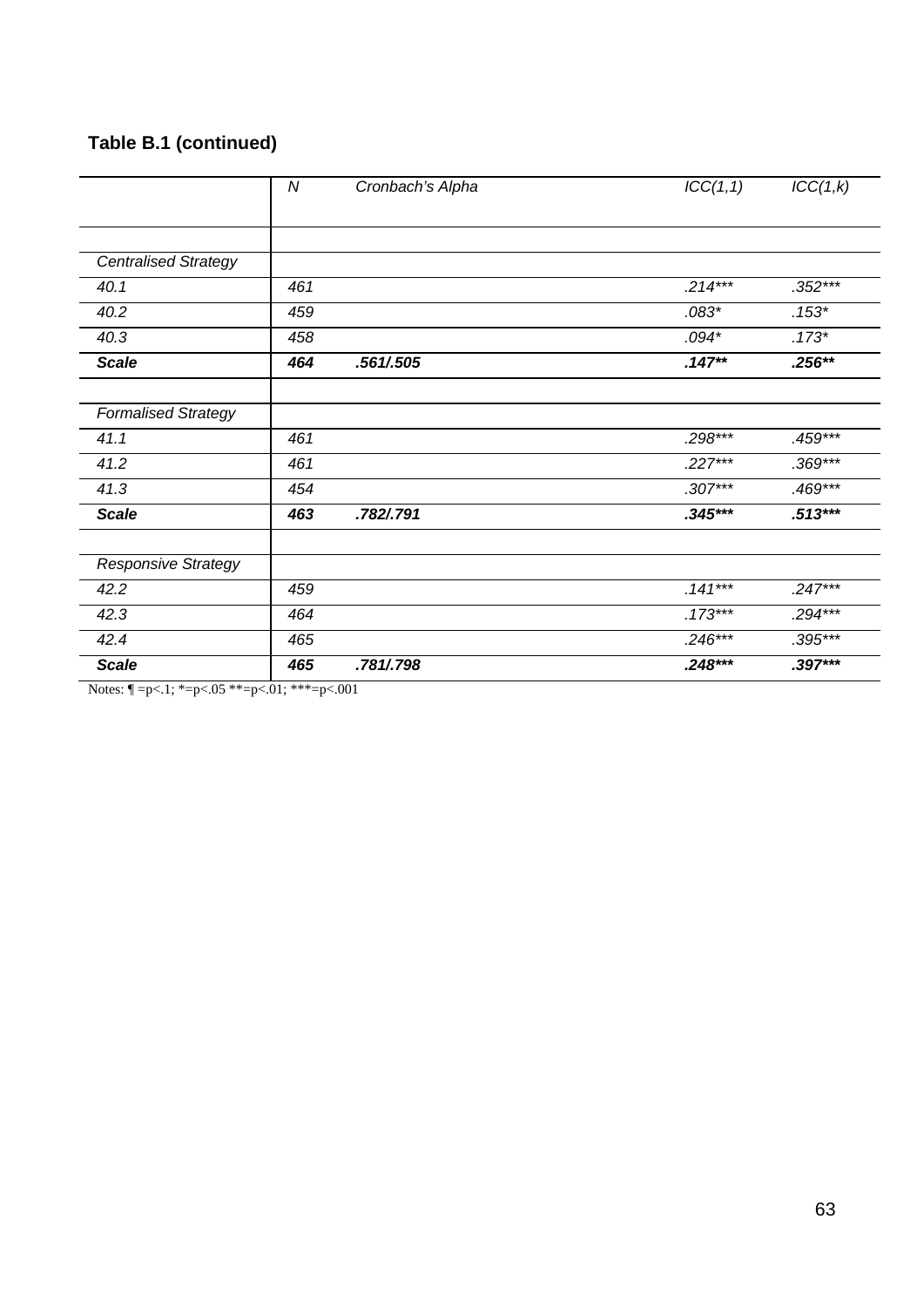# **Appendix C: Regression tables**

## **The Predictors of Practices**

#### **Table C.1 Regression of Centralised Strategy Formulation on Education, Experience and Skills**

|                                                             | Model 1     |      | <b>Model 2</b> |      | <b>Model 3</b> |      |
|-------------------------------------------------------------|-------------|------|----------------|------|----------------|------|
|                                                             | <b>Beta</b> | S.E. | <b>Beta</b>    | S.E. | <b>Beta</b>    | S.E. |
| Agriculture; Forestry &<br>Fishing; Mining and<br>Quarrying | $-.032$     | .060 | $-.034$        | .060 | $-.018$        | .058 |
| Manufacturing                                               | $-.037$     | .064 | $-.042$        | .064 | $-042$         | .062 |
| Electricity, Gas, Water<br>supply                           | $-0.039$    | .062 | $-0.031$       | .062 | $-0.022$       | .060 |
| Construction                                                | $-.011$     | .062 | $-.007$        | .061 | $-0.016$       | .059 |
| Wholesale & Retail                                          | $-0.035$    | .063 | $-0.032$       | .063 | $-0.025$       | .061 |
| Accommodation &<br><b>Food Services</b>                     | $-.018$     | .066 | $-0.012$       | .066 | $-.013$        | .064 |
| Transportation,<br>Storage,<br>Communications               | .013        | .061 | .015           | .060 | .016           | .059 |
| Financial & insurance                                       | $-.053*$    | .076 | $-0.038$       | .076 | $-0.035$       | .073 |
| Real estate,<br><b>Professional Services</b>                | $-.010$     | .064 | $-0.010$       | .063 | $-.007$        | .061 |
| <b>Education and Health</b>                                 | $-.052$     | .059 | $-.030$        | .059 | $-.041$        | .057 |
| Family business                                             | $-.007$     | .029 | $-0.005$       | .029 | $-.007$        | .028 |
| Firm Age                                                    | $-.082***$  | .014 | $-.090***$     | .015 | $-.055*$       | .014 |
| Number of Employees                                         | $-.047*$    | .000 | $-0.018$       | .000 | $-0.027$       | .000 |
| Level of education                                          |             |      | $-.059**$      | .011 | $-0.044*$      | .010 |
| Industry experience                                         |             |      | .011           | .002 | .008           | .002 |
| Work experience                                             |             |      | $-0.034$       | .002 | $-0.036$       | .002 |
| Years managing own<br>business                              |             |      | $.069*$        | .002 | $.056*$        | .002 |
| Number of businesses<br>owned                               |             |      | $-.010$        | .08  | $-0.006$       | .008 |
| International<br>experience                                 |             |      | .018           | .020 | .004           | .019 |
| <b>Team Size</b>                                            |             |      | $-.107***$     | .007 | $-.114***$     | .007 |
| Leadership Skills                                           |             |      |                |      | $.057*$        | .023 |
| Entrepreneurship<br><b>Skills</b>                           |             |      |                |      | $.151***$      | .026 |
| <b>Organisational Skills</b>                                |             |      |                |      | $.088**$       | .028 |
| <b>Technical Skills</b>                                     |             |      |                |      | $.046*$        | .017 |
| Adj R <sub>2</sub>                                          | .009        |      | .027           |      | .094           |      |
| F                                                           | $2.748***$  |      | 4.360***       |      | 11.648***      |      |
| R <sub>2</sub> Change                                       |             |      | $.020***$      |      | $.069***$      |      |

Notes:  $\P = p < 0.1$ ;  $E = p < 0.05$   $E = p < 0.01$ ;  $E = p < 0.001$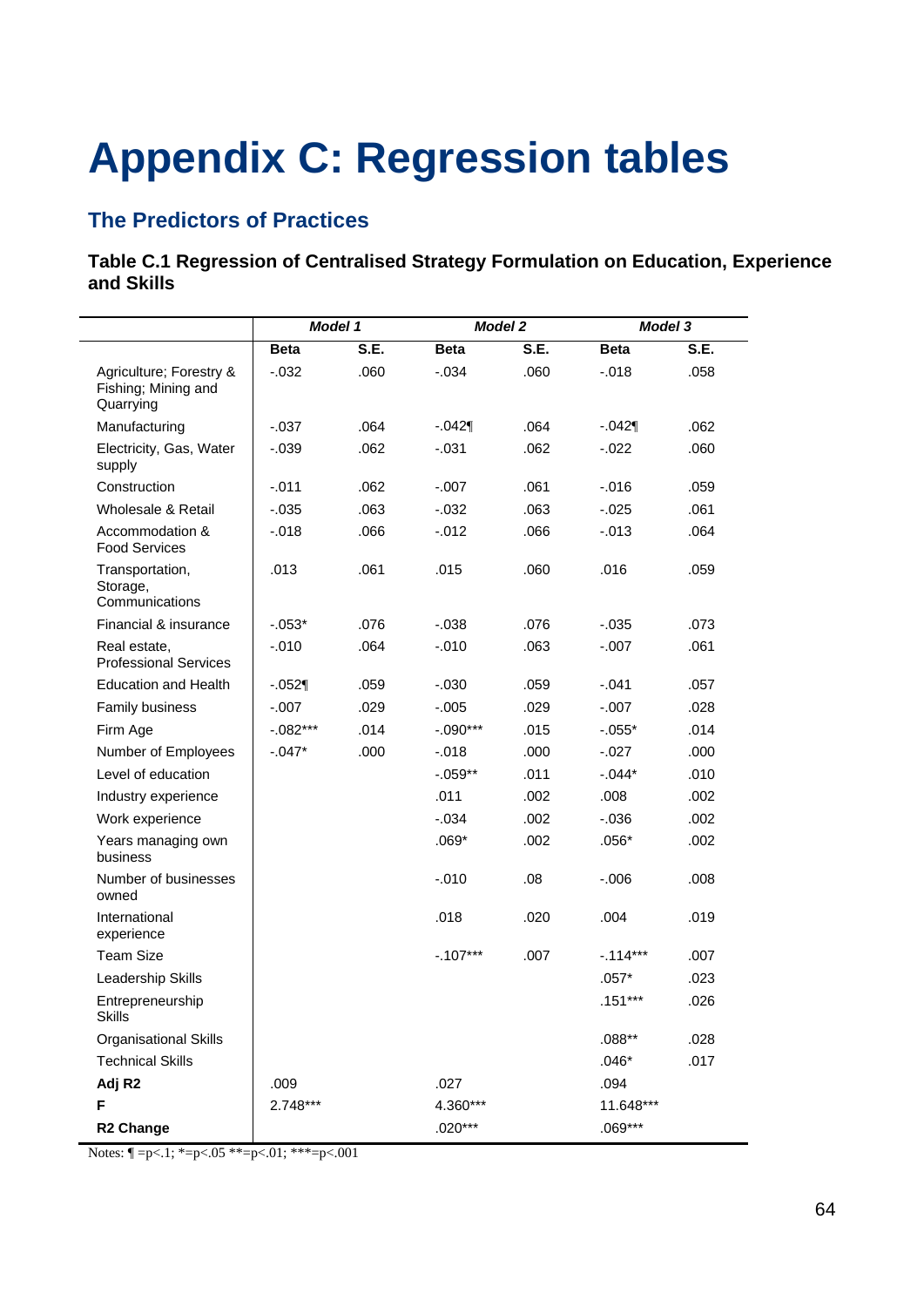|                                                             | Model 1     |      | <b>Model 2</b> |      | <b>Model 3</b> |      |
|-------------------------------------------------------------|-------------|------|----------------|------|----------------|------|
|                                                             | <b>Beta</b> | S.E. | Beta           | S.E. | <b>Beta</b>    | S.E. |
| Agriculture; Forestry &<br>Fishing; Mining and<br>Quarrying | $-.129***$  | .108 | $-0.133***$    | .107 | $-.106***$     | .102 |
| Manufacturing                                               | $-.014$     | .115 | $-0.015$       | .116 | $-.008$        | .109 |
| Electricity, Gas, Water<br>supply                           | $-.041$     | .111 | $-.048$        | .112 | $-.032$        | .106 |
| Construction                                                | $-0.019$    | .110 | $-0.022$       | .110 | $-.029$        | .104 |
| Wholesale & Retail                                          | $-.074**$   | .113 | $-.080**$      | .113 | $-0.065**$     | .106 |
| Accommodation &<br><b>Food Services</b>                     | $-.061*$    | .118 | $-.067**$      | .118 | $-.059*$       | .112 |
| Transportation,<br>Storage,<br>Communications               | $-0.063*$   | .109 | $-0.064**$     | .109 | $-.057*$       | .103 |
| Financial & insurance                                       | $-0.060**$  | .136 | $-0.066**$     | .136 | $-.061**$      | .129 |
| Real estate,<br><b>Professional Services</b>                | $-0.035$    | .114 | $-0.033$       | .114 | $-.024$        | .108 |
| <b>Education and Health</b>                                 | $.072**$    | .105 | $.069**$       | .106 | $.062*$        | .100 |
| Family business                                             | $-.049**$   | .052 | $-.048*$       | .052 | $-.046*$       | .049 |
| Firm Age                                                    | $-.092***$  | .025 | $-.104***$     | .026 | $-0.058**$     | .025 |
| Number of Employees                                         | $.173***$   | .001 | $.161***$      | .001 | $.154***$      | .001 |
| Level of education                                          |             |      | $-0.016$       | .019 | .003           | .018 |
| Industry experience                                         |             |      | .048           | .003 | .043           | .003 |
| Work experience                                             |             |      | .008           | .003 | .007           | .003 |
| Years managing own<br>business                              |             |      | $-0.026$       | .003 | $-0.039$       | .003 |
| Number of businesses<br>owned                               |             |      | .002           | .015 | .008           | .014 |
| International<br>experience                                 |             |      | .022           | .036 | .001           | .034 |
| <b>Team Size</b>                                            |             |      | $.077***$      | .013 | $.063***$      | .012 |
| Leadership Skills                                           |             |      |                |      | $.160***$      | .040 |
| Entrepreneurship<br>Skills                                  |             |      |                |      | $.185***$      | .045 |
| Organisational Skills                                       |             |      |                |      | $-0.015$       | .049 |
| <b>Technical Skills</b>                                     |             |      |                |      | $.090***$      | .030 |
| Adj R <sub>2</sub>                                          | .071        |      | .076           |      | .179           |      |
| F                                                           | 15.450***   |      | 11.112***      |      | 23.284***      |      |
| R <sub>2</sub> Change                                       |             |      | $.008**$       |      | $.103***$      |      |

#### **Table C.2 Regression of Formalised Strategy Formulation on Education, Experience and Skills**

Notes:  $\P = p < 1$ ;  $* = p < .05$   $* = p < .01$ ;  $* * = p < .001$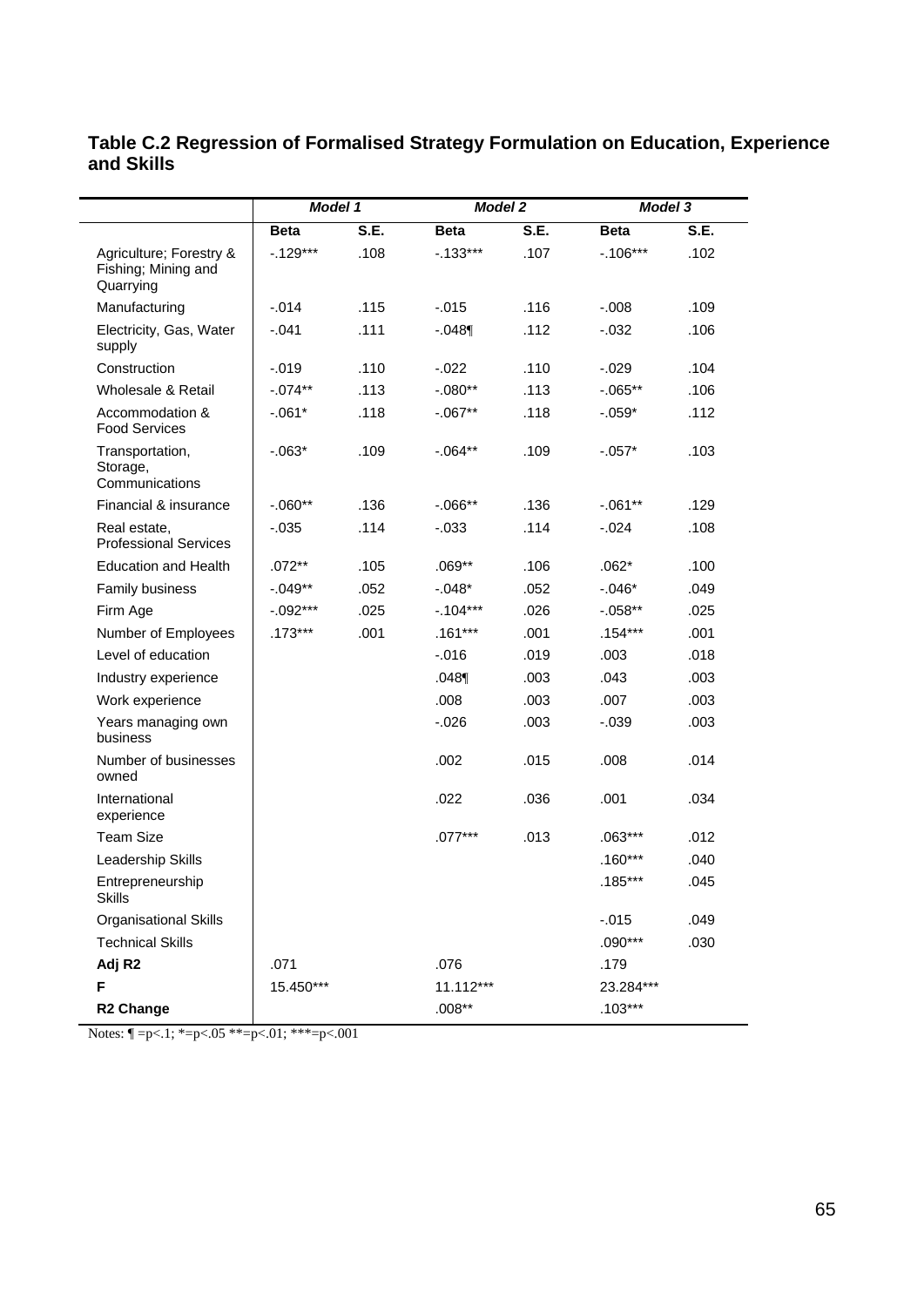|                                                             | Model 1     |      |            | <b>Model 2</b> |             | <b>Model 3</b> |  |
|-------------------------------------------------------------|-------------|------|------------|----------------|-------------|----------------|--|
|                                                             | <b>Beta</b> | S.E. | Beta       | S.E.           | <b>Beta</b> | S.E.           |  |
| Agriculture; Forestry &<br>Fishing; Mining and<br>Quarrying | $-.028$     | .074 | $-.034$    | .074           | .001        | .067           |  |
| Manufacturing                                               | $-.021$     | .080 | $-0.017$   | .080           | $-0.09$     | .072           |  |
| Electricity, Gas, Water<br>supply                           | $-.048$     | .077 | $-.053*$   | .077           | $-0.033$    | .070           |  |
| Construction                                                | $-.052*$    | .076 | $-.049$    | .076           | $-.061**$   | .069           |  |
| Wholesale & Retail                                          | $-.007$     | .078 | $-0.09$    | .078           | .010        | .070           |  |
| Accommodation &<br><b>Food Services</b>                     | $-.033$     | .082 | $-0.033$   | .082           | $-.027$     | .074           |  |
| Transportation,<br>Storage,<br>Communications               | $-.028$     | .075 | $-0.025$   | .075           | $-0.019$    | .068           |  |
| Financial & insurance                                       | .012        | .094 | .013       | .094           | .021        | .085           |  |
| Real estate,<br><b>Professional Services</b>                | $-.013$     | .079 | $-0.010$   | .079           | $-.001$     | .071           |  |
| <b>Education and Health</b>                                 | $.078**$    | .073 | .078**     | .074           | $.066**$    | .066           |  |
| Family business                                             | $-.004$     | .036 | $-.001$    | .036           | .001        | .032           |  |
| Firm Age                                                    | $-.100***$  | .017 | $-.115***$ | .018           | $-.053*$    | .017           |  |
| Number of Employees                                         | $-.005$     | .000 | $-.007$    | .000           | $-0.016$    | .000           |  |
| Level of education                                          |             |      | $-.001$    | .013           | .026        | .012           |  |
| Industry experience                                         |             |      | .035       | .002           | .028        | .002           |  |
| Work experience                                             |             |      | $-0.016$   | .002           | $-.018$     | .002           |  |
| Years managing own<br>business                              |             |      | .043       | .002           | .023        | .002           |  |
| Number of businesses<br>owned                               |             |      | $-.003$    | .010           | .007        | .009           |  |
| International<br>experience                                 |             |      | $.063**$   | .025           | $.036*$     | .022           |  |
| <b>Team Size</b>                                            |             |      | .025       | .009           | .009        | .008           |  |
| Leadership Skills                                           |             |      |            |                | $.203***$   | .027           |  |
| Entrepreneurship<br>Skills                                  |             |      |            |                | .235***     | .030           |  |
| Organisational Skills                                       |             |      |            |                | .026        | .033           |  |
| <b>Technical Skills</b>                                     |             |      |            |                | $.117***$   | .020           |  |
| Adj R <sub>2</sub>                                          | .025        |      | .030       |                | .223        |                |  |
| F                                                           | 5.939***    |      | 4.836***   |                | 30.427***   |                |  |
| R <sub>2</sub> Change                                       |             |      | $.008**$   |                | 152.363***  |                |  |

#### **Table C.3 Regression of Responsive Strategy Formulation on Education, Experience and Skills**

Notes:  $\P = p < 1$ ; \*=p<.05 \*\*=p<.01; \*\*\*=p<.001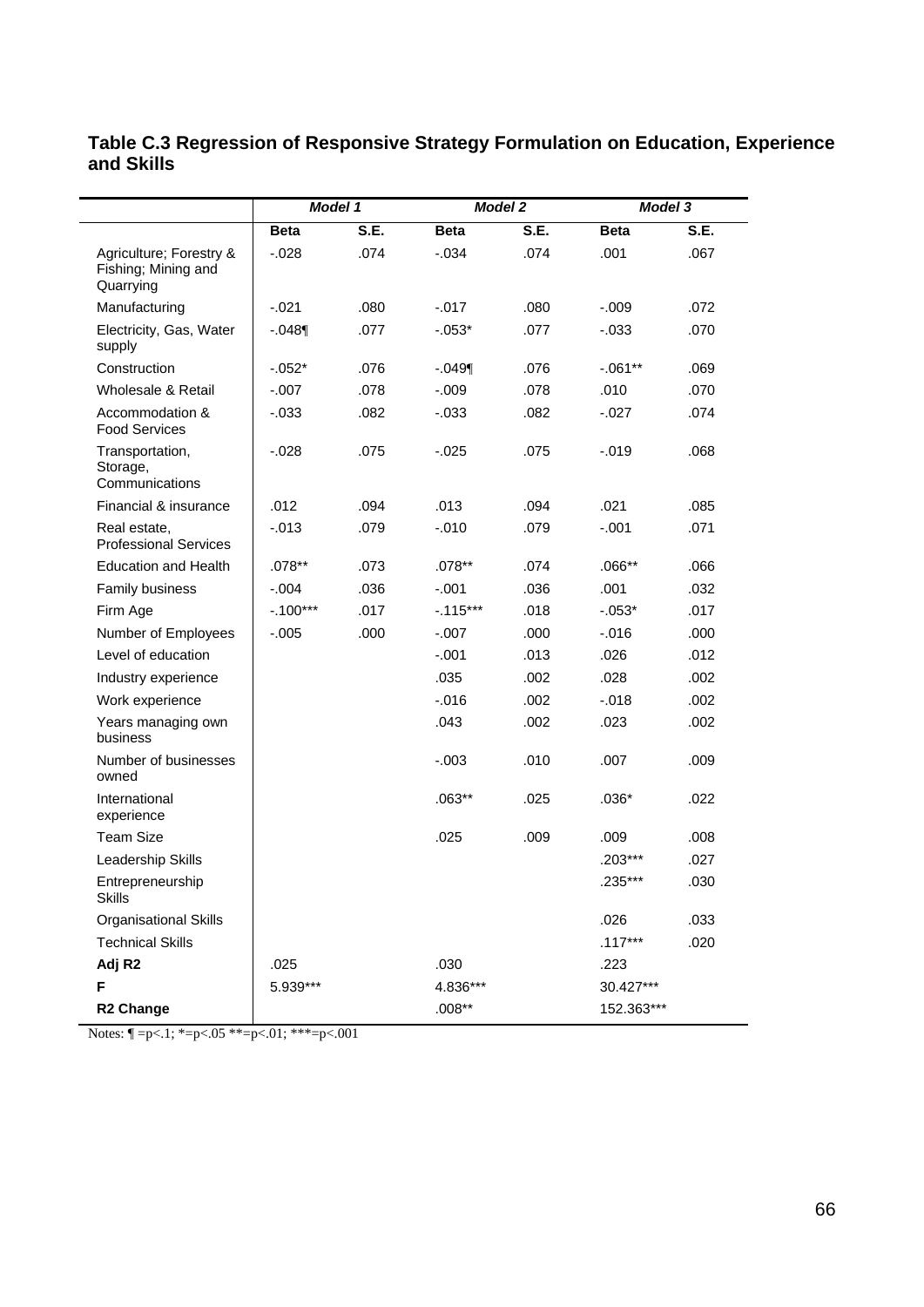|                                                             | Model 1     |      | <b>Model 2</b> |      | <b>Model 3</b> |      |
|-------------------------------------------------------------|-------------|------|----------------|------|----------------|------|
|                                                             | <b>Beta</b> | S.E. | <b>Beta</b>    | S.E. | <b>Beta</b>    | S.E. |
| Agriculture; Forestry &<br>Fishing; Mining and<br>Quarrying | .013        | .047 | .039           | .047 | .029           | .045 |
| Manufacturing                                               | $-.005$     | .044 | $-0.008$       | .043 | $-.014$        | .042 |
| Electricity, Gas, Water<br>supply                           | .002        | .044 | .015           | .044 | $-0.006$       | .043 |
| Construction                                                | .018        | .044 | .026           | .044 | .020           | .042 |
| Wholesale & Retail                                          | .024        | .048 | .032           | .047 | .022           | .046 |
| Accommodation &<br><b>Food Services</b>                     | $-.040$     | .045 | $-0.034$       | .044 | $-.047$        | .043 |
| Transportation,<br>Storage,<br>Communications               | $.121***$   | .056 | $.114***$      | .056 | $.108***$      | .054 |
| Financial & insurance                                       | $.055$ ¶    | .047 | $.065*$        | .046 | $.054*$        | .045 |
| Real estate,<br><b>Professional Services</b>                | $.178***$   | .044 | $.166***$      | .044 | $.143***$      | .043 |
| <b>Education and Health</b>                                 | .095***     | .043 | $.101***$      | .042 | $.085***$      | .041 |
| Family business                                             | $-.085***$  | .021 | $-.077***$     | .021 | $-.076***$     | .020 |
| Firm Age                                                    | $-.139***$  | .001 | $-.141***$     | .001 | $-0.106***$    | .001 |
| Number of Employees                                         | $.092***$   | .000 | $.067***$      | .000 | $.062**$       | .000 |
| Level of education                                          |             |      | $.114***$      | .008 | $.129***$      | .007 |
| Industry experience                                         |             |      | $.055$ ¶       | .001 | .051           | .001 |
| Work experience                                             |             |      | $-.050$        | .001 | $-052$         | .001 |
| Years managing own<br>business                              |             |      | .018           | .001 | .009           | .001 |
| Number of businesses<br>owned                               |             |      | .035           | .006 | $.040*$        | .006 |
| International<br>experience                                 |             |      | $.071***$      | .014 | $.056**$       | .014 |
| <b>Team Size</b>                                            |             |      | $.077***$      | .005 | $.067***$      | .005 |
| Leadership Skills                                           |             |      |                |      | $.105***$      | .016 |
| Entrepreneurship<br><b>Skills</b>                           |             |      |                |      | $.137***$      | .018 |
| <b>Organisational Skills</b>                                |             |      |                |      | .015           | .020 |
| <b>Technical Skills</b>                                     |             |      |                |      | $.053**$       | .012 |
| Adj R <sub>2</sub>                                          | .096        |      | .122           |      | .177           |      |
| F                                                           | 21.093***   |      | 18.122***      |      | 23.117***      |      |
| R <sub>2</sub> Change                                       |             |      | $.028***$      |      | $.056***$      |      |

## **Table C.4 Regression of HRM Practices on Education, Experience and Skills**

Notes: ¶ =p<.1; \*=p<.05 \*\*=p<.01; \*\*\*=p<.001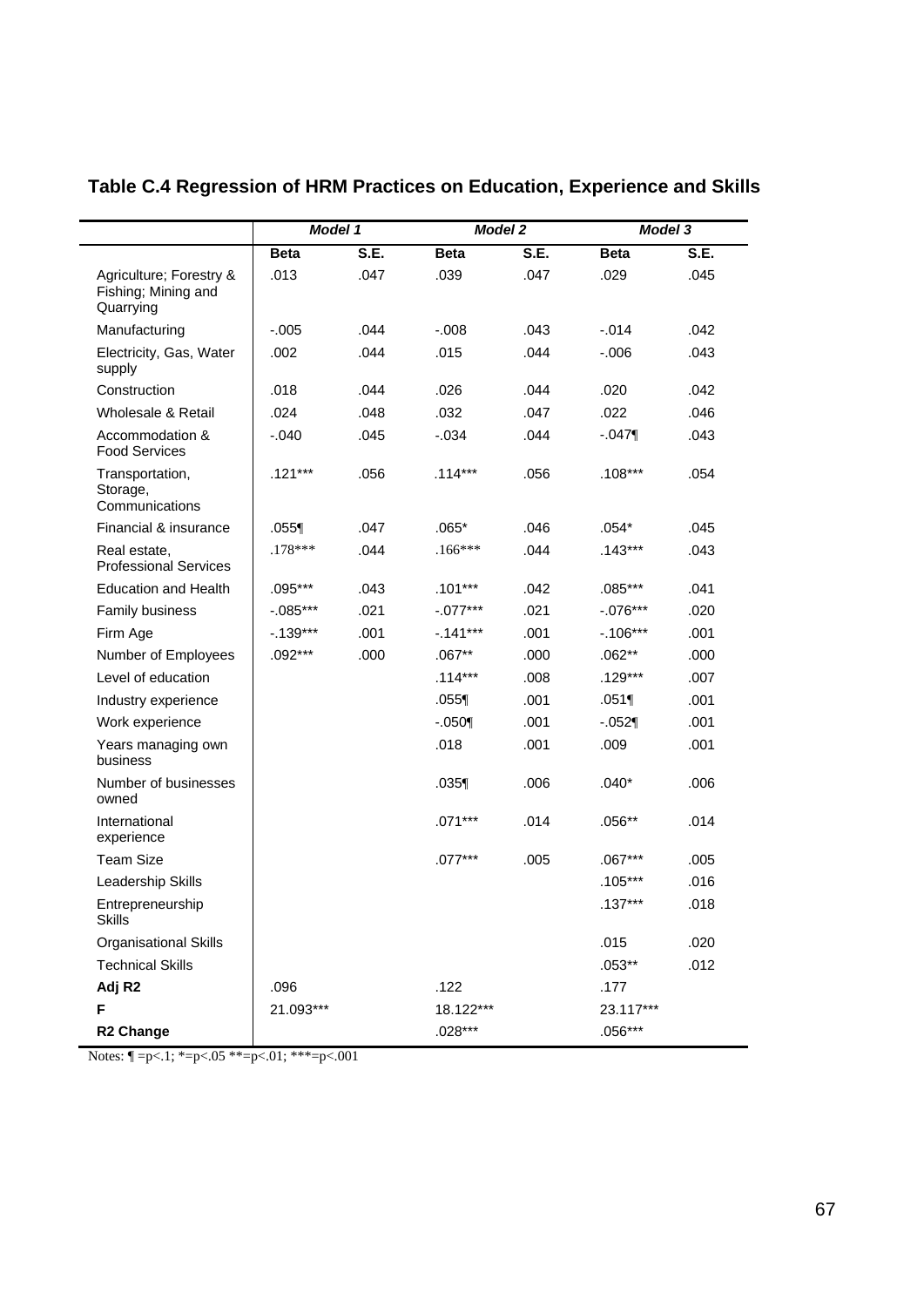### **The Predictors of Performance and Growth**

#### **Table C.5 Regression of Turnover on Skills and Practices**

|                                                             | <b>Model 1</b> |      |             | <b>Model 2</b> |             | <b>Model 3</b> |  |
|-------------------------------------------------------------|----------------|------|-------------|----------------|-------------|----------------|--|
|                                                             | <b>Beta</b>    | S.E. | <b>Beta</b> | S.E.           | <b>Beta</b> | S.E.           |  |
| Agriculture; Forestry &<br>Fishing; Mining and<br>Quarrying | $.171***$      | .089 | $.165***$   | .087           | $.174***$   | .087           |  |
| Manufacturing                                               | .162***        | .096 | $.163***$   | .094           | $.164***$   | .093           |  |
| Electricity, Gas, Water<br>supply                           | .268***        | .092 | .248***     | .090           | .252***     | .090           |  |
| Construction                                                | $.210***$      | .091 | $.210***$   | .089           | $.211***$   | .089           |  |
| Wholesale & Retail                                          | .286***        | .093 | $.272***$   | .091           | .278***     | .091           |  |
| Accommodation &<br><b>Food Services</b>                     | $.194***$      | .098 | $.181***$   | .096           | $.184***$   | .095           |  |
| Transportation,<br>Storage,<br>Communications               | $.066**$       | .090 | $.061**$    | .088           | $.091**$    | .088           |  |
| Financial & insurance                                       | $.087***$      | .113 | $.064***$   | .111           | $.063***$   | .111           |  |
| Real estate,<br><b>Professional Services</b>                | .009           | .095 | .010        | .092           | .013        | .092           |  |
| <b>Education and Health</b>                                 | .028           | .087 | .009        | .086           | .007        | .086           |  |
| Family business                                             | $-.041*$       | .043 | $-.043*$    | .042           | $-.037*$    | .042           |  |
| Firm Age                                                    | .095***        | .021 | $.108***$   | .022           | $.110***$   | .022           |  |
| Number of Employees                                         | .519***        | .001 | .483***     | .001           | .471***     | .001           |  |
| Level of education                                          |                |      | .001        | .016           | $-0.006$    | .016           |  |
| Industry experience                                         |                |      | .042        | .002           | .040        | .002           |  |
| Work experience                                             |                |      | $-0.031$    | .003           | $-0.030$    | .003           |  |
| Years managing own<br>business                              |                |      | $-.062**$   | .003           | $-0.058**$  | .003           |  |
| Number of businesses<br>owned                               |                |      | $-.008$     | .012           | $-0.011$    | .012           |  |
| International<br>experience                                 |                |      | $.073***$   | .029           | $.072***$   | .029           |  |
| <b>Team Size</b>                                            |                |      | $.139***$   | .011           | $.130***$   | .011           |  |
| Leadership Skills                                           |                |      | $-0.075***$ | .035           | $-.070$     | .035           |  |
| Entrepreneurship<br><b>Skills</b>                           |                |      | $.070***$   | .038           | $.078***$   | .039           |  |
| <b>Organisational Skills</b>                                |                |      | .003        | .042           | .007        | .042           |  |
| <b>Technical Skills</b>                                     |                |      | .003        | .026           | .007        | .026           |  |
| <b>Centralised Strategy</b>                                 |                |      |             |                | $-.034*$    | .030           |  |
| <b>Formalised Strategy</b>                                  |                |      |             |                | .033        | .019           |  |
| <b>Responsive Strategy</b>                                  |                |      |             |                | $-.075***$  | .029           |  |
| <b>HRM</b>                                                  |                |      |             |                | $.062***$   | .047           |  |
| Adj R <sub>2</sub>                                          | .419           |      | .454        |                | .460        |                |  |
| F                                                           | 136.966***     |      | 85.705***   |                | 75.430***   |                |  |
| <b>R2 Change</b>                                            |                |      | $.037***$   |                | $.007***$   |                |  |

Notes:  $\P = p < 0.1$ ; \*=p<.05 \*\*=p<.01; \*\*\*=p<.001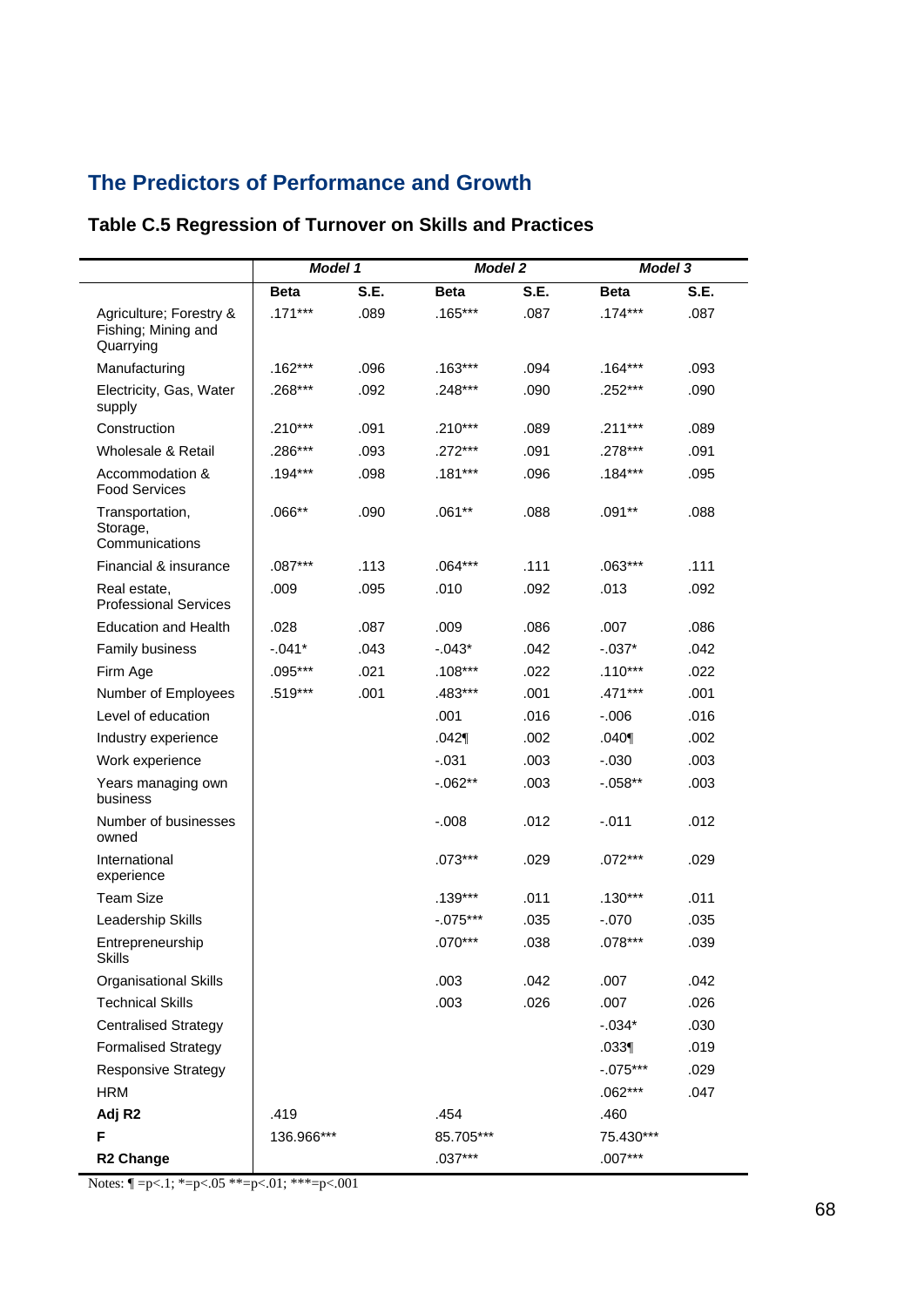|                                                             | <b>Model 1</b> |      |             | <b>Model 2</b> |             | <b>Model 3</b> |
|-------------------------------------------------------------|----------------|------|-------------|----------------|-------------|----------------|
|                                                             | <b>Beta</b>    | S.E. | <b>Beta</b> | S.E.           | <b>Beta</b> | S.E.           |
| Agriculture; Forestry &<br>Fishing; Mining and<br>Quarrying | .225***        | .081 | $.218***$   | .080           | .225***     | .080           |
| Manufacturing                                               | .223***        | .087 | .226***     | .086           | $.227***$   | .086           |
| Electricity, Gas, Water<br>supply                           | $.252***$      | .084 | $.229***$   | .083           | $.233***$   | .083           |
| Construction                                                | $.240***$      | .083 | $.240***$   | .082           | $.242***$   | .082           |
| Wholesale & Retail                                          | $.300***$      | .085 | $.287***$   | .084           | .292***     | .083           |
| Accommodation &<br><b>Food Services</b>                     | $.176***$      | .089 | $.164***$   | .088           | $.166***$   | .087           |
| Transportation,<br>Storage,<br>Communications               | .011           | .082 | .007        | .081           | .016        | .081           |
| Financial & insurance                                       | $.135***$      | .103 | $.111***$   | .102           | $.108***$   | .102           |
| Real estate,<br><b>Professional Services</b>                | $-.016$        | .086 | $-0.016$    | .084           | $-0.013$    | .084           |
| <b>Education and Health</b>                                 | $-.008$        | .079 | $-027$      | .079           | $-0.029$    | .079           |
| Family business                                             | $-.049**$      | .039 | $-.049**$   | .039           | $-0.043*$   | .039           |
| Firm Age                                                    | $.071***$      | .019 | $.086***$   | .020           | $.087***$   | .020           |
| Number of Employees                                         | $-.170***$     | .001 | $-.204***$  | .001           | $-.212***$  | .001           |
| Level of education                                          |                |      | .001        | .014           | $-0.008$    | .014           |
| Industry experience                                         |                |      | $.056*$     | .002           | $.054*$     | .002           |
| Work experience                                             |                |      | $-.040$     | .002           | $-.039$     | .002           |
| Years managing own<br>business                              |                |      | $-.067**$   | .002           | $-0.063*$   | .002           |
| Number of businesses<br>owned                               |                |      | $-.013$     | .011           | $-0.016$    | .011           |
| International<br>experience                                 |                |      | $.093***$   | .027           | $.092***$   | .027           |
| <b>Team Size</b>                                            |                |      | $.122***$   | .010           | $.113***$   | .010           |
| Leadership Skills                                           |                |      | $-.074***$  | .032           | $-0.067**$  | .032           |
| Entrepreneurship<br><b>Skills</b>                           |                |      | $.072***$   | .035           | $.083***$   | .036           |
| <b>Organisational Skills</b>                                |                |      | $-.005$     | .039           | $-.001$     | .039           |
| <b>Technical Skills</b>                                     |                |      | .012        | .023           | .017        | .024           |
| <b>Centralised Strategy</b>                                 |                |      |             |                | $-.039*$    | .028           |
| <b>Formalised Strategy</b>                                  |                |      |             |                | .010        | .017           |
| <b>Responsive Strategy</b>                                  |                |      |             |                | $-.071***$  | .026           |
| <b>HRM</b>                                                  |                |      |             |                | $.071***$   | .043           |
| Adj R <sub>2</sub>                                          | .229           |      | .263        |                | .269        |                |
| F                                                           | 56.834***      |      | 37.373***   |                | 33.140***   |                |
| R <sub>2</sub> Change                                       |                |      | $.037***$   |                | $.007***$   |                |

## **Table C.6 Regression of Productivity (Turnover/Employee) on Skills and Practices**

Notes:  $\P = p<.1$ ;  $* = p<.05$   $** = p<.01$ ;  $** = p<.001$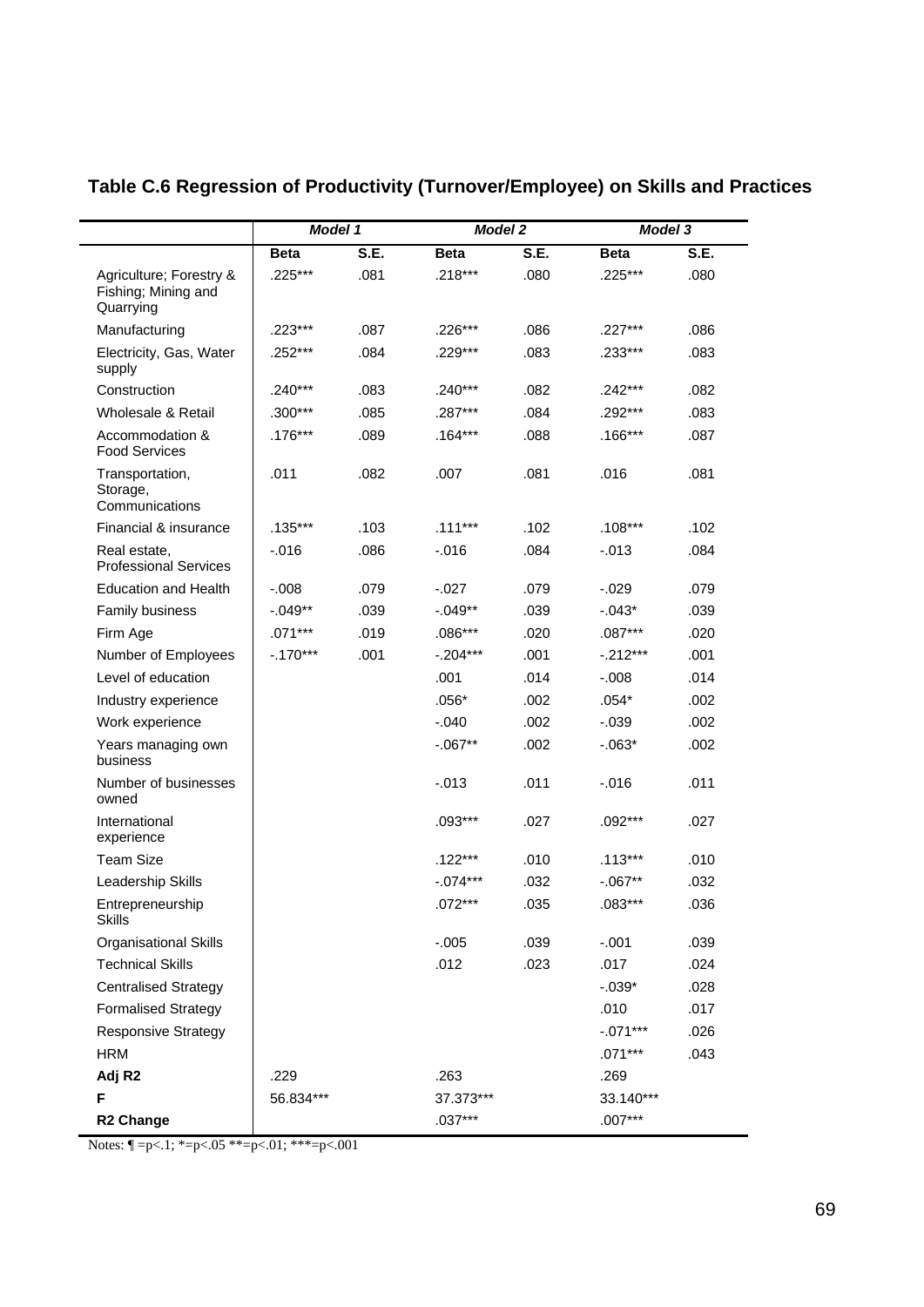#### **Table C.7 Regression of Three-Year Growth (Number of Employees) on Skills and Practices**

|                                                             | Model 1     |      | <b>Model 2</b> |      | <b>Model 3</b> |      |
|-------------------------------------------------------------|-------------|------|----------------|------|----------------|------|
|                                                             | <b>Beta</b> | S.E. | <b>Beta</b>    | S.E. | <b>Beta</b>    | S.E. |
| Agriculture; Forestry &<br>Fishing; Mining and<br>Quarrying | $.055*$     | .467 | $.055*$        | .470 | .053           | .472 |
| Manufacturing                                               | .032        | .501 | .035           | .506 | .033           | .506 |
| Electricity, Gas, Water<br>supply                           | $-.014$     | .483 | $-0.008$       | .488 | $-0.09$        | .490 |
| Construction                                                | .003        | .478 | .006           | .482 | .007           | .483 |
| Wholesale & Retail                                          | .000        | .489 | .001           | .492 | $-.001$        | .493 |
| Accommodation &<br><b>Food Services</b>                     | .029        | .514 | .033           | .517 | .034           | .517 |
| Transportation,<br>Storage,<br>Communications               | $-0.016$    | .473 | $-0.017$       | .476 | $-.020$        | .479 |
| Financial & insurance                                       | $-.007$     | .593 | $-0.06$        | .599 | $-.005$        | .601 |
| Real estate,<br><b>Professional Services</b>                | $-.010$     | .497 | $-0.008$       | .497 | $-0.09$        | .497 |
| <b>Education and Health</b>                                 | .041        | .457 | .046           | .464 | .041           | .464 |
| Family business                                             | .020        | .225 | .017           | .227 | .015           | .228 |
| Firm Age                                                    | $-.175***$  | .109 | $-.172***$     | .117 | $-.172***$     | .117 |
| Number of Employees                                         | $.167***$   | .003 | $.168***$      | .003 | $.168***$      | .003 |
| Level of education                                          |             |      | .016           | .084 | .018           | .084 |
| Industry experience                                         |             |      | .023           | .013 | .022           | .013 |
| Work experience                                             |             |      | $-0.065*$      | .014 | $-0.066*$      | .014 |
| Years managing own<br>business                              |             |      | .037           | .014 | .037           | .014 |
| Number of businesses<br>owned                               |             |      | .015           | .064 | .016           | .064 |
| International<br>experience                                 |             |      | $-0.026$       | .156 | $-0.026$       | .157 |
| <b>Team Size</b>                                            |             |      | $-0.019$       | .057 | $-.021$        | .057 |
| Leadership Skills                                           |             |      | $-.040$        | .186 | $-.052*$       | .189 |
| Entrepreneurship<br><b>Skills</b>                           |             |      | .028           | .207 | .016           | .214 |
| Organisational Skills                                       |             |      | .022           | .229 | .023           | .229 |
| <b>Technical Skills</b>                                     |             |      | $-0.012$       | .138 | $-0.019$       | .139 |
| <b>Centralised Strategy</b>                                 |             |      |                |      | $-.017$        | .165 |
| <b>Formalised Strategy</b>                                  |             |      |                |      | .020           | .103 |
| <b>Responsive Strategy</b>                                  |             |      |                |      | $.066**$       | .156 |
| <b>HRM</b>                                                  |             |      |                |      | $-0.035$       | .142 |
| Adj R <sub>2</sub>                                          | .045        |      | .046           |      | .048           |      |
| F                                                           | 9.957***    |      | 5.932***       |      | 5.449***       |      |
| <b>R2 Change</b>                                            |             |      | .005 n.s.      |      | $.004*$        |      |

Notes:  $\P = p < .1$ ;  $* = p < .05$   $** = p < .01$ ;  $** = p < .001$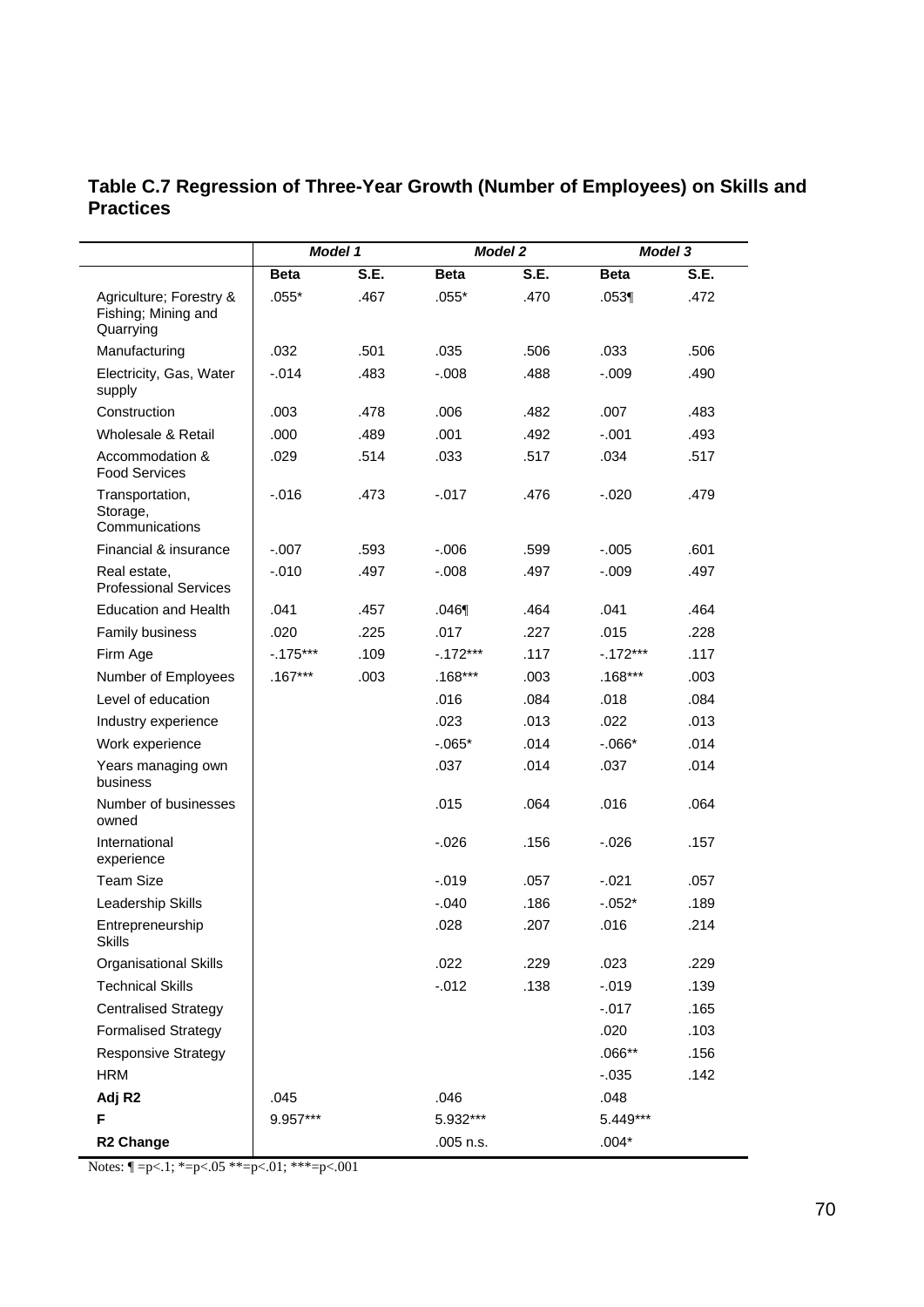|                                                             | Model 1     |      | <b>Model 2</b> |      | <b>Model 3</b> |      |
|-------------------------------------------------------------|-------------|------|----------------|------|----------------|------|
|                                                             | <b>Beta</b> | S.E. | <b>Beta</b>    | S.E. | <b>Beta</b>    | S.E. |
| Agriculture; Forestry &<br>Fishing; Mining and<br>Quarrying | $.141*$     | .559 | $.135*$        | .554 | $.148**$       | .553 |
| Manufacturing                                               | .074        | .683 | .074           | .672 | .075           | .667 |
| Electricity, Gas, Water<br>supply                           | .023        | .550 | .036           | .552 | .042           | .549 |
| Construction                                                | .019        | .675 | .014           | .667 | .014           | .664 |
| Wholesale & Retail                                          | .009        | .564 | .001           | .556 | .004           | .553 |
| Accommodation &<br><b>Food Services</b>                     | .013        | .635 | .013           | .627 | .013           | .623 |
| Transportation,<br>Storage,<br>Communications               | .043        | .602 | .036           | .600 | .031           | .597 |
| Financial & insurance                                       | $-0.017$    | .912 | .007           | .901 | .018           | .895 |
| Real estate,<br><b>Professional Services</b>                | .008        | .594 | .006           | .584 | .011           | .580 |
| <b>Education and Health</b>                                 | .086        | .512 | .093           | .509 | .092           | .507 |
| Family business                                             | .023        | .285 | .022           | .282 | .036           | .283 |
| Firm Age                                                    | $-0.213***$ | .143 | $-0.189***$    | .151 | $-.191***$     | .150 |
| Number of Employees                                         | .036        | .016 | .035           | .016 | .033           | .016 |
| Level of education                                          |             |      | $-.011$        | .106 | $-.010$        | .106 |
| Industry experience                                         |             |      | .044           | .017 | .037           | .016 |
| Work experience                                             |             |      | $-0.167**$     | .018 | $-177**$       | .018 |
| Years managing own<br>business                              |             |      | .090           | .016 | .105           | .016 |
| Number of businesses<br>owned                               |             |      | $.169***$      | .086 | $.171***$      | .086 |
| International<br>experience                                 |             |      | .009           | .192 | .004           | .191 |
| <b>Team Size</b>                                            |             |      | $-.073$        | .078 | $-067$         | .079 |
| Leadership Skills                                           |             |      | $-065$         | .229 | $-078$         | .230 |
| Entrepreneurship<br><b>Skills</b>                           |             |      | $.092$ $\P$    | .268 | .054           | .283 |
| <b>Organisational Skills</b>                                |             |      | .021           | .278 | .011           | .276 |
| <b>Technical Skills</b>                                     |             |      | .034           | .173 | .026           | .173 |
| <b>Centralised Strategy</b>                                 |             |      |                |      | .039           | .199 |
| <b>Formalised Strategy</b>                                  |             |      |                |      | $.162***$      | .126 |
| <b>Responsive Strategy</b>                                  |             |      |                |      | .019           | .205 |
| <b>HRM</b>                                                  |             |      |                |      | $-090$         | .314 |
| Adj R <sub>2</sub>                                          | .042        |      | .086           |      | .102           |      |
| F                                                           | 2.948***    |      | 3.276***       |      | 3.356***       |      |
| R <sub>2</sub> Change                                       |             |      | $.061***$      |      | $.022**$       |      |

#### **Table C.8 Regression of Three-Year Growth (Number of Employees) on Skills and Practices in Firms with 20-49 Employees**

Notes:  $\P = p < 1$ ; \*=p<.05 \*\*=p<.01; \*\*\*=p<.001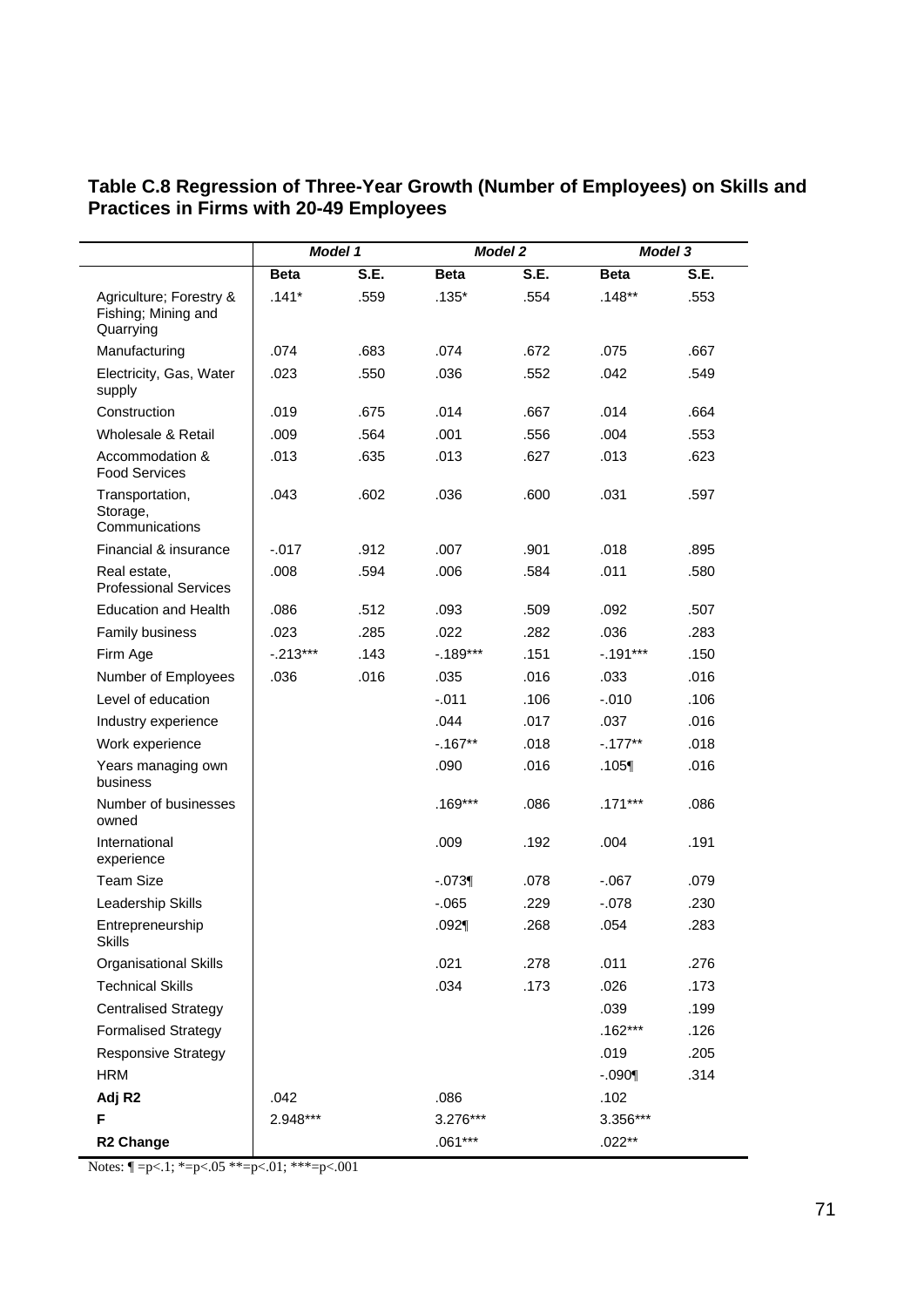## **Appendix D: Structural Equations Models**

**Table D.1 Fit Statistics for Structural Models of Skills, Practices and Performance Across Sectors and Firm Size** 

| Model                                                               | Chi-square (df)        | NFI <sup>a</sup> | TLP  | CFT <sup>c</sup> | $RMSEA^d$ |
|---------------------------------------------------------------------|------------------------|------------------|------|------------------|-----------|
|                                                                     |                        |                  |      |                  |           |
| Sector A: Agriculture, Fishing,<br>Forestry                         | 89.990 (22)<br>p<.001  | .990             | .967 | .992             | .035      |
| Sector B, D, & E: Mining,<br>Quarrying, Electricity, Gas &<br>Water | 99.855 (22)<br>p<.001  | .989             | .963 | .991             | .037      |
| Sector C: Manufacturing                                             | 99.244 (22)<br>p<.001  | .988             | .963 | .991             | .037      |
| Sector F: Construction                                              | 116.866 (22)<br>p<.001 | .987             | .955 | .989             | .041      |
| Sector G: Wholesale and Retail                                      | 99.058 (22)<br>p<.001  | .988             | .962 | .991             | .037      |
| Sector H&J: Transportation,<br>Storage and Communication            | 105.333 (22)<br>p<.000 | .988             | .960 | .990             | .038      |
| Sector I: Accommodation and<br><b>Food Services</b>                 | 103.896 (22)<br>p<.001 | .988             | .961 | .990             | .038      |
| Sector K: Financial Services and<br>Insurance                       | 98.926 (22)<br>p<.001  | .989             | .963 | .991             | .037      |
| Sector LM&N: Real Estate and<br><b>Professional Services</b>        | 127.134 (22)<br>p<.001 | .986             | .951 | .988             | .043      |
| Sector P&Q: Education & Health                                      | 118.545 (22)<br>p<.01  | .986             | .953 | .989             | .041      |
| Sector R&S: Arts & Recreation                                       | 111.708 (22)<br>p<.001 | .987             | .957 | .989             | .040      |
| <b>Size Differences</b>                                             |                        |                  |      |                  |           |
| 5-9 Employees                                                       | 86.085 (.18)<br>p<.001 | .987             | .957 | .989             | .038      |
| 10-19 Employees                                                     | 89.459 (18)<br>p<.001  | .985             | .951 | .988             | .039      |
| 20-49 Employees                                                     | 89.907 (18)<br>p<.001  | .984             | .948 | .987             | .039      |
| 50-99 Employees                                                     | 96.994 (18)<br>p<.001  | .984             | .946 | .987             | .041      |
| 100-250 Employees                                                   | 101.366 (18)<br>p<.001 | .982             | .940 | .985             | .042      |

a. Normed Fit Index

b. Tucker-Lewis Index

c. Comparative Fit Index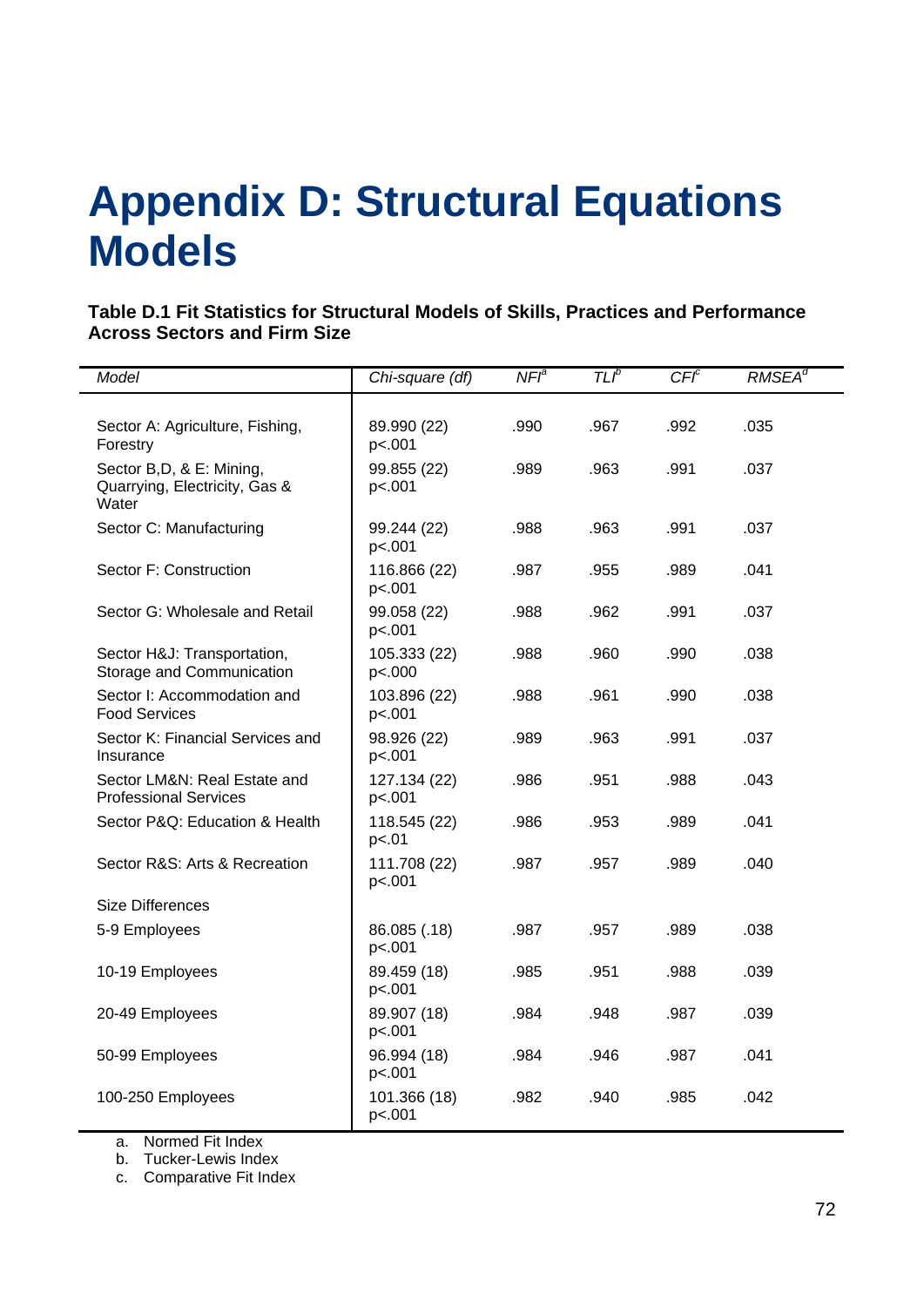d. Root Mean Square Error of Approximation

## **Table D.2 Mediation Effects of Management Practices between Skills and Performance**

| Relationship                                                          | <b>Direct Effect</b><br>without<br><b>Mediator</b> | <b>Direct Effect</b><br>with Mediator | <b>Indirect Effects</b><br>Estimated via<br>Bootstrapping |
|-----------------------------------------------------------------------|----------------------------------------------------|---------------------------------------|-----------------------------------------------------------|
| Leadership on<br>Turnover via<br><b>Formalised Strategy</b>           | $-.099$ (<.001)                                    | $-.091$ (<.001)                       | .003 (p< .05)<br>Significant mediation                    |
| Leadership on<br>Turnover via<br><b>Responsive Strategy</b>           | $-.099$ (<.001)                                    | $-.091(<.001)$                        | $-.011 (p < .01)$<br>Significant mediation                |
| Leadership on<br>Productivity via<br><b>Formalised Strategy</b>       | $-.106$ (<.001)                                    | $-.097$ (<.001)                       | $.001$ (n.s.)<br><b>No Mediation</b>                      |
| Leadership on<br>Productivity via<br><b>Responsive Strategy</b>       | $-.106$ (<.001)                                    | $-.097(<.001)$                        | $-.009 (p<.01)$<br>Significant mediation                  |
| Entrepreneurship on<br>Turnover via<br><b>Formalised Strategy</b>     | $.084$ (<.001)                                     | .093(< .001)                          | $.005$ (p<.05)<br>Significant mediation                   |
| Entrepreneurship on<br>Turnover via<br><b>Responsive Strategy</b>     | $.084$ (<.001)                                     | .093(<.001)                           | $-.013 (p<.01)$<br>Significant mediation                  |
| Entrepreneurship on<br>Productivity via<br><b>Formalised Strategy</b> | $.086$ (<.001)                                     | .098(<.001)                           | $.002$ (n.s.)<br><b>No Mediation</b>                      |
| Entrepreneurship on<br>Productivity via<br><b>Responsive Strategy</b> | $.086$ (<.001)                                     | .098(<.001)                           | $-.011 (p<.05)$<br>Significant mediation                  |
| <b>Formalised Strategy</b><br>on Growth via HRM                       | $.003$ (ns)                                        | $.009$ (ns)                           | N.S.<br><b>No Mediation</b>                               |
| <b>Responsive Strategy</b><br>on Growth via HRM                       | $.047$ (<.05)                                      | $.052$ (<.05)                         | N.S.<br><b>No Mediation</b>                               |